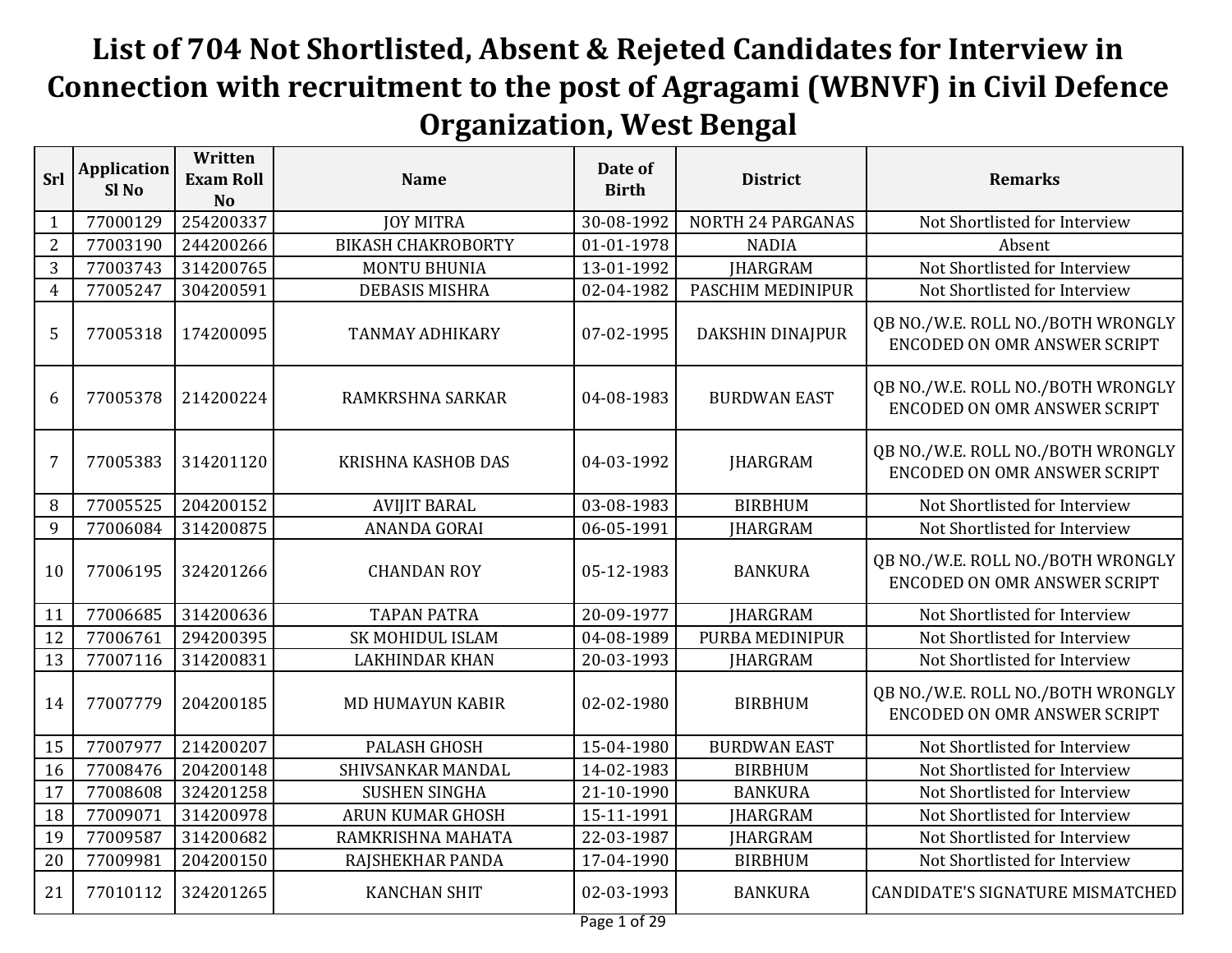| <b>Srl</b> | <b>Application</b><br>Sl <sub>No</sub> | Written<br><b>Exam Roll</b><br>N <sub>o</sub> | <b>Name</b>                | Date of<br><b>Birth</b> | <b>District</b>     | <b>Remarks</b>                                                           |
|------------|----------------------------------------|-----------------------------------------------|----------------------------|-------------------------|---------------------|--------------------------------------------------------------------------|
| 22         | 77010542                               | 134200060                                     | <b>UTTAM ROY</b>           | 20-04-1992              | <b>JALPAIGURI</b>   | QB NO./W.E. ROLL NO./BOTH WRONGLY<br>ENCODED ON OMR ANSWER SCRIPT        |
| 23         | 77010596                               | 304200445                                     | <b>DIBYENDU JANA</b>       | 13-01-1981              | PASCHIM MEDINIPUR   | QB NO./W.E. ROLL NO./BOTH WRONGLY<br>ENCODED ON OMR ANSWER SCRIPT        |
| 24         | 77011490                               | 334201722                                     | ROHIN CHANDRA MAHATO       | 01-04-1993              | <b>PURULIA</b>      | Not Shortlisted for Interview                                            |
| 25         | 77011559                               | 294200396                                     | <b>TAPAN GIRI</b>          | 15-07-1989              | PURBA MEDINIPUR     | Not Shortlisted for Interview                                            |
| 26         | 77011988                               | 114200034                                     | <b>LAKSHMAN ROY</b>        | 20-02-1983              | <b>COOCH BEHAR</b>  | QB NO./W.E. ROLL NO./BOTH WRONGLY<br>ENCODED ON OMR ANSWER SCRIPT        |
| 27         | 77012114                               | 294200393                                     | PRADIP KR DHARA            | 15-03-1990              | PURBA MEDINIPUR     | Not Shortlisted for Interview                                            |
| 28         | 77012266                               | 324201174                                     | SANJIB SANNIGRAHI          | 04-02-1986              | <b>BANKURA</b>      | Not Shortlisted for Interview                                            |
| 29         | 77012340                               | 134200062                                     | <b>GOUTAM ROY</b>          | 27-12-1989              | <b>JALPAIGURI</b>   | QB NO./W.E. ROLL NO./BOTH WRONGLY<br>ENCODED ON OMR ANSWER SCRIPT        |
| 30         | 77012461                               | 304200548                                     | <b>SOVANDEV MISHRA</b>     | 11-06-1987              | PASCHIM MEDINIPUR   | QB NO./W.E. ROLL NO./BOTH WRONGLY<br>ENCODED ON OMR ANSWER SCRIPT        |
| 31         | 77012772                               | 314200801                                     | <b>BIJOY MAHATA</b>        | 23-04-1989              | <b>JHARGRAM</b>     | QB NO./W.E. ROLL NO./BOTH WRONGLY<br><b>ENCODED ON OMR ANSWER SCRIPT</b> |
| 32         | 77012917                               | 244200301                                     | <b>BUDDHADUV BISWAS</b>    | 06-03-1986              | <b>NADIA</b>        | Absent                                                                   |
| 33         | 77013131                               | 214200229                                     | <b>SUMIT KUMAR DAWN</b>    | 02-03-1983              | <b>BURDWAN EAST</b> | Not Shortlisted for Interview                                            |
| 34         | 77014083                               | 204200168                                     | NIRMAL PAL                 | 05-01-1982              | <b>BIRBHUM</b>      | Not Shortlisted for Interview                                            |
| 35         | 77014134                               | 324201273                                     | PARTHA SARATHI CHAKRABORTY | 22-10-1987              | <b>BANKURA</b>      | Not Shortlisted for Interview                                            |
| 36         | 77014292                               | 334201688                                     | <b>MAHANTA MURMU</b>       | 22-07-1976              | <b>PURULIA</b>      | QB NO./W.E. ROLL NO./BOTH WRONGLY<br><b>ENCODED ON OMR ANSWER SCRIPT</b> |
| 37         | 77014635                               | 304200446                                     | SITAL MAHATA               | 23-04-1993              | PASCHIM MEDINIPUR   | Not Shortlisted for Interview                                            |
| 38         | 77014885                               | 324201408                                     | <b>SANJOY PAL</b>          | 17-11-1979              | <b>BANKURA</b>      | QB NO./W.E. ROLL NO./BOTH WRONGLY<br>ENCODED ON OMR ANSWER SCRIPT        |
| 39         | 77015051                               | 314200947                                     | NEPAL MAHATA               | 01-05-1986              | <b>JHARGRAM</b>     | Not Shortlisted for Interview                                            |
| 40         | 77015103                               | 324201285                                     | PRANAB PAL                 | 15-01-1977              | <b>BANKURA</b>      | Not Shortlisted for Interview                                            |
| 41         | 77015131                               | 164200082                                     | CHIRANJIT KUMAR BHOWMICK   | 15-06-1991              | UTTAR DINAJPUR      | Not Shortlisted for Interview                                            |
| 42         | 77015176                               | 204200157                                     | <b>BROJA KISHOR MONDAL</b> | 02-05-1991              | <b>BIRBHUM</b>      | Not Shortlisted for Interview                                            |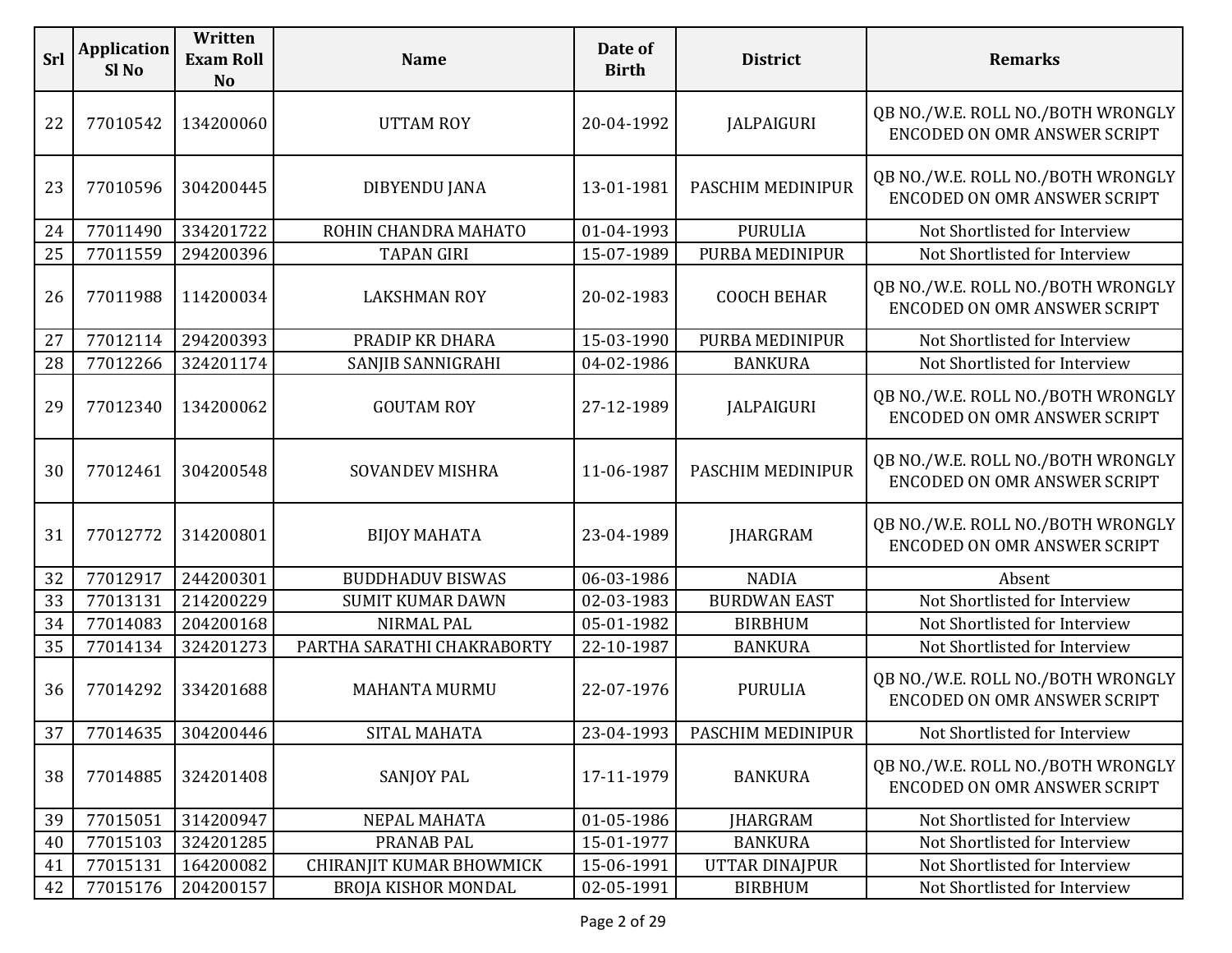| <b>Srl</b> | <b>Application</b><br>Sl <sub>No</sub> | Written<br><b>Exam Roll</b><br><b>No</b> | <b>Name</b>                | Date of<br><b>Birth</b> | <b>District</b>   | <b>Remarks</b>                                                           |
|------------|----------------------------------------|------------------------------------------|----------------------------|-------------------------|-------------------|--------------------------------------------------------------------------|
| 43         | 77015469                               | 144200063                                | <b>SAMIR RAI</b>           | 15-08-1982              | KALIMPONG         | QB NO./W.E. ROLL NO./BOTH WRONGLY<br>ENCODED ON OMR ANSWER SCRIPT        |
| 44         | 77015776                               | 264200354                                | <b>LALTU DEBNATH</b>       | 18-08-1995              | SOUTH 24 PARGANAS | Not Shortlisted for Interview                                            |
| 45         | 77015901                               | 324201242                                | <b>SUBHAS SEN</b>          | 20-07-1989              | <b>BANKURA</b>    | QB NO./W.E. ROLL NO./BOTH WRONGLY<br>ENCODED ON OMR ANSWER SCRIPT        |
| 46         | 77016522                               | 314201071                                | <b>UPENDRA NATH MAHATA</b> | 03-05-1984              | <b>JHARGRAM</b>   | Not Shortlisted for Interview                                            |
| 47         | 77016587                               | 314200879                                | <b>UTTAM KARAN</b>         | 01-04-1989              | <b>JHARGRAM</b>   | Not Shortlisted for Interview                                            |
| 48         | 77016900                               | 314200671                                | <b>BISWAJIT PRATIHAR</b>   | 08-03-1988              | <b>JHARGRAM</b>   | Not Shortlisted for Interview                                            |
| 49         | 77016952                               | 314201052                                | LAXMIKANTA PRATIHAR        | 09-03-1984              | <b>JHARGRAM</b>   | Not Shortlisted for Interview                                            |
| 50         | 77016960                               | 324201429                                | MANORANJAN TANTUBAY        | 03-09-1991              | <b>BANKURA</b>    | Not Shortlisted for Interview                                            |
| 51         | 77017703                               | 304200420                                | <b>BUDDHADEB PATAR</b>     | 09-05-1982              | PASCHIM MEDINIPUR | Not Shortlisted for Interview                                            |
| 52         | 77017853                               | 204200197                                | <b>NASRUL HOQUE</b>        | 13-02-2000              | <b>BIRBHUM</b>    | Not Shortlisted for Interview                                            |
| 53         | 77018187                               | 314200977                                | <b>AVIJIT KUILA</b>        | 23-02-1987              | <b>JHARGRAM</b>   | Not Shortlisted for Interview                                            |
| 54         | 77018198                               | 314200989                                | <b>TANMOY MAHATA</b>       | 11-03-1991              | <b>JHARGRAM</b>   | Not Shortlisted for Interview                                            |
| 55         | 77018424                               | 144200064                                | MITRA LAL CHHETRI          | 09-07-1982              | <b>KALIMPONG</b>  | QB NO./W.E. ROLL NO./BOTH WRONGLY<br>ENCODED ON OMR ANSWER SCRIPT        |
| 56         | 77018562                               | 184200119                                | <b>SUDHIR MANDAL</b>       | 20-05-1989              | <b>MALDAH</b>     | Not Shortlisted for Interview                                            |
| 57         | 77018664                               | 334201593                                | <b>BIRSING MAHATO</b>      | 27-05-1987              | <b>PURULIA</b>    | Not Shortlisted for Interview                                            |
| 58         | 77019125                               | 314200981                                | <b>ROHIT ROY</b>           | 10-09-1989              | <b>JHARGRAM</b>   | Not Shortlisted for Interview                                            |
| 59         | 77019847                               | 304200424                                | <b>LALTU BISWAS</b>        | 11-04-1984              | PASCHIM MEDINIPUR | Not Shortlisted for Interview                                            |
| 60         | 77019985                               | 234200238                                | <b>SWARUP KUNDU</b>        | 27-10-1982              | <b>HOOGHLY</b>    | Not Shortlisted for Interview                                            |
| 61         | 77020864                               | 204200183                                | <b>AMIT MONDAL</b>         | 25-11-1985              | <b>BIRBHUM</b>    | Not Shortlisted for Interview                                            |
| 62         | 77020994                               | 334201475                                | NARENDRA NATH MAHATO       | 10-05-1986              | <b>PURULIA</b>    | Not Shortlisted for Interview                                            |
| 63         | 77021056                               | 304200452                                | <b>TAPAS MONDAL</b>        | 30-06-1992              | PASCHIM MEDINIPUR | Not Shortlisted for Interview                                            |
| 64         | 77021170                               | 184200121                                | MD HUMAYUN KABIR           | 17-04-1989              | <b>MALDAH</b>     | Not Shortlisted for Interview                                            |
| 65         | 77021199                               | 334201603                                | FULCHAND GORAI             | 10-01-1990              | <b>PURULIA</b>    | Not Shortlisted for Interview                                            |
| 66         | 77021217                               | 204200189                                | <b>GOPAL ROY</b>           | 21-05-1990              | <b>BIRBHUM</b>    | Not Shortlisted for Interview                                            |
| 67         | 77021295                               | 204200164                                | <b>SUBHAS CHANDRA ROY</b>  | 12-02-1981              | <b>BIRBHUM</b>    | Not Shortlisted for Interview                                            |
| 68         | 77021340                               | 194200132                                | <b>NANI CHORA BAG</b>      | 15-10-1976              | MURSHIDABAD       | Absent                                                                   |
| 69         | 77021486                               | 244200289                                | <b>BIDHAN SARKAR</b>       | 21-01-1978              | <b>NADIA</b>      | QB NO./W.E. ROLL NO./BOTH WRONGLY<br><b>ENCODED ON OMR ANSWER SCRIPT</b> |
| 70         | 77021513                               | 314200956                                | <b>SWARUP KHAN</b>         | 30-03-1989              | <b>JHARGRAM</b>   | Not Shortlisted for Interview                                            |
| 71         | 77021545                               | 314201074                                | PINTU KARAN                | 14-02-1981              | <b>JHARGRAM</b>   | Not Shortlisted for Interview                                            |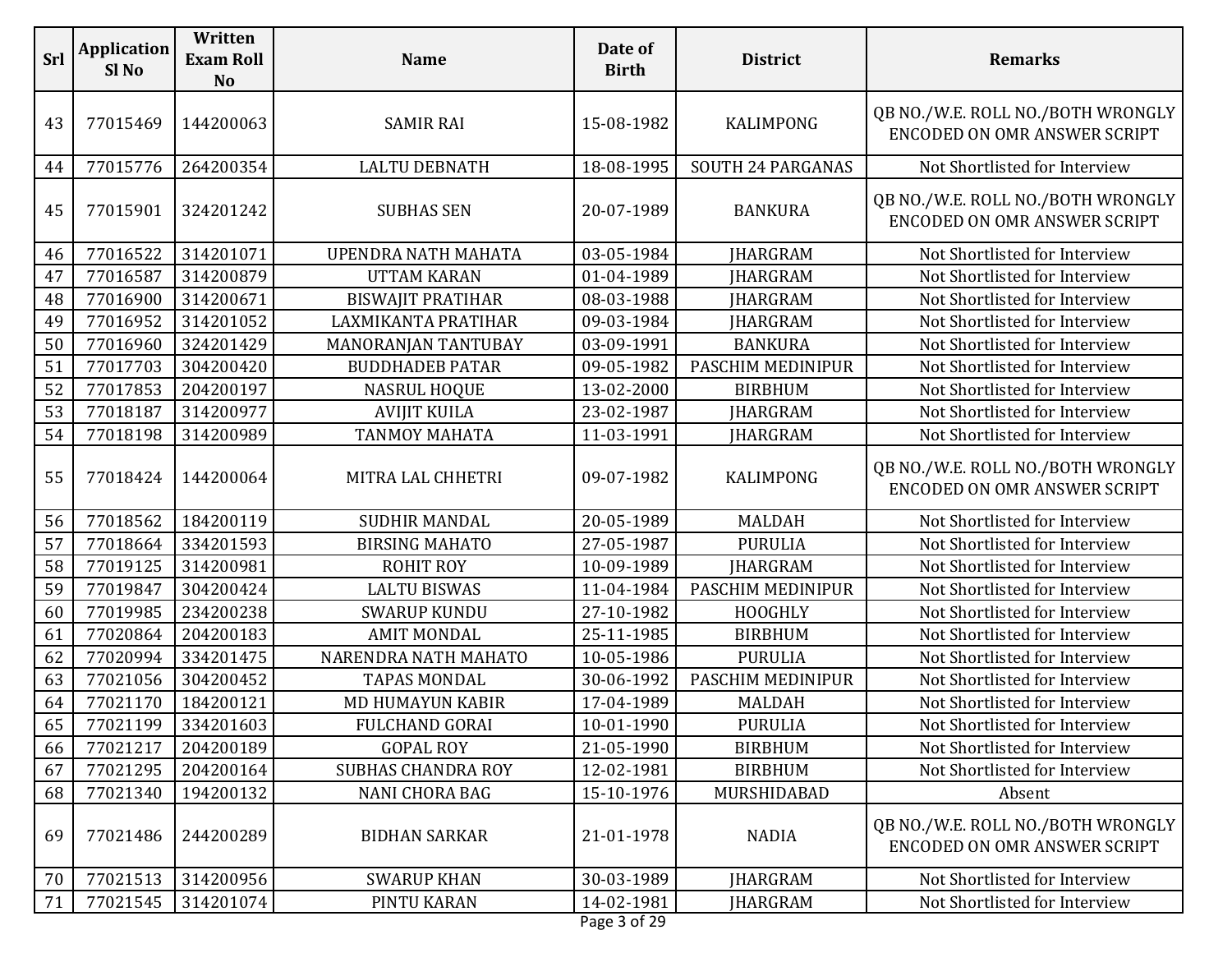| Srl | <b>Application</b><br>Sl No | Written<br><b>Exam Roll</b><br><b>No</b> | <b>Name</b>                | Date of<br><b>Birth</b> | <b>District</b>          | <b>Remarks</b>                                                           |
|-----|-----------------------------|------------------------------------------|----------------------------|-------------------------|--------------------------|--------------------------------------------------------------------------|
| 72  | 77021683                    | 164200085                                | <b>SUBHANKAR DAS</b>       | 12-10-1983              | <b>UTTAR DINAJPUR</b>    | QB NO./W.E. ROLL NO./BOTH WRONGLY<br><b>ENCODED ON OMR ANSWER SCRIPT</b> |
| 73  | 77022133                    | 304200419                                | <b>SANAT MAHATA</b>        | 29-01-1991              | PASCHIM MEDINIPUR        | Not Shortlisted for Interview                                            |
| 74  | 77022137                    | 254200343                                | <b>MITHUN HALDER</b>       | 23-12-1982              | <b>NORTH 24 PARGANAS</b> | QB NO./W.E. ROLL NO./BOTH WRONGLY<br>ENCODED ON OMR ANSWER SCRIPT        |
| 75  | 77022192                    | 334201774                                | <b>MAHADEV KUMAR</b>       | 10-09-1992              | <b>PURULIA</b>           | Not Shortlisted for Interview                                            |
| 76  | 77022322                    | 304200574                                | <b>PRASUN JANA</b>         | 06-03-1984              | PASCHIM MEDINIPUR        | Absent                                                                   |
| 77  | 77022471                    | 304200500                                | <b>JOYDEV BERA</b>         | 01-04-1987              | PASCHIM MEDINIPUR        | Not Shortlisted for Interview                                            |
| 78  | 77022534                    | 324201450                                | <b>BHAGIRATH MISHRA</b>    | 06-04-1990              | <b>BANKURA</b>           | Not Shortlisted for Interview                                            |
| 79  | 77023003                    | 184200115                                | <b>AMAL MAHATO</b>         | 14-08-1989              | <b>MALDAH</b>            | QB NO./W.E. ROLL NO./BOTH WRONGLY<br>ENCODED ON OMR ANSWER SCRIPT        |
| 80  | 77023579                    | 214200214                                | <b>SK AJIJUL</b>           | 14-03-1983              | <b>BURDWAN EAST</b>      | Not Shortlisted for Interview                                            |
| 81  | 77023597                    | 324201305                                | <b>CHINMAY DAS</b>         | 15-05-1990              | <b>BANKURA</b>           | Not Shortlisted for Interview                                            |
| 82  | 77023672                    | 314201042                                | <b>TARIT MAHATA</b>        | 03-02-1990              | <b>JHARGRAM</b>          | Not Shortlisted for Interview                                            |
| 83  | 77023682                    | 334201732                                | KUNJA BIHARI KUMBHAKAR     | 15-05-1986              | <b>PURULIA</b>           | QB NO./W.E. ROLL NO./BOTH WRONGLY<br>ENCODED ON OMR ANSWER SCRIPT        |
| 84  | 77023880                    | 244200262                                | <b>BIPLAB GHOSH</b>        | 01-01-1992              | <b>NADIA</b>             | Not Shortlisted for Interview                                            |
| 85  | 77024371                    | 174200098                                | PANKOJ PAUL                | 22-10-1989              | DAKSHIN DINAJPUR         | Not Shortlisted for Interview                                            |
| 86  | 77024373                    | 324201387                                | <b>SUMANTA MANDAL</b>      | 09-04-1987              | <b>BANKURA</b>           | Not Shortlisted for Interview                                            |
| 87  | 77024577                    | 314201054                                | MRINMOY GHOSH              | 06-03-1993              | <b>JHARGRAM</b>          | Not Shortlisted for Interview                                            |
| 88  | 77024853                    | 314201079                                | SHAMBHU NATH MAHATA        | 26-01-1989              | <b>JHARGRAM</b>          | Not Shortlisted for Interview                                            |
| 89  | 77024953                    | 314200763                                | <b>APU MAHATA</b>          | 20-09-1992              | <b>JHARGRAM</b>          | Not Shortlisted for Interview                                            |
| 90  | 77024979                    | 304200502                                | <b>SURAJ SINGH</b>         | 10-05-1993              | PASCHIM MEDINIPUR        | Not Shortlisted for Interview                                            |
| 91  | 77025107                    | 294200394                                | <b>ANUPAM DAS</b>          | 03-01-1990              | PURBA MEDINIPUR          | Not Shortlisted for Interview                                            |
| 92  | 77025261                    | 324201268                                | <b>BISWARUP DHABAL</b>     | 26-11-1977              | <b>BANKURA</b>           | Not Shortlisted for Interview                                            |
| 93  | 77025491                    | 304200511                                | <b>AVIJIT KUMAR DAS</b>    | 24-02-1992              | PASCHIM MEDINIPUR        | Not Shortlisted for Interview                                            |
| 94  | 77025776                    | 324201230                                | <b>ACHINTYA PAUL</b>       | 10-05-1988              | <b>BANKURA</b>           | Not Shortlisted for Interview                                            |
| 95  | 77025821                    | 304200532                                | ANJAN BHATTACHARJEE        | 06-03-1986              | PASCHIM MEDINIPUR        | Not Shortlisted for Interview                                            |
| 96  | 77026208                    | 194200133                                | <b>SUMOHAN HALDER</b>      | 10-09-1992              | MURSHIDABAD              | Absent                                                                   |
| 97  | 77026401                    | 334201645                                | <b>SWARUP ADDY</b>         | 05-03-1988              | <b>PURULIA</b>           | Not Shortlisted for Interview                                            |
| 98  | 77026704                    | 194200145                                | <b>FARUK AHAMED BISWAS</b> | 07-03-1984              | MURSHIDABAD              | QB NO./W.E. ROLL NO./BOTH WRONGLY<br>ENCODED ON OMR ANSWER SCRIPT        |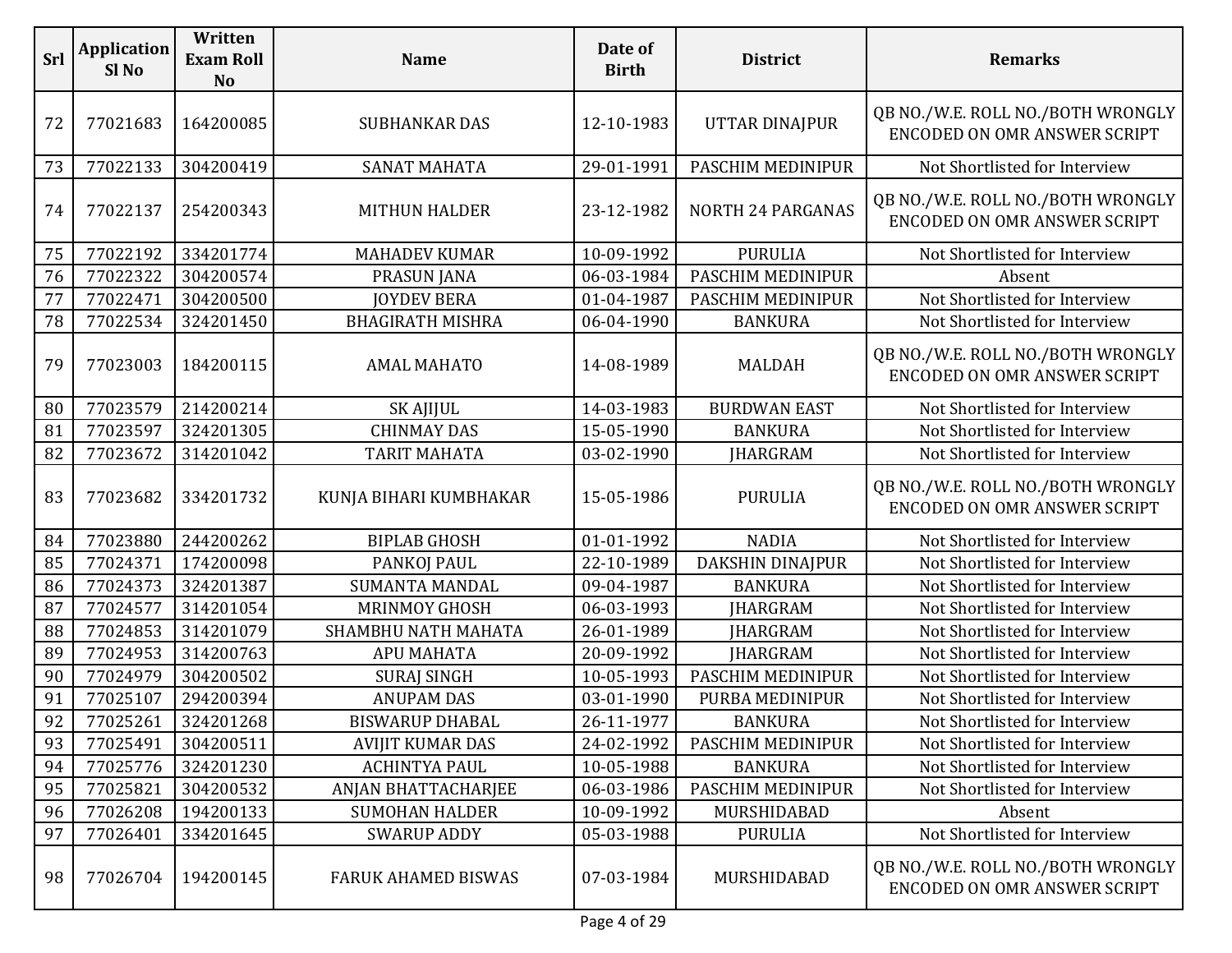| Srl | <b>Application</b><br>Sl <sub>No</sub> | Written<br><b>Exam Roll</b><br><b>No</b> | <b>Name</b>               | Date of<br><b>Birth</b> | <b>District</b>         | <b>Remarks</b>                                                           |
|-----|----------------------------------------|------------------------------------------|---------------------------|-------------------------|-------------------------|--------------------------------------------------------------------------|
| 99  | 77026828                               | 324201228                                | <b>SANJOY PAL</b>         | 06-04-1991              | <b>BANKURA</b>          | Not Shortlisted for Interview                                            |
| 100 | 77026881                               | 184200117                                | <b>SOURAB KUMAR SAHA</b>  | 10-01-1995              | <b>MALDAH</b>           | Not Shortlisted for Interview                                            |
| 101 | 77027100                               | 114200004                                | MANOJ KUMAR DUTTA         | 12-12-1977              | <b>COOCH BEHAR</b>      | Not Shortlisted for Interview                                            |
| 102 | 77027279                               | 314200734                                | <b>LAB MAHATA</b>         | 27-01-1991              | <b>JHARGRAM</b>         | Not Shortlisted for Interview                                            |
| 103 | 77027314                               | 114200005                                | <b>RATAN ROY</b>          | 28-08-1998              | <b>COOCH BEHAR</b>      | Not Shortlisted for Interview                                            |
| 104 | 77027383                               | 314200893                                | <b>MANAS KUMAR MAHATA</b> | 25-04-1987              | <b>JHARGRAM</b>         | Not Shortlisted for Interview                                            |
| 105 | 77027659                               | 334201552                                | <b>SUMAN GHOSH</b>        | 09-03-1993              | <b>PURULIA</b>          | Not Shortlisted for Interview                                            |
| 106 | 77027671                               | 304200400                                | SANJAY KUMAR PANJA        | 18-12-1985              | PASCHIM MEDINIPUR       | Not Shortlisted for Interview                                            |
| 107 | 77027756                               | 334201738                                | <b>HALADHAR RAJAK</b>     | 29-02-1992              | <b>PURULIA</b>          | QB NO./W.E. ROLL NO./BOTH WRONGLY<br>ENCODED ON OMR ANSWER SCRIPT        |
| 108 | 77027866                               | 314200675                                | PABITRA KUMAR SANTRA      | 30-04-1982              | <b>JHARGRAM</b>         | QB NO./W.E. ROLL NO./BOTH WRONGLY<br><b>ENCODED ON OMR ANSWER SCRIPT</b> |
| 109 | 77027949                               | 314200903                                | <b>MOHAN MANDI</b>        | 06-05-1978              | <b>JHARGRAM</b>         | QB NO./W.E. ROLL NO./BOTH WRONGLY<br>ENCODED ON OMR ANSWER SCRIPT        |
| 110 | 77028863                               | 234200243                                | <b>DEBASIS ROY</b>        | 21-05-1984              | HOOGHLY                 | Not Shortlisted for Interview                                            |
| 111 | 77029142                               | 304200554                                | <b>PRABIR MALAS</b>       | 28-02-1991              | PASCHIM MEDINIPUR       | QB NO./W.E. ROLL NO./BOTH WRONGLY<br><b>ENCODED ON OMR ANSWER SCRIPT</b> |
| 112 | 77029209                               | 174200094                                | <b>BIJOY ROY</b>          | 06-03-1994              | <b>DAKSHIN DINAJPUR</b> | CANDIDATE'S SIGNATURE MISMATCHED                                         |
| 113 | 77029479                               | 334201534                                | <b>SANKAR MAHALI</b>      | 15-11-1985              | <b>PURULIA</b>          | QB NO./W.E. ROLL NO./BOTH WRONGLY<br><b>ENCODED ON OMR ANSWER SCRIPT</b> |
| 114 | 77029483                               | 324201218                                | <b>ATANU CHOWDHURY</b>    | 02-03-1991              | <b>BANKURA</b>          | Not Shortlisted for Interview                                            |
| 115 | 77029601                               | 304200569                                | <b>KANCHAN MAHATA</b>     | 15-01-1992              | PASCHIM MEDINIPUR       | Not Shortlisted for Interview                                            |
| 116 | 77029606                               | 244200315                                | PARESH HALDER             | 04-04-1982              | <b>NADIA</b>            | QB NO./W.E. ROLL NO./BOTH WRONGLY<br><b>ENCODED ON OMR ANSWER SCRIPT</b> |
| 117 | 77029692                               | 334201606                                | <b>BHARAT KUMAR</b>       | 21-04-1991              | <b>PURULIA</b>          | QB NO./W.E. ROLL NO./BOTH WRONGLY<br><b>ENCODED ON OMR ANSWER SCRIPT</b> |
| 118 | 77029873                               | 324201410                                | <b>GANESH MANDAL</b>      | 04-01-1990              | <b>BANKURA</b>          | Not Shortlisted for Interview                                            |
| 119 | 77029936                               | 254200333                                | KARTICK CHOWDHURY         | 02-05-1983              | NORTH 24 PARGANAS       | Not Shortlisted for Interview                                            |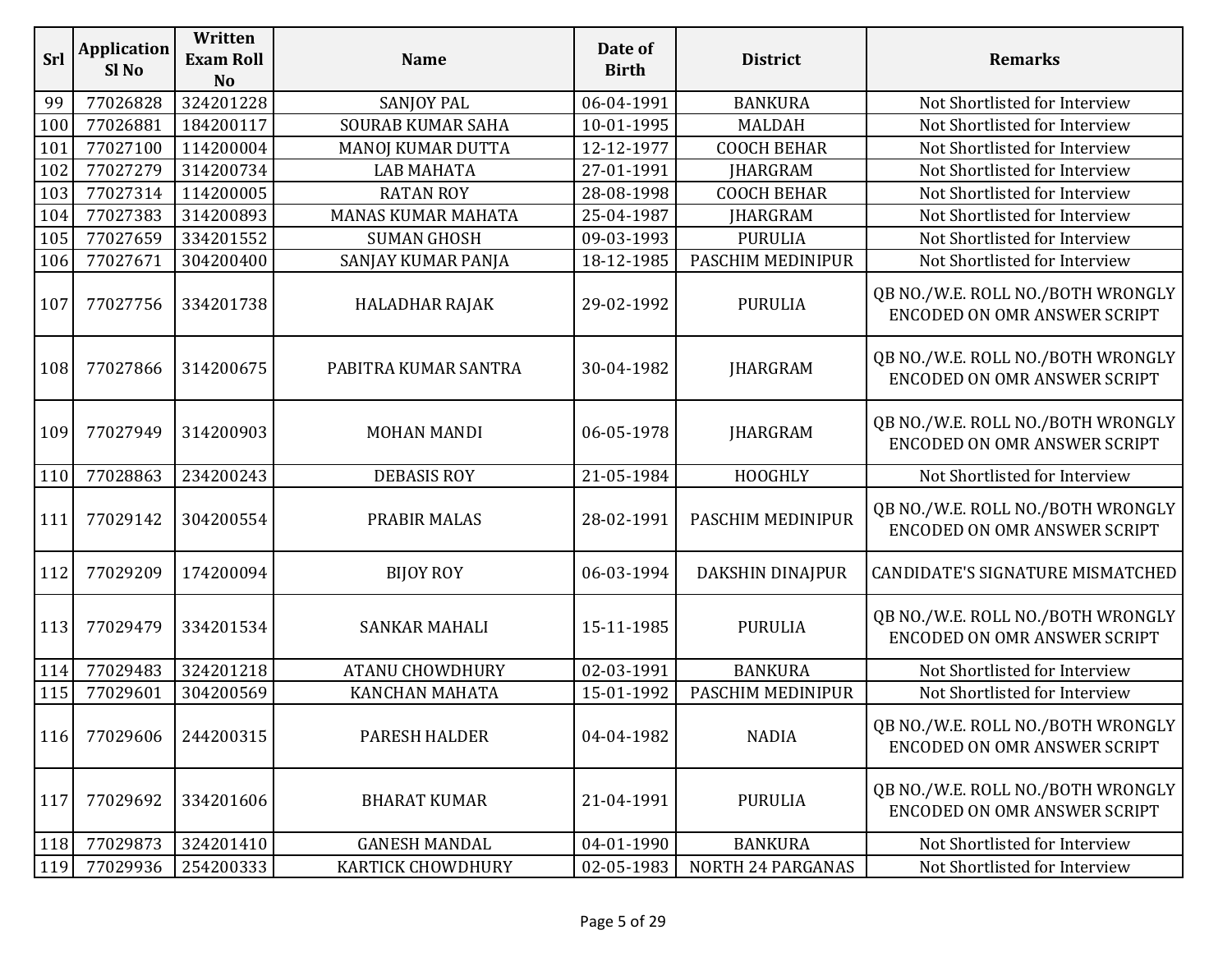| Srl | <b>Application</b><br>Sl <sub>No</sub> | Written<br><b>Exam Roll</b><br><b>No</b> | <b>Name</b>             | Date of<br><b>Birth</b>    | <b>District</b>     | <b>Remarks</b>                                                           |
|-----|----------------------------------------|------------------------------------------|-------------------------|----------------------------|---------------------|--------------------------------------------------------------------------|
| 120 | 77030515                               | 324201359                                | <b>SUVENDU KUNDU</b>    | 24-02-1989                 | <b>BANKURA</b>      | QB NO./W.E. ROLL NO./BOTH WRONGLY<br>ENCODED ON OMR ANSWER SCRIPT        |
| 121 | 77030643                               | 324201284                                | <b>DIPAK PALOI</b>      | 09-01-1988                 | <b>BANKURA</b>      | Not Shortlisted for Interview                                            |
| 122 | 77030649                               | 304200509                                | <b>TAPAS GHOSH</b>      | 14-03-1990                 | PASCHIM MEDINIPUR   | Not Shortlisted for Interview                                            |
| 123 | 77030692                               | 314200784                                | TUKEN MAHATA            | 03-10-1990                 | <b>JHARGRAM</b>     | Not Shortlisted for Interview                                            |
| 124 | 77031330                               | 304200531                                | SIMBAL KUMAR SINGHA     | 05-01-1984                 | PASCHIM MEDINIPUR   | Not Shortlisted for Interview                                            |
| 125 | 77031368                               | 294200388                                | <b>KAMAL RANA</b>       | 08-12-1981                 | PURBA MEDINIPUR     | QB NO./W.E. ROLL NO./BOTH WRONGLY<br><b>ENCODED ON OMR ANSWER SCRIPT</b> |
| 126 | 77031572                               | 304200442                                | <b>SWARUP MANDAL</b>    | 02-05-1989                 | PASCHIM MEDINIPUR   | Not Shortlisted for Interview                                            |
| 127 | 77032128                               | 314201147                                | <b>KULDIP MANDAL</b>    | 06-09-1985                 | <b>JHARGRAM</b>     | Not Shortlisted for Interview                                            |
| 128 | 77032295                               | 314200932                                | <b>SUBRATA BERA</b>     | 04-03-1986                 | <b>JHARGRAM</b>     | Not Shortlisted for Interview                                            |
| 129 | 77032471                               | 324201325                                | <b>DULAL MAHATA</b>     | 10-09-1990                 | <b>BANKURA</b>      | QB NO./W.E. ROLL NO./BOTH WRONGLY<br>ENCODED ON OMR ANSWER SCRIPT        |
| 130 | 77032560                               | 294200372                                | <b>BIPLAB KHANRA</b>    | 09-02-1983                 | PURBA MEDINIPUR     | QB NO./W.E. ROLL NO./BOTH WRONGLY<br>ENCODED ON OMR ANSWER SCRIPT        |
| 131 | 77032828                               | 314200803                                | <b>LAXMAN HANSDA</b>    | 05-05-1991                 | <b>JHARGRAM</b>     | QB NO./W.E. ROLL NO./BOTH WRONGLY<br>ENCODED ON OMR ANSWER SCRIPT        |
| 132 | 77032866                               | 304200633                                | <b>ATANU MANDAL</b>     | 04-03-1991                 | PASCHIM MEDINIPUR   | QB NO./W.E. ROLL NO./BOTH WRONGLY<br><b>ENCODED ON OMR ANSWER SCRIPT</b> |
| 133 | 77032936                               | 334201527                                | DIPAK KUMAR MAHATO      | 29-04-1991                 | <b>PURULIA</b>      | Not Shortlisted for Interview                                            |
| 134 | 77033014                               | 334201595                                | <b>BANBEHARI MAHATO</b> | 05-05-1991                 | <b>PURULIA</b>      | Not Shortlisted for Interview                                            |
|     | 135 77033062                           | 134200057                                | <b>TARUN ROY</b>        | 25-04-1991                 | <b>JALPAIGURI</b>   | QB NO./W.E. ROLL NO./BOTH WRONGLY<br>ENCODED ON OMR ANSWER SCRIPT        |
| 136 | 77033063                               | 334201737                                | <b>BIRSA SAREN</b>      | 06-02-1991                 | <b>PURULIA</b>      | QB NO./W.E. ROLL NO./BOTH WRONGLY<br>ENCODED ON OMR ANSWER SCRIPT        |
| 137 | 77033146                               | 314200878                                | <b>SANTU DAS</b>        | 15-11-1986                 | <b>JHARGRAM</b>     | QB NO./W.E. ROLL NO./BOTH WRONGLY<br>ENCODED ON OMR ANSWER SCRIPT        |
| 138 | 77033155                               | 314200865                                | KSHITISH CH HATOI       | 26-03-1985                 | <b>JHARGRAM</b>     | Not Shortlisted for Interview                                            |
| 139 | 77033582                               | 214200221                                | <b>NAYAN HAZRA</b>      | 04-04-1989<br>Page 6 of 29 | <b>BURDWAN EAST</b> | Not Shortlisted for Interview                                            |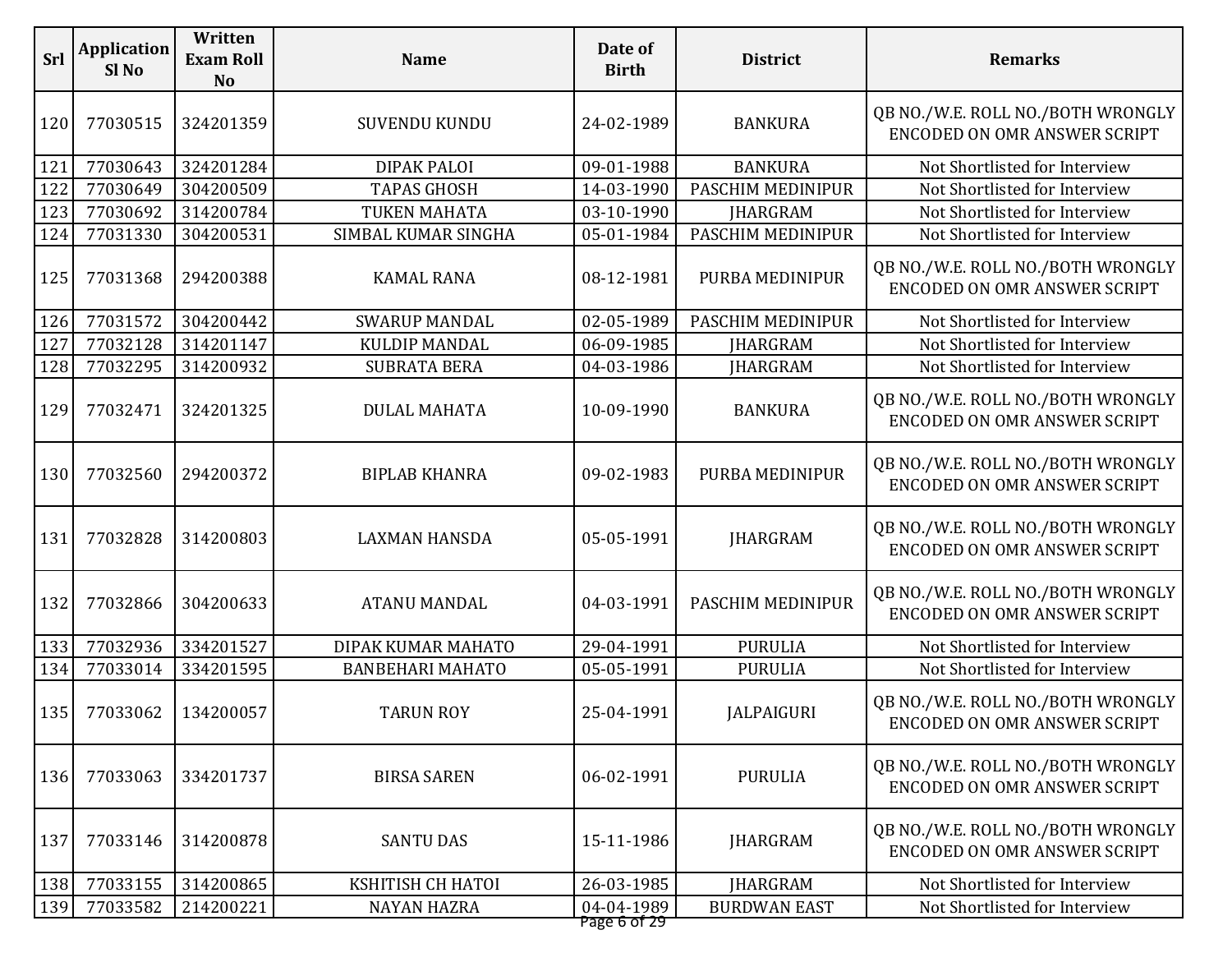| <b>Srl</b> | <b>Application</b><br>Sl <sub>No</sub> | Written<br><b>Exam Roll</b><br><b>No</b> | <b>Name</b>                | Date of<br><b>Birth</b> | <b>District</b>   | <b>Remarks</b>                                                           |
|------------|----------------------------------------|------------------------------------------|----------------------------|-------------------------|-------------------|--------------------------------------------------------------------------|
| 140        | 77033669                               | 204200153                                | <b>GOUR CHANDRA MANDAL</b> | 09-04-1984              | <b>BIRBHUM</b>    | QB NO./W.E. ROLL NO./BOTH WRONGLY<br><b>ENCODED ON OMR ANSWER SCRIPT</b> |
| 141        | 77033727                               | 314201080                                | <b>UTTAM GHOSH</b>         | 20-11-1987              | <b>JHARGRAM</b>   | Not Shortlisted for Interview                                            |
| 142        | 77033728                               | 334201545                                | DURJYODHAN KUMBHAKAR       | 15-02-1992              | <b>PURULIA</b>    | Not Shortlisted for Interview                                            |
| 143        | 77033867                               | 314201110                                | PRANOV MAHAPATRA           | 12-04-1978              | <b>JHARGRAM</b>   | QB NO./W.E. ROLL NO./BOTH WRONGLY<br>ENCODED ON OMR ANSWER SCRIPT        |
| 144        | 77033926                               | 304200536                                | <b>BIKASH DEY</b>          | 25-04-1988              | PASCHIM MEDINIPUR | Not Shortlisted for Interview                                            |
| 145        | 77033960                               | 334201756                                | <b>HARADHAN DEY</b>        | 14-01-1989              | <b>PURULIA</b>    | Not Shortlisted for Interview                                            |
| 146        | 77034056                               | 304200628                                | <b>KARTICK SING</b>        | 14-02-1989              | PASCHIM MEDINIPUR | Not Shortlisted for Interview                                            |
| 147        | 77034092                               | 334201716                                | SEPAL GORAI                | 08-07-1993              | <b>PURULIA</b>    | Not Shortlisted for Interview                                            |
| 148        | 77034156                               | 304200429                                | <b>ASHIM MAITY</b>         | 02-04-1989              | PASCHIM MEDINIPUR | QB NO./W.E. ROLL NO./BOTH WRONGLY<br>ENCODED ON OMR ANSWER SCRIPT        |
| 149        | 77034253                               | 314201069                                | <b>AJOY MAHATA</b>         | 10-01-1988              | <b>JHARGRAM</b>   | QB NO./W.E. ROLL NO./BOTH WRONGLY<br>ENCODED ON OMR ANSWER SCRIPT        |
| 150        | 77034293                               | 314201123                                | PARIMAL SOREN              | 06-07-1988              | <b>JHARGRAM</b>   | QB NO./W.E. ROLL NO./BOTH WRONGLY<br><b>ENCODED ON OMR ANSWER SCRIPT</b> |
| 151        | 77034327                               | 314200919                                | <b>RABI MAHATA</b>         | 01-03-1993              | <b>JHARGRAM</b>   | Not Shortlisted for Interview                                            |
| 152        | 77034339                               | 314200844                                | <b>SANJIB BASURI</b>       | 02-11-1990              | <b>JHARGRAM</b>   | Not Shortlisted for Interview                                            |
| 153        | 77034506                               | 304200576                                | <b>GANESH GARAI</b>        | 11-02-1990              | PASCHIM MEDINIPUR | Not Shortlisted for Interview                                            |
| 154        | 77034563                               | 324201334                                | SRIMANTA DANGAR            | 26-05-1993              | <b>BANKURA</b>    | Not Shortlisted for Interview                                            |
| 155        | 77034767                               | 204200194                                | <b>CHANDAN GHOSH</b>       | 05-04-1987              | <b>BIRBHUM</b>    | QB NO./W.E. ROLL NO./BOTH WRONGLY<br><b>ENCODED ON OMR ANSWER SCRIPT</b> |
|            | 156 77035619                           | 334201461                                | RAJESH KUMAR MAHATO        | 16-03-1993              | <b>PURULIA</b>    | Not Shortlisted for Interview                                            |
| 157        | 77035698                               | 314201119                                | SAMPAD MAHATA              | 16-09-1988              | <b>IHARGRAM</b>   | Not Shortlisted for Interview                                            |
| 158        | 77035823                               | 304200437                                | AMIT KUMAR MAHATA          | 25-04-1987              | PASCHIM MEDINIPUR | Not Shortlisted for Interview                                            |
| 159        | 77036117                               | 314201027                                | <b>SANTU PAIRA</b>         | 10-02-1987              | <b>JHARGRAM</b>   | Not Shortlisted for Interview                                            |
| 160        | 77036477                               | 334201562                                | <b>RAHIN MAHATO</b>        | 22-03-1987              | <b>PURULIA</b>    | Not Shortlisted for Interview                                            |
| 161        | 77036551                               | 314201068                                | SANJIT GHOSH               | 15-05-1986              | <b>JHARGRAM</b>   | Not Shortlisted for Interview                                            |
| 162        | 77036601                               | 334201648                                | ADITYA MAHATA              | 04-04-1988              | <b>PURULIA</b>    | Not Shortlisted for Interview                                            |
| 163        | 77036619                               | 334201649                                | ALOK KUMAR MAHATO          | 21-03-1991              | <b>PURULIA</b>    | Not Shortlisted for Interview                                            |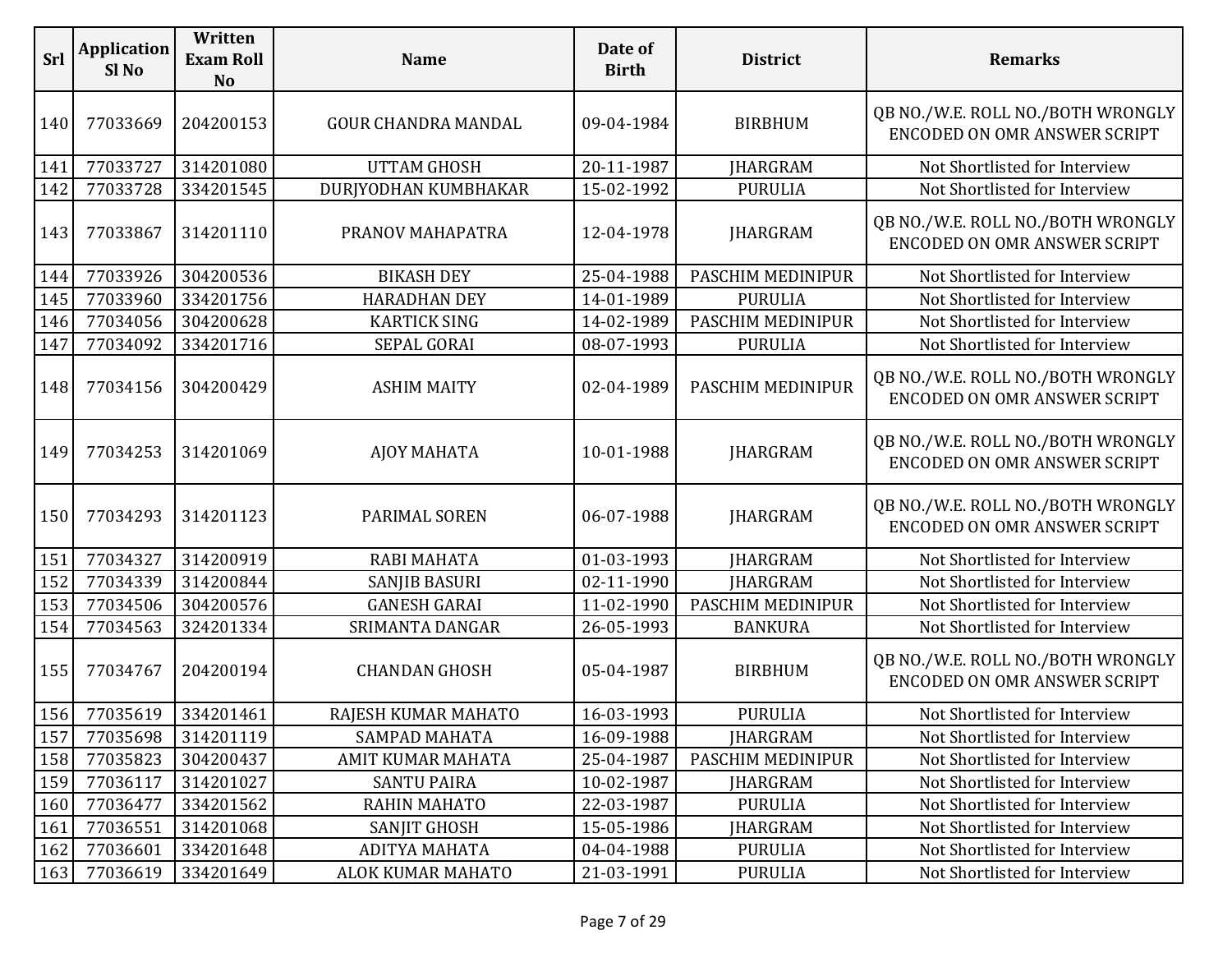| <b>Srl</b> | <b>Application</b><br>Sl <sub>No</sub> | Written<br><b>Exam Roll</b><br><b>No</b> | <b>Name</b>            | Date of<br><b>Birth</b>    | <b>District</b>   | <b>Remarks</b>                                                           |
|------------|----------------------------------------|------------------------------------------|------------------------|----------------------------|-------------------|--------------------------------------------------------------------------|
| 164        | 77036661                               | 244200306                                | <b>BISWAJIT BAIN</b>   | 27-04-1983                 | <b>NADIA</b>      | QB NO./W.E. ROLL NO./BOTH WRONGLY<br>ENCODED ON OMR ANSWER SCRIPT        |
| 165        | 77036704                               | 314200791                                | <b>SURYA MURMU</b>     | 21-09-1990                 | <b>JHARGRAM</b>   | QB NO./W.E. ROLL NO./BOTH WRONGLY<br>ENCODED ON OMR ANSWER SCRIPT        |
| 166        | 77036739                               | 334201471                                | <b>DHARAMDAS TUDU</b>  | 04-10-1989                 | <b>PURULIA</b>    | QB NO./W.E. ROLL NO./BOTH WRONGLY<br>ENCODED ON OMR ANSWER SCRIPT        |
| 167        | 77036764                               | 324201407                                | <b>SUBHAS MAHATA</b>   | 01-01-1993                 | <b>BANKURA</b>    | Not Shortlisted for Interview                                            |
| 168        | 77036849                               | 314200645                                | <b>KANDAN TUDU</b>     | 12-01-1990                 | <b>JHARGRAM</b>   | QB NO./W.E. ROLL NO./BOTH WRONGLY<br>ENCODED ON OMR ANSWER SCRIPT        |
| 169        | 77036901                               | 324201336                                | <b>AJOY KUNDU</b>      | 28-01-1988                 | <b>BANKURA</b>    | Not Shortlisted for Interview                                            |
| 170        | 77036905                               | 314201067                                | <b>SANJIB BHUNYA</b>   | 02-07-1991                 | <b>JHARGRAM</b>   | Not Shortlisted for Interview                                            |
| 171        | 77037015                               | 314200760                                | <b>TAPAS GHOSH</b>     | 30-12-1985                 | <b>JHARGRAM</b>   | Not Shortlisted for Interview                                            |
| 172        | 77037125                               | 334201758                                | <b>DEBASIS DUTTA</b>   | 16-12-1986                 | <b>PURULIA</b>    | Not Shortlisted for Interview                                            |
| 173        | 77037150                               | 334201713                                | MANIK CHANDRA MAHATO   | 02-09-1989                 | <b>PURULIA</b>    | Not Shortlisted for Interview                                            |
| 174        | 77037236                               | 304200593                                | <b>DIPAK PATRA</b>     | 06-07-1986                 | PASCHIM MEDINIPUR | Not Shortlisted for Interview                                            |
| 175        | 77037238                               | 314201021                                | PRADIP DAS             | 29-12-1991                 | <b>JHARGRAM</b>   | QB NO./W.E. ROLL NO./BOTH WRONGLY<br>ENCODED ON OMR ANSWER SCRIPT        |
| 176        | 77037240                               | 314200856                                | PRADIP KUMAR BISUI     | 05-07-1993                 | <b>JHARGRAM</b>   | QB NO./W.E. ROLL NO./BOTH WRONGLY<br><b>ENCODED ON OMR ANSWER SCRIPT</b> |
| 177        | 77037297                               | 204200176                                | MOSIUR ALI MIRZA       | 02-03-1990                 | <b>BIRBHUM</b>    | QB NO./W.E. ROLL NO./BOTH WRONGLY<br><b>ENCODED ON OMR ANSWER SCRIPT</b> |
| 178        | 77037313                               | 314200933                                | <b>BIDYUT JANA</b>     | 01-01-1992                 | <b>JHARGRAM</b>   | Not Shortlisted for Interview                                            |
| 179        | 77037409                               | 304200477                                | <b>SUKUMAR RAKSHIT</b> | 14-05-1985                 | PASCHIM MEDINIPUR | Not Shortlisted for Interview                                            |
| 180        | 77037423                               | 324201311                                | ARUP KUMAR MAHATA      | 18-03-1985                 | <b>BANKURA</b>    | QB NO./W.E. ROLL NO./BOTH WRONGLY<br><b>ENCODED ON OMR ANSWER SCRIPT</b> |
| 181        | 77037450                               | 324201416                                | <b>BHANU BAIRAGI</b>   | 10-08-1985                 | <b>BANKURA</b>    | Not Shortlisted for Interview                                            |
| 182        | 77037451                               | 244200318                                | <b>BISWAJIT SHIL</b>   | 30-07-1983                 | <b>NADIA</b>      | QB NO./W.E. ROLL NO./BOTH WRONGLY<br>ENCODED ON OMR ANSWER SCRIPT        |
| 183        | 77037460                               | 314200840                                | DAYAMAY PAL            | 05-10-1991<br>Page 8 of 29 | <b>JHARGRAM</b>   | Not Shortlisted for Interview                                            |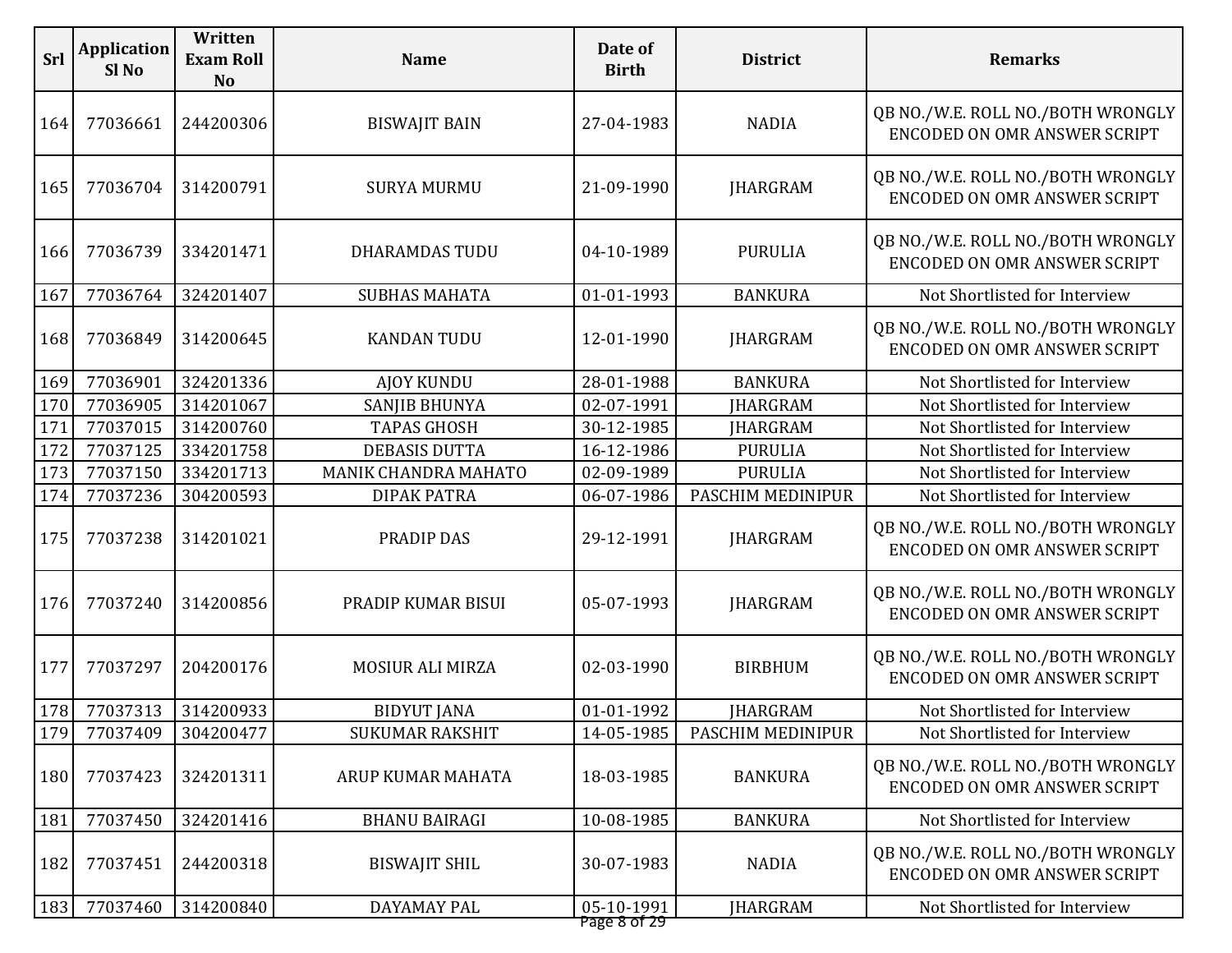| Srl | <b>Application</b><br>Sl No | Written<br><b>Exam Roll</b><br><b>No</b> | <b>Name</b>                | Date of<br><b>Birth</b> | <b>District</b>     | <b>Remarks</b>                                                           |
|-----|-----------------------------|------------------------------------------|----------------------------|-------------------------|---------------------|--------------------------------------------------------------------------|
| 184 | 77037533                    | 324201274                                | <b>SUNIL PAUL</b>          | 26-04-1991              | <b>BANKURA</b>      | Not Shortlisted for Interview                                            |
| 185 | 77037558                    | 304200499                                | PRADIP MAHATA              | 24-04-1990              | PASCHIM MEDINIPUR   | Not Shortlisted for Interview                                            |
| 186 | 77037568                    | 314201145                                | PIJUS PRADHAN              | 11-01-1993              | <b>JHARGRAM</b>     | Not Shortlisted for Interview                                            |
| 187 | 77037600                    | 314200967                                | <b>AMAL MAHATA</b>         | 13-07-1989              | <b>JHARGRAM</b>     | Not Shortlisted for Interview                                            |
| 188 | 77037640                    | 184200111                                | MD NAJIRUDDIN ISLAM        | 05-09-1972              | <b>MALDAH</b>       | QB NO./W.E. ROLL NO./BOTH WRONGLY<br>ENCODED ON OMR ANSWER SCRIPT        |
| 189 | 77037805                    | 304200483                                | <b>GUDDU RAI</b>           | 04-01-1993              | PASCHIM MEDINIPUR   | Not Shortlisted for Interview                                            |
| 190 | 77037914                    | 314200666                                | MANOJ KUMAR MAHATA         | 12-03-1991              | <b>IHARGRAM</b>     | Not Shortlisted for Interview                                            |
| 191 | 77038179                    | 334201762                                | SOUGATA GOSWAMI            | 05-01-1993              | <b>PURULIA</b>      | Not Shortlisted for Interview                                            |
| 192 | 77038451                    | 314200750                                | LAKHINDAR MAHATA           | 06-07-1990              | <b>JHARGRAM</b>     | Not Shortlisted for Interview                                            |
| 193 | 77038543                    | 324201253                                | <b>KRISHNENDU KAHAR</b>    | 07-04-1992              | <b>BANKURA</b>      | Not Shortlisted for Interview                                            |
| 194 | 77038586                    | 314201020                                | RISHI AROTRIK BHUNYA       | 02-10-1990              | <b>IHARGRAM</b>     | Not Shortlisted for Interview                                            |
| 195 | 77038590                    | 314200761                                | SOUMYENDU MAHATA           | 21-03-1992              | <b>JHARGRAM</b>     | Not Shortlisted for Interview                                            |
| 196 | 77038643                    | 204200179                                | <b>ABUL HASAN</b>          | 30-06-1989              | <b>BIRBHUM</b>      | Not Shortlisted for Interview                                            |
| 197 | 77038691                    | 214200213                                | RAJESH HAZRA               | 18-02-1991              | <b>BURDWAN EAST</b> | QB NO./W.E. ROLL NO./BOTH WRONGLY<br><b>ENCODED ON OMR ANSWER SCRIPT</b> |
| 198 | 77038703                    | 164200075                                | <b>ALAMAN ALI</b>          | 15-08-1996              | UTTAR DINAJPUR      | Absent                                                                   |
| 199 | 77038770                    | 314200794                                | <b>JAYANTA MAHATA</b>      | 05-01-1988              | <b>JHARGRAM</b>     | Not Shortlisted for Interview                                            |
| 200 | 77038827                    | 324201347                                | <b>BAPI GARAI</b>          | 09-01-1992              | <b>BANKURA</b>      | Not Shortlisted for Interview                                            |
| 201 | 77038925                    | 304200542                                | <b>BISWAJIT JANA</b>       | 13-04-1990              | PASCHIM MEDINIPUR   | Not Shortlisted for Interview                                            |
| 202 | 77039338                    | 314201094                                | KALYAN MAHATA              | 26-03-1986              | <b>JHARGRAM</b>     | Not Shortlisted for Interview                                            |
| 203 | 77039360                    | 314201082                                | <b>BIJAN KUMAR SINGHA</b>  | 02-04-1983              | <b>JHARGRAM</b>     | QB NO./W.E. ROLL NO./BOTH WRONGLY<br>ENCODED ON OMR ANSWER SCRIPT        |
| 204 | 77039403                    | 334201787                                | <b>BHABASAGAR PRAMANIK</b> | 10-02-1982              | <b>PURULIA</b>      | Not Shortlisted for Interview                                            |
| 205 | 77039405                    | 304200463                                | RAJKUMAR MANDAL            | 18-04-1988              | PASCHIM MEDINIPUR   | Not Shortlisted for Interview                                            |
| 206 | 77039554                    | 334201684                                | RABILOCHAN SEN             | 13-07-1989              | <b>PURULIA</b>      | Not Shortlisted for Interview                                            |
| 207 | 77039555                    | 334201542                                | SANJOY MAHATO              | 05-03-1989              | <b>PURULIA</b>      | Not Shortlisted for Interview                                            |
| 208 | 77039649                    | 314200850                                | PRADIP MAHATA              | 02-12-1987              | <b>JHARGRAM</b>     | Not Shortlisted for Interview                                            |
| 209 | 77039684                    | 314201130                                | <b>ANUPAM GIRI</b>         | 02-09-1982              | <b>JHARGRAM</b>     | Not Shortlisted for Interview                                            |
| 210 | 77039759                    | 334201628                                | <b>ASHOK CHANDRA GOPE</b>  | 29-04-1991              | <b>PURULIA</b>      | QB NO./W.E. ROLL NO./BOTH WRONGLY<br>ENCODED ON OMR ANSWER SCRIPT        |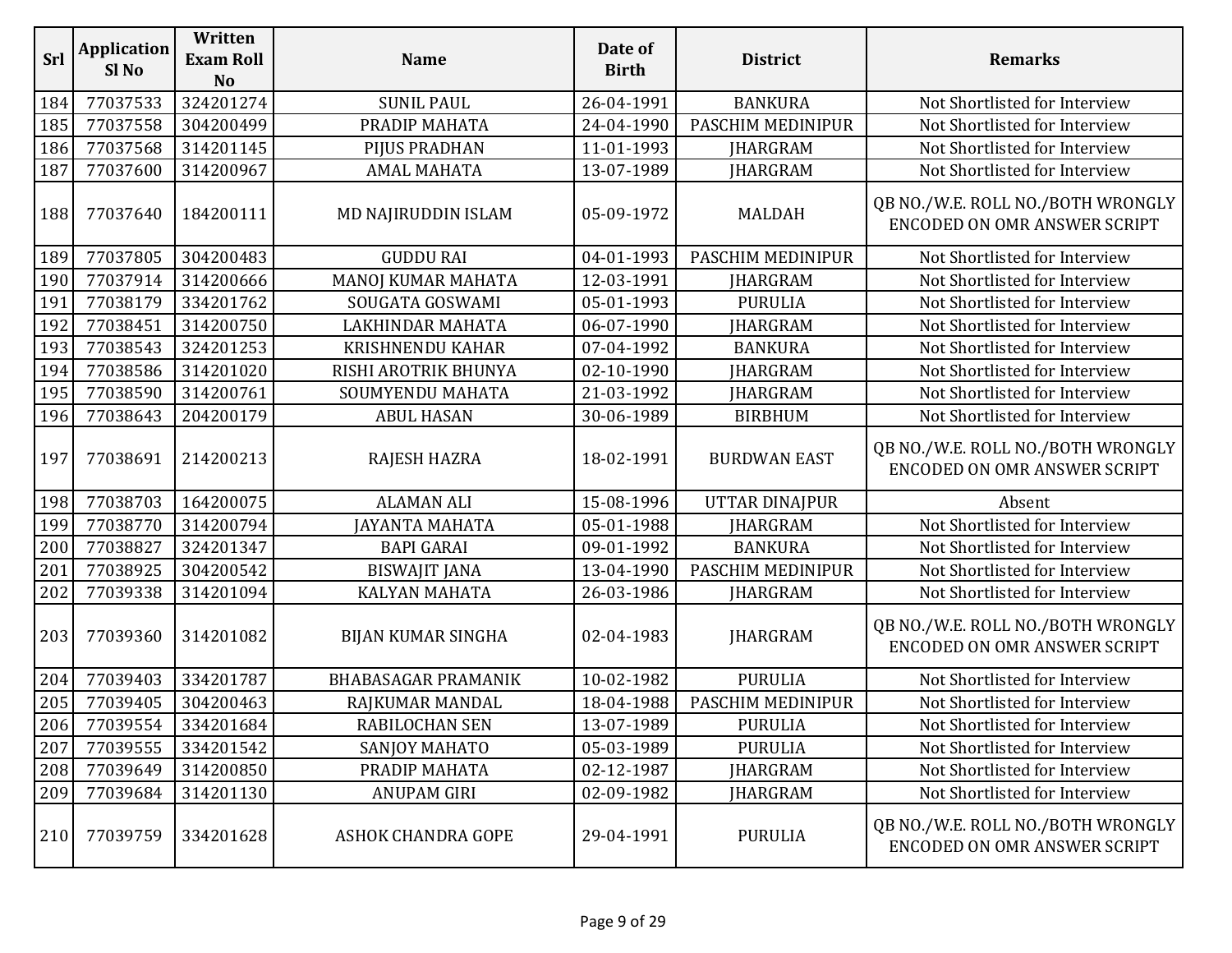| Srl | <b>Application</b><br>Sl <sub>No</sub> | Written<br><b>Exam Roll</b><br><b>No</b> | <b>Name</b>               | Date of<br><b>Birth</b> | <b>District</b>    | <b>Remarks</b>                                                           |
|-----|----------------------------------------|------------------------------------------|---------------------------|-------------------------|--------------------|--------------------------------------------------------------------------|
| 211 | 77039831                               | 294200379                                | <b>TAPAS MONDAL</b>       | 09-02-1985              | PURBA MEDINIPUR    | QB NO./W.E. ROLL NO./BOTH WRONGLY<br>ENCODED ON OMR ANSWER SCRIPT        |
| 212 | 77039854                               | 204200154                                | <b>SUPRAVAT DAS</b>       | 27-12-1987              | <b>BIRBHUM</b>     | QB NO./W.E. ROLL NO./BOTH WRONGLY<br><b>ENCODED ON OMR ANSWER SCRIPT</b> |
| 213 | 77039943                               | 114200007                                | <b>MANTOSH BARMAN</b>     | 10-04-1991              | <b>COOCH BEHAR</b> | Not Shortlisted for Interview                                            |
| 214 | 77039948                               | 314201135                                | RATIKANTA MAHATA          | 17-06-1993              | <b>JHARGRAM</b>    | QB NO./W.E. ROLL NO./BOTH WRONGLY<br>ENCODED ON OMR ANSWER SCRIPT        |
| 215 | 77039955                               | 314201018                                | <b>SUSEN KHILARI</b>      | 02-04-1992              | <b>JHARGRAM</b>    | Not Shortlisted for Interview                                            |
| 216 | 77040013                               | 314200909                                | SANJIB MAHATA             | 08-04-1992              | <b>IHARGRAM</b>    | Not Shortlisted for Interview                                            |
| 217 | 77040264                               | 334201517                                | <b>SANJAY LAI</b>         | 27-12-1990              | <b>PURULIA</b>     | Not Shortlisted for Interview                                            |
| 218 | 77040304                               | 324201340                                | <b>CHIRANJIT SENAPATI</b> | 21-04-1989              | <b>BANKURA</b>     | Not Shortlisted for Interview                                            |
| 219 | 77040348                               | 334201546                                | <b>SUKHEN MAHATO</b>      | 07-02-1992              | <b>PURULIA</b>     | Not Shortlisted for Interview                                            |
| 220 | 77040478                               | 314200701                                | <b>TAPASH GHOSH</b>       | 12-05-1989              | <b>JHARGRAM</b>    | Not Shortlisted for Interview                                            |
| 221 | 77040532                               | 314201157                                | <b>RANJAN KARAK</b>       | 03-03-1989              | <b>JHARGRAM</b>    | Not Shortlisted for Interview                                            |
| 222 | 77040582                               | 304200501                                | <b>DEBASISH DAS</b>       | 06-03-1990              | PASCHIM MEDINIPUR  | Not Shortlisted for Interview                                            |
| 223 | 77040612                               | 334201501                                | MANIK CHANDRA GARAI       | 12-09-1984              | <b>PURULIA</b>     | QB NO./W.E. ROLL NO./BOTH WRONGLY<br><b>ENCODED ON OMR ANSWER SCRIPT</b> |
| 224 | 77040666                               | 324201249                                | <b>KUSH MAJHI</b>         | 24-11-1989              | <b>BANKURA</b>     | Not Shortlisted for Interview                                            |
| 225 | 77040715                               | 314201140                                | <b>AMRIT SENAPATI</b>     | 19-06-1990              | <b>JHARGRAM</b>    | QB NO./W.E. ROLL NO./BOTH WRONGLY<br>ENCODED ON OMR ANSWER SCRIPT        |
| 226 | 77040770                               | 314201058                                | PRAVASH BADHUK            | 25-10-1992              | <b>JHARGRAM</b>    | QB NO./W.E. ROLL NO./BOTH WRONGLY<br>ENCODED ON OMR ANSWER SCRIPT        |
| 227 | 77041112                               | 314200900                                | <b>HAREN SHIT</b>         | 22-07-1992              | <b>JHARGRAM</b>    | QB NO./W.E. ROLL NO./BOTH WRONGLY<br><b>ENCODED ON OMR ANSWER SCRIPT</b> |
| 228 | 77041286                               | 204200196                                | <b>MADHAB MONDAL</b>      | 27-03-1999              | <b>BIRBHUM</b>     | Not Shortlisted for Interview                                            |
| 229 | 77041333                               | 334201702                                | <b>TARANI SEN MAHATO</b>  | 15-02-1988              | <b>PURULIA</b>     | Not Shortlisted for Interview                                            |
| 230 | 77041439                               | 314200904                                | <b>BINAY MAHATA</b>       | 01-04-1990              | <b>JHARGRAM</b>    | Not Shortlisted for Interview                                            |
| 231 | 77041490                               | 304200450                                | NIMAI CHANDRA MAHATA      | 05-11-1985              | PASCHIM MEDINIPUR  | Not Shortlisted for Interview                                            |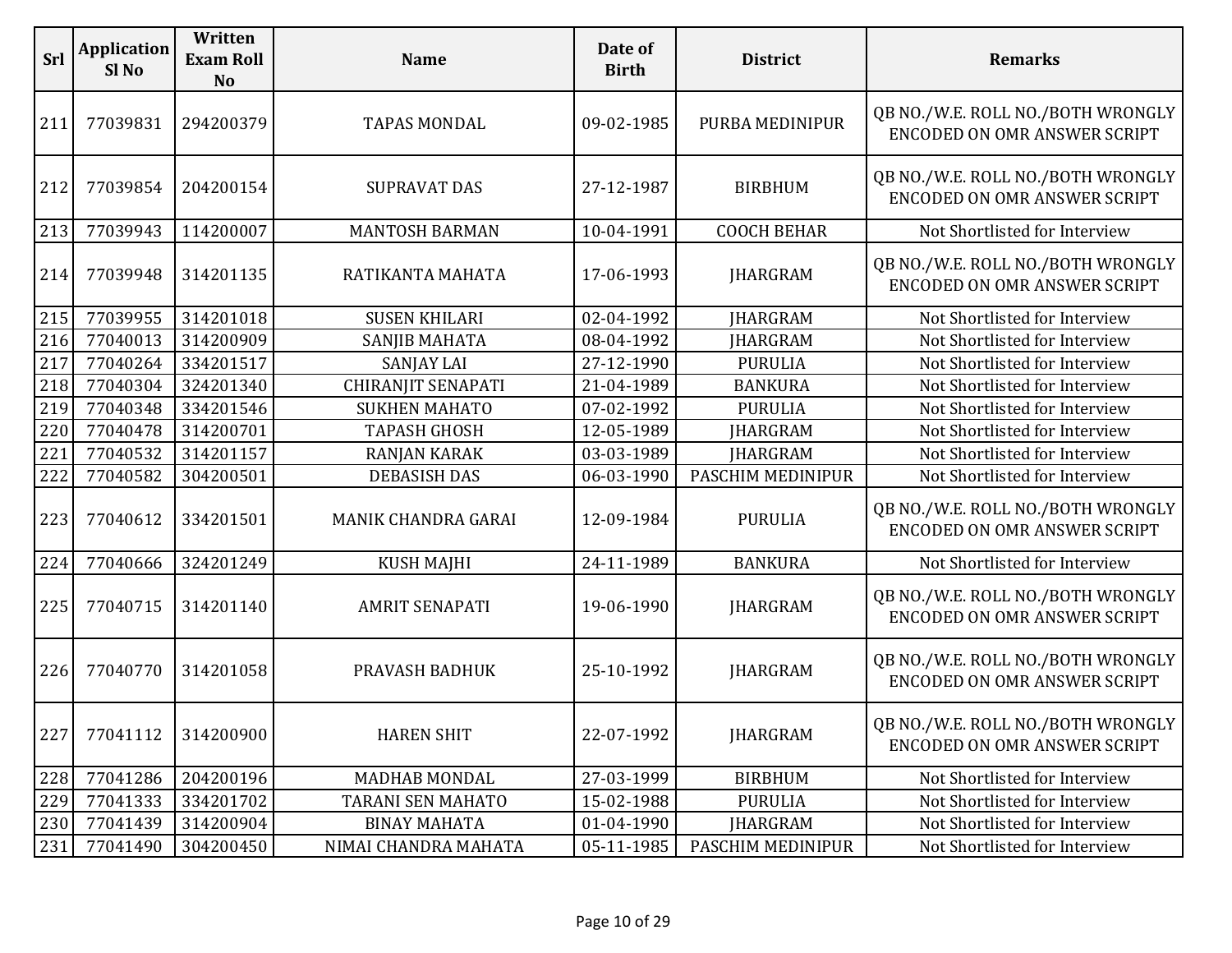| Srl | <b>Application</b><br>Sl No | Written<br><b>Exam Roll</b><br><b>No</b> | <b>Name</b>               | Date of<br><b>Birth</b> | <b>District</b>          | <b>Remarks</b>                                                           |
|-----|-----------------------------|------------------------------------------|---------------------------|-------------------------|--------------------------|--------------------------------------------------------------------------|
| 232 | 77041606                    | 334201724                                | <b>CHANDRA MOHAN GOPE</b> | 15-02-1984              | <b>PURULIA</b>           | QB NO./W.E. ROLL NO./BOTH WRONGLY<br>ENCODED ON OMR ANSWER SCRIPT        |
| 233 | 77041661                    | 164200080                                | PARITOSH ROY              | 15-04-1991              | <b>UTTAR DINAJPUR</b>    | CANDIDATE'S SIGNATURE MISMATCHED                                         |
| 234 | 77041686                    | 314201000                                | <b>SOURAV MAHATA</b>      | 20-06-1983              | <b>JHARGRAM</b>          | Not Shortlisted for Interview                                            |
| 235 | 77041715                    | 334201522                                | <b>SAMAR MAHATO</b>       | 13-04-1989              | <b>PURULIA</b>           | Not Shortlisted for Interview                                            |
| 236 | 77041935                    | 334201460                                | <b>SUDARSHAN DEY</b>      | 25-01-1991              | <b>PURULIA</b>           | Not Shortlisted for Interview                                            |
| 237 | 77041945                    | 304200451                                | <b>MOHAN DAS</b>          | 07-02-1989              | PASCHIM MEDINIPUR        | Not Shortlisted for Interview                                            |
| 238 | 77041999                    | 324201342                                | PRASANTA PATRA            | 06-09-1988              | <b>BANKURA</b>           | Not Shortlisted for Interview                                            |
| 239 | 77042029                    | 244200286                                | <b>TAPON BISWAS</b>       | 20-08-1983              | <b>NADIA</b>             | QB NO./W.E. ROLL NO./BOTH WRONGLY<br>ENCODED ON OMR ANSWER SCRIPT        |
| 240 | 77042067                    | 334201537                                | <b>SANKAR GORAI</b>       | 15-03-1983              | <b>PURULIA</b>           | Not Shortlisted for Interview                                            |
| 241 | 77042137                    | 254200334                                | SAHAJAN ALI SHEKH         | 12-07-1980              | <b>NORTH 24 PARGANAS</b> | QB NO./W.E. ROLL NO./BOTH WRONGLY<br>ENCODED ON OMR ANSWER SCRIPT        |
| 242 | 77042202                    | 304200618                                | <b>BISWAJIT DAS</b>       | 29-01-1993              | PASCHIM MEDINIPUR        | Not Shortlisted for Interview                                            |
| 243 | 77042263                    | 314200821                                | <b>SWAPAN MAHATA</b>      | 16-04-1986              | <b>JHARGRAM</b>          | QB NO./W.E. ROLL NO./BOTH WRONGLY<br><b>ENCODED ON OMR ANSWER SCRIPT</b> |
| 244 | 77042681                    | 324201201                                | <b>FALGUNI MAHATA</b>     | 09-11-1992              | <b>BANKURA</b>           | Not Shortlisted for Interview                                            |
| 245 | 77042711                    | 314200964                                | <b>SANJIT MAHATA</b>      | 28-01-1987              | <b>JHARGRAM</b>          | Not Shortlisted for Interview                                            |
| 246 | 77042716                    | 334201633                                | KRISHNA PADA KUMAR        | 09-08-1992              | <b>PURULIA</b>           | Not Shortlisted for Interview                                            |
| 247 | 77042819                    | 304200551                                | <b>RAJIB SEN</b>          | 22-05-1986              | PASCHIM MEDINIPUR        | Not Shortlisted for Interview                                            |
| 248 | 77042883                    | 334201478                                | <b>BANESWAR GORAI</b>     | 03-04-1992              | <b>PURULIA</b>           | Not Shortlisted for Interview                                            |
| 249 | 77042910                    | 314200783                                | <b>SUKUMAR PRADHAN</b>    | 07-01-1989              | <b>JHARGRAM</b>          | Not Shortlisted for Interview                                            |
| 250 | 77043075                    | 254200344                                | SAJAL MANDAL              | 03-05-1983              | <b>NORTH 24 PARGANAS</b> | Not Shortlisted for Interview                                            |
| 251 | 77043180                    | 324201386                                | <b>ANIL MAHATA</b>        | 28-01-1991              | <b>BANKURA</b>           | Not Shortlisted for Interview                                            |
| 252 | 77043232                    | 334201547                                | ANUP KUMAR BHAGAT         | 06-03-1992              | <b>PURULIA</b>           | Not Shortlisted for Interview                                            |
| 253 | 77043253                    | 324201339                                | BIDHAN CHANDRA MAHATA     | 06-01-1993              | <b>BANKURA</b>           | QB NO./W.E. ROLL NO./BOTH WRONGLY<br>ENCODED ON OMR ANSWER SCRIPT        |
| 254 | 77043324                    | 334201694                                | <b>MITHUN MODAK</b>       | 02-02-1989              | <b>PURULIA</b>           | Absent                                                                   |
| 255 | 77043353                    | 334201650                                | SUDARSHAN BHAGAT          | 06-04-1991              | <b>PURULIA</b>           | Not Shortlisted for Interview                                            |
| 256 | 77043472                    | 314201112                                | PALLAV SAHU               | 20-01-1987              | JHARGRAM                 | Not Shortlisted for Interview                                            |
| 257 | 77043506                    | 234200235                                | DINABANDHU JANA           | 08-04-1983              | <b>HOOGHLY</b>           | Not Shortlisted for Interview                                            |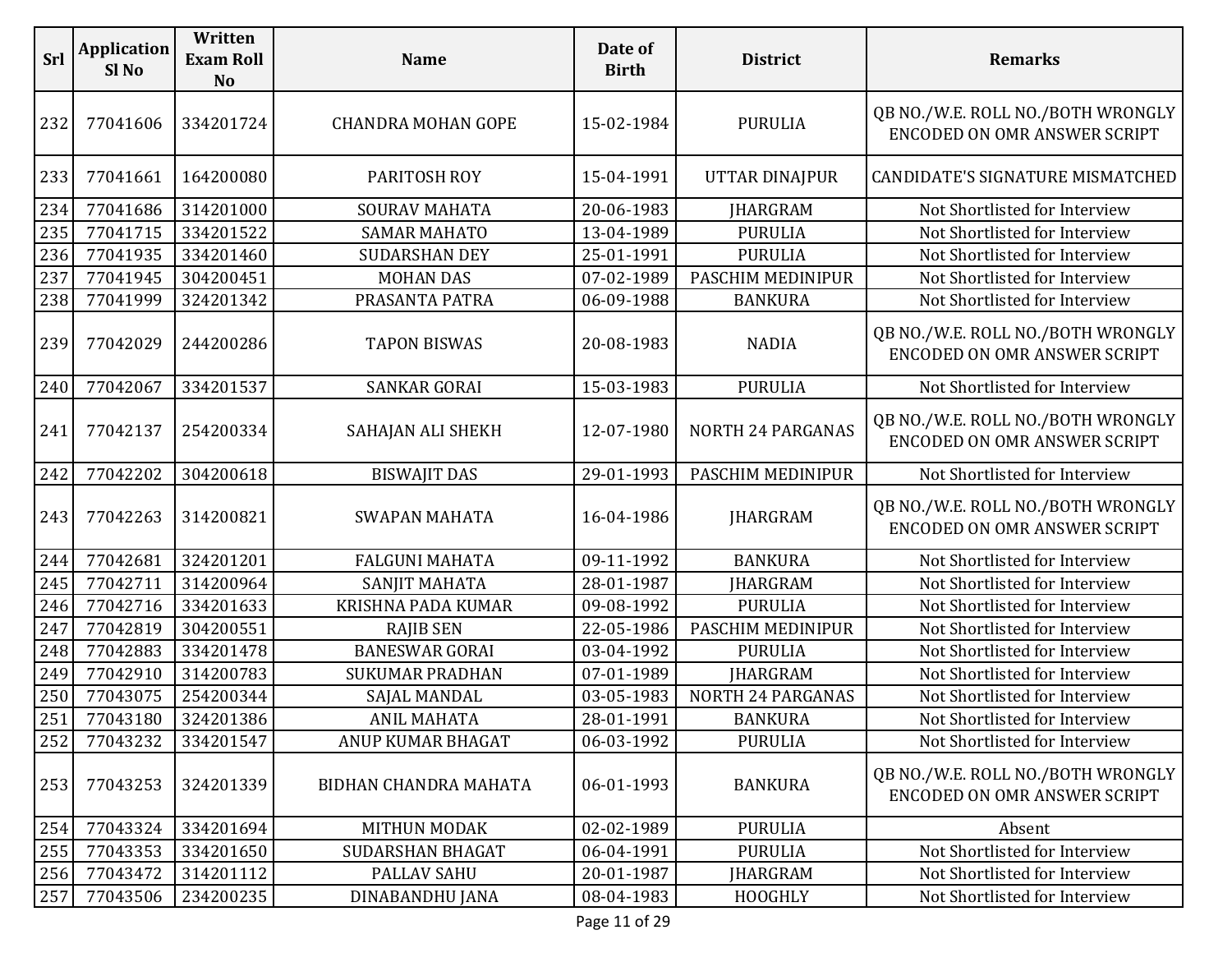| Srl | <b>Application</b><br>Sl No | Written<br><b>Exam Roll</b><br><b>No</b> | <b>Name</b>             | Date of<br><b>Birth</b> | <b>District</b>          | <b>Remarks</b>                                                           |
|-----|-----------------------------|------------------------------------------|-------------------------|-------------------------|--------------------------|--------------------------------------------------------------------------|
| 258 | 77043553                    | 314200854                                | SIBNATH MANDAL          | 17-04-1992              | <b>JHARGRAM</b>          | Not Shortlisted for Interview                                            |
| 259 | 77044247                    | 334201627                                | KESHARI PRASAD MAHATO   | 04-08-1987              | <b>PURULIA</b>           | QB NO./W.E. ROLL NO./BOTH WRONGLY<br><b>ENCODED ON OMR ANSWER SCRIPT</b> |
| 260 | 77044279                    | 324201392                                | SANJOY MAHATA           | 07-05-1984              | <b>BANKURA</b>           | QB NO./W.E. ROLL NO./BOTH WRONGLY<br><b>ENCODED ON OMR ANSWER SCRIPT</b> |
| 261 | 77044343                    | 314201106                                | SHIMANTA AHIR           | 05-04-1993              | <b>JHARGRAM</b>          | Not Shortlisted for Interview                                            |
| 262 | 77044344                    | 334201723                                | KRISHNA PADA MAHATA     | 16-10-1992              | <b>PURULIA</b>           | QB NO./W.E. ROLL NO./BOTH WRONGLY<br><b>ENCODED ON OMR ANSWER SCRIPT</b> |
| 263 | 77044375                    | 314200775                                | <b>SISIR BASURI</b>     | 18-10-1990              | <b>JHARGRAM</b>          | Not Shortlisted for Interview                                            |
| 264 | 77044707                    | 324201376                                | UTTAM MANDAL            | 01-04-1985              | <b>BANKURA</b>           | Not Shortlisted for Interview                                            |
| 265 | 77044802                    | 324201283                                | <b>SUDIP GARAI</b>      | 31-07-1993              | <b>BANKURA</b>           | Not Shortlisted for Interview                                            |
| 266 | 77044866                    | 334201469                                | <b>GOURANGA KUMAR</b>   | 22-08-1991              | <b>PURULIA</b>           | Not Shortlisted for Interview                                            |
| 267 | 77044896                    | 314200985                                | <b>MITHUN PAL</b>       | 18-02-1989              | JHARGRAM                 | Not Shortlisted for Interview                                            |
| 268 | 77044901                    | 314201061                                | <b>TAPAS KUMAR DAN</b>  | 20-08-1990              | <b>JHARGRAM</b>          | Not Shortlisted for Interview                                            |
| 269 | 77045017                    | 314200804                                | SK MEHEBUB ALI          | 31-03-1988              | <b>JHARGRAM</b>          | Not Shortlisted for Interview                                            |
| 270 | 77045160                    | 334201662                                | NEPAL CHANDRA MAHATO    | 04-10-1984              | <b>PURULIA</b>           | Not Shortlisted for Interview                                            |
| 271 | 77045361                    | 334201781                                | <b>GOUTAM MAHATA</b>    | 03-03-1993              | <b>PURULIA</b>           | Not Shortlisted for Interview                                            |
| 272 | 77045375                    | 304200547                                | <b>JOYDEV GHOSH</b>     | 14-01-1986              | PASCHIM MEDINIPUR        | Not Shortlisted for Interview                                            |
| 273 | 77045412                    | 334201520                                | HARADHAN MAHATO         | 10-07-1993              | <b>PURULIA</b>           | Not Shortlisted for Interview                                            |
| 274 | 77045471                    | 314200895                                | <b>SUSANTA PRATIHAR</b> | 06-11-1990              | JHARGRAM                 | Not Shortlisted for Interview                                            |
| 275 | 77045518                    | 244200303                                | <b>TAPAS HALDER</b>     | 25-11-1978              | <b>NADIA</b>             | QB NO./W.E. ROLL NO./BOTH WRONGLY<br><b>ENCODED ON OMR ANSWER SCRIPT</b> |
| 276 | 77045659                    | 304200575                                | PRAKASH CHANDRA MAHATA  | 12-01-1992              | PASCHIM MEDINIPUR        | Not Shortlisted for Interview                                            |
| 277 | 77045693                    | 244200253                                | <b>SUMAN PRAMANICK</b>  | 10-08-1984              | <b>NADIA</b>             | Not Shortlisted for Interview                                            |
|     | 278 77045766                | 324201389                                | PRANAB GARAI            | 03-02-1993              | <b>BANKURA</b>           | Not Shortlisted for Interview                                            |
| 279 | 77045825                    | 324201458                                | PRASENJIT BISWAS        | 02-05-1987              | <b>BANKURA</b>           | Not Shortlisted for Interview                                            |
| 280 | 77045875                    | 324201297                                | <b>BISWANATH MAHATA</b> | 08-09-1989              | <b>BANKURA</b>           | Not Shortlisted for Interview                                            |
| 281 | 77046015                    | 314200795                                | <b>ARUN PRATIHAR</b>    | 12-04-1989              | <b>JHARGRAM</b>          | Not Shortlisted for Interview                                            |
| 282 | 77046090                    | 334201565                                | DIBAKAR MAHATO          | 10-08-1990              | <b>PURULIA</b>           | Not Shortlisted for Interview                                            |
| 283 | 77046305                    | 254200325                                | <b>SUDIP GHOSH</b>      | 13-08-1973              | <b>NORTH 24 PARGANAS</b> | QB NO./W.E. ROLL NO./BOTH WRONGLY<br><b>ENCODED ON OMR ANSWER SCRIPT</b> |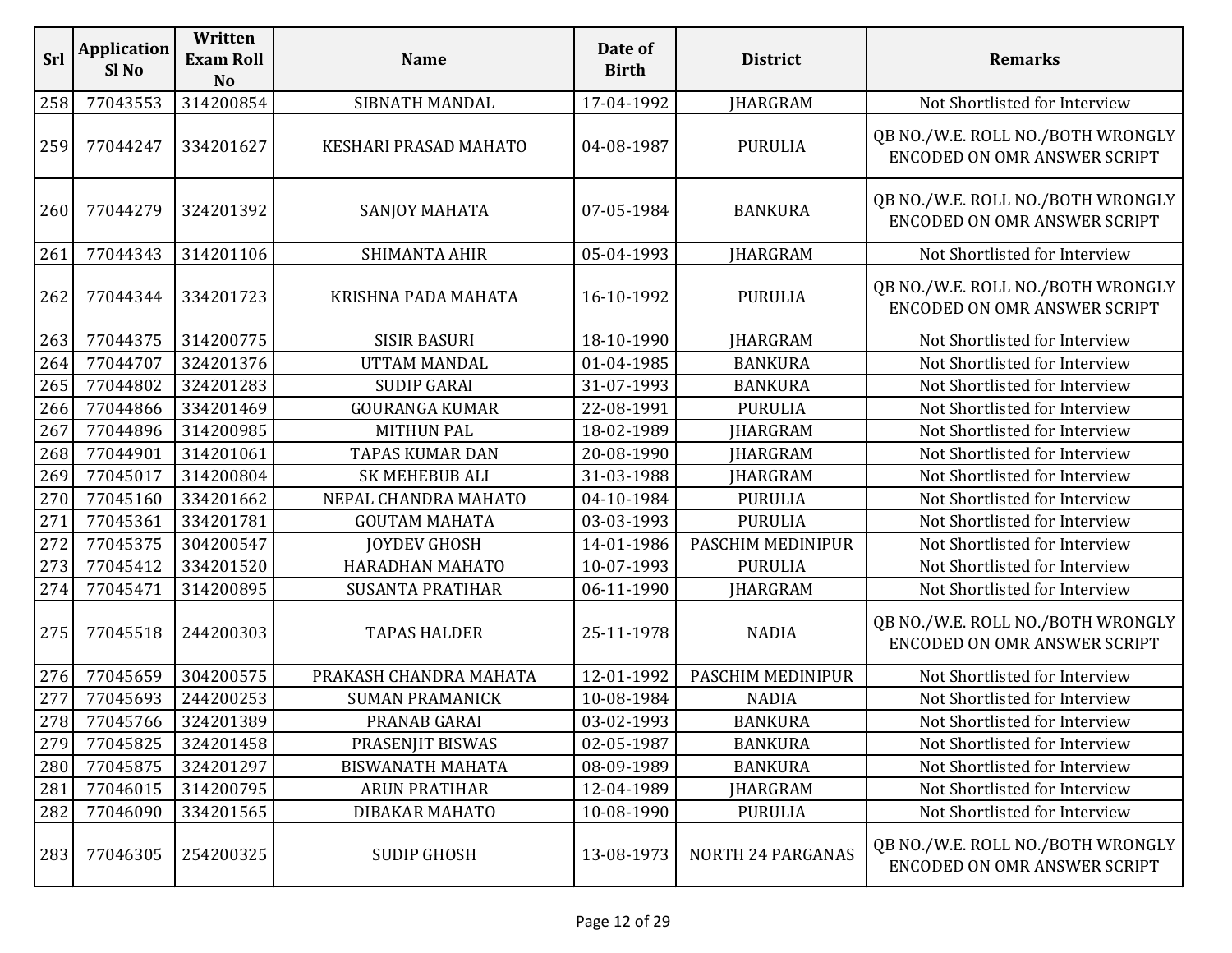| <b>Srl</b> | <b>Application</b><br>Sl <sub>No</sub> | Written<br><b>Exam Roll</b><br><b>No</b> | <b>Name</b>              | Date of<br><b>Birth</b> | <b>District</b>   | <b>Remarks</b>                                                           |
|------------|----------------------------------------|------------------------------------------|--------------------------|-------------------------|-------------------|--------------------------------------------------------------------------|
| 284        | 77046668                               | 324201415                                | RANA PRATAP MODAK        | 25-01-1991              | <b>BANKURA</b>    | QB NO./W.E. ROLL NO./BOTH WRONGLY<br><b>ENCODED ON OMR ANSWER SCRIPT</b> |
| 285        | 77046706                               | 324201324                                | ANIL BARAN MAHATA        | 07-06-1983              | <b>BANKURA</b>    | Not Shortlisted for Interview                                            |
| 286        | 77046771                               | 334201666                                | RAJENDRA NATH MAHATO     | 13-05-1988              | <b>PURULIA</b>    | Not Shortlisted for Interview                                            |
| 287        | 77046784                               | 324201375                                | <b>BIKAS MANDAL</b>      | 03-05-1987              | <b>BANKURA</b>    | Not Shortlisted for Interview                                            |
| 288        | 77046936                               | 204200155                                | DEBABRATA PAL            | 04-04-1989              | <b>BIRBHUM</b>    | Not Shortlisted for Interview                                            |
| 289        | 77046967                               | 334201598                                | <b>AVISHEK BAIDYA</b>    | 11-02-1991              | <b>PURULIA</b>    | Not Shortlisted for Interview                                            |
| 290        | 77047000                               | 314200715                                | CHUNUMALI MAHATA         | 01-08-1991              | <b>JHARGRAM</b>   | Not Shortlisted for Interview                                            |
| 291        | 77047053                               | 334201586                                | PABITRA PRASAD KUIRY     | 13-02-1993              | <b>PURULIA</b>    | Not Shortlisted for Interview                                            |
| 292        | 77047405                               | 334201763                                | <b>BHABESH MAJHI</b>     | 25-03-1993              | <b>PURULIA</b>    | Not Shortlisted for Interview                                            |
| 293        | 77047619                               | 314200951                                | PREMKUMAR MAHATA         | 10-04-1984              | <b>JHARGRAM</b>   | QB NO./W.E. ROLL NO./BOTH WRONGLY<br><b>ENCODED ON OMR ANSWER SCRIPT</b> |
| 294        | 77047782                               | 334201667                                | <b>SUMANTA KUIRY</b>     | 06-04-1989              | <b>PURULIA</b>    | Not Shortlisted for Interview                                            |
| 295        | 77047953                               | 334201742                                | HARESHWAR LOHRA          | 23-01-1986              | <b>PURULIA</b>    | QB NO./W.E. ROLL NO./BOTH WRONGLY<br>ENCODED ON OMR ANSWER SCRIPT        |
| 296        | 77047999                               | 334201536                                | <b>BASANTA PARAMANIK</b> | 01-04-1992              | <b>PURULIA</b>    | Not Shortlisted for Interview                                            |
| 297        | 77048094                               | 334201675                                | NIRMAL MAHATO            | 27-02-1991              | <b>PURULIA</b>    | Not Shortlisted for Interview                                            |
| 298        | 77048125                               | 334201677                                | TAPAS KUMAR MAHATA       | 12-08-1987              | <b>PURULIA</b>    | Not Shortlisted for Interview                                            |
| 299        | 77048240                               | 304200550                                | <b>BUDDHESWAR MAHATA</b> | 07-03-1987              | PASCHIM MEDINIPUR | Not Shortlisted for Interview                                            |
| 300        | 77048256                               | 314200737                                | DIPAK MAHATA             | 17-02-1992              | <b>JHARGRAM</b>   | Not Shortlisted for Interview                                            |
| 301        | 77048348                               | 304200454                                | PIJUSH KANTI MANDAL      | 20-04-1991              | PASCHIM MEDINIPUR | Not Shortlisted for Interview                                            |
| 302        | 77048389                               | 304200487                                | SANJIT MAHATA            | 06-04-1990              | PASCHIM MEDINIPUR | Not Shortlisted for Interview                                            |
| 303        | 77048502                               | 304200488                                | <b>SAHADEB MAHATA</b>    | 28-09-1988              | PASCHIM MEDINIPUR | Not Shortlisted for Interview                                            |
| 304        | 77048542                               | 334201492                                | HAREN CHANDRA MAHATA     | 08-03-1986              | <b>PURULIA</b>    | QB NO./W.E. ROLL NO./BOTH WRONGLY<br><b>ENCODED ON OMR ANSWER SCRIPT</b> |
| 305        | 77048574                               | 314200686                                | <b>SAMIR SHAW</b>        | 08-05-1985              | <b>JHARGRAM</b>   | Not Shortlisted for Interview                                            |
| 306        | 77048623                               | 334201705                                | <b>SAHADEB MAHATO</b>    | 10-02-1986              | <b>PURULIA</b>    | QB NO./W.E. ROLL NO./BOTH WRONGLY<br><b>ENCODED ON OMR ANSWER SCRIPT</b> |
| 307        | 77048718                               | 304200610                                | <b>BISWANATH DE</b>      | 08-06-1989              | PASCHIM MEDINIPUR | Not Shortlisted for Interview                                            |
| 308        | 77048744                               | 324201280                                | <b>TAPAS LOHAR</b>       | 26-02-1991              | <b>BANKURA</b>    | QB NO./W.E. ROLL NO./BOTH WRONGLY<br>ENCODED ON OMR ANSWER SCRIPT        |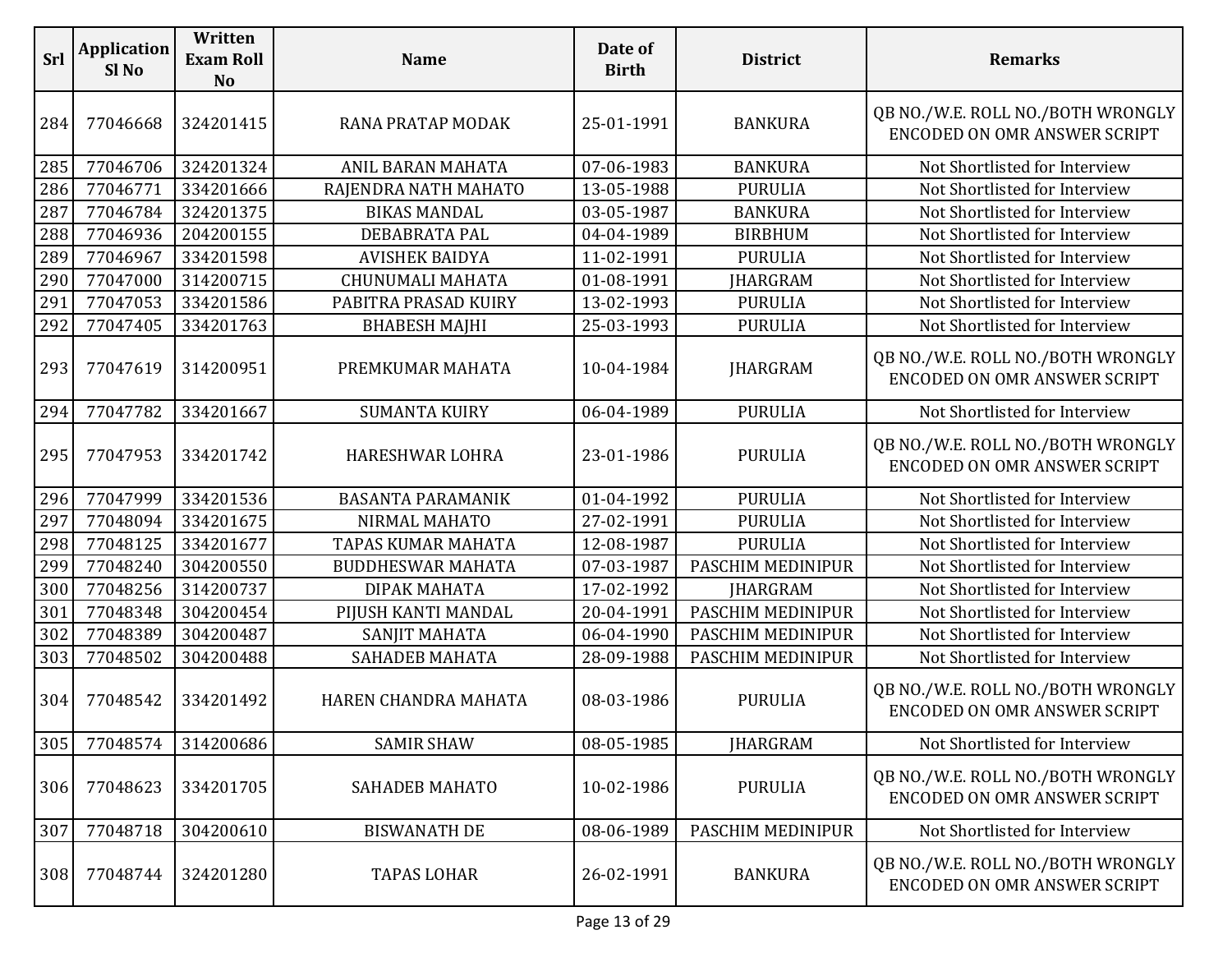| <b>Srl</b> | <b>Application</b><br>Sl No | Written<br><b>Exam Roll</b><br><b>No</b> | <b>Name</b>             | Date of<br><b>Birth</b>     | <b>District</b>   | <b>Remarks</b>                                                           |
|------------|-----------------------------|------------------------------------------|-------------------------|-----------------------------|-------------------|--------------------------------------------------------------------------|
| 309        | 77048790                    | 314201146                                | PRADIP MANNA            | 16-10-1990                  | <b>JHARGRAM</b>   | Not Shortlisted for Interview                                            |
| 310        | 77048872                    | 314200880                                | <b>MINTU KALLYA</b>     | 28-02-1989                  | <b>IHARGRAM</b>   | Not Shortlisted for Interview                                            |
| 311        | 77048982                    | 314201102                                | <b>NITAI BAG</b>        | 15-09-1991                  | <b>JHARGRAM</b>   | Not Shortlisted for Interview                                            |
| 312        | 77049144                    | 334201786                                | PARIMAL MAHATO          | 17-05-1987                  | <b>PURULIA</b>    | Not Shortlisted for Interview                                            |
| 313        | 77049150                    | 334201540                                | LALIN CHANDRA MAHATO    | 20-06-1990                  | <b>PURULIA</b>    | Not Shortlisted for Interview                                            |
| 314        | 77049185                    | 334201673                                | SANTANU KUNDU           | 18-04-1990                  | <b>PURULIA</b>    | Not Shortlisted for Interview                                            |
| 315        | 77049609                    | 334201785                                | <b>BISHWAJIT MAHATO</b> | 04-02-1990                  | <b>PURULIA</b>    | Not Shortlisted for Interview                                            |
| 316        | 77049613                    | 314200777                                | <b>KANURAM HANSDA</b>   | 15-11-1984                  | <b>JHARGRAM</b>   | QB NO./W.E. ROLL NO./BOTH WRONGLY<br><b>ENCODED ON OMR ANSWER SCRIPT</b> |
| 317        | 77049752                    | 314201159                                | <b>GANESH MARDANNYA</b> | 16-05-1987                  | <b>JHARGRAM</b>   | Not Shortlisted for Interview                                            |
| 318        | 77049798                    | 324201427                                | UJJWAL DHABAL DEB       | 15-11-1990                  | <b>BANKURA</b>    | Not Shortlisted for Interview                                            |
| 319        | 77049815                    | 324201264                                | PRASANTA KUMBHAKAR      | 10-11-1991                  | <b>BANKURA</b>    | Not Shortlisted for Interview                                            |
| 320        | 77049907                    | 334201671                                | THAKURDAS KARMAKAR      | 21-03-1988                  | <b>PURULIA</b>    | Not Shortlisted for Interview                                            |
| 321        | 77049984                    | 314200781                                | <b>BISWAJIT KUILA</b>   | 02-02-1991                  | <b>JHARGRAM</b>   | Not Shortlisted for Interview                                            |
| 322        | 77050409                    | 314200931                                | <b>ANIMESH GHOSH</b>    | 14-04-1987                  | <b>JHARGRAM</b>   | Not Shortlisted for Interview                                            |
| 323        | 77050555                    | 334201491                                | <b>KASHINATH KUMAR</b>  | 05-03-1990                  | <b>PURULIA</b>    | Not Shortlisted for Interview                                            |
| 324        | 77050611                    | 324201328                                | <b>DILIP MAITY</b>      | 04-02-1990                  | <b>BANKURA</b>    | Not Shortlisted for Interview                                            |
| 325        | 77050687                    | 324201391                                | <b>ANUP KUMAR MAITY</b> | 29-04-1986                  | <b>BANKURA</b>    | Not Shortlisted for Interview                                            |
| 326        | 77050706                    | 334201771                                | DINABANDHU MAHATO       | 12-02-1992                  | <b>PURULIA</b>    | Not Shortlisted for Interview                                            |
| 327        | 77050803                    | 314200769                                | <b>ANIRBAN PAL</b>      | 22-03-1993                  | <b>JHARGRAM</b>   | QB NO./W.E. ROLL NO./BOTH WRONGLY<br><b>ENCODED ON OMR ANSWER SCRIPT</b> |
| 328        | 77050838                    | 334201701                                | DINESH KUMAR MAHATO     | 15-10-1982                  | <b>PURULIA</b>    | Not Shortlisted for Interview                                            |
| 329        | 77050855                    | 324201254                                | <b>ANIRUDRAM SAREN</b>  | 02-07-1993                  | <b>BANKURA</b>    | CANDIDATE'S SIGNATURE MISMATCHED                                         |
| 330        | 77050980                    | 324201194                                | <b>GOURANGA GARAI</b>   | 21-09-1985                  | <b>BANKURA</b>    | Not Shortlisted for Interview                                            |
| 331        | 77050987                    | 314201070                                | <b>TANMAY PATRA</b>     | 06-09-1991                  | <b>IHARGRAM</b>   | Not Shortlisted for Interview                                            |
| 332        | 77051098                    | 304200603                                | DHANANJOY CHAKRABORTY   | 07-01-1982                  | PASCHIM MEDINIPUR | Not Shortlisted for Interview                                            |
| 333        | 77051107                    | 314201117                                | <b>AJIT KUMAR KUILA</b> | 10-03-1982                  | <b>JHARGRAM</b>   | Not Shortlisted for Interview                                            |
| 334        | 77051113                    | 324201383                                | <b>ARUN MAHATA</b>      | 05-06-1991                  | <b>BANKURA</b>    | Not Shortlisted for Interview                                            |
| 335        | 77051306                    | 324201381                                | <b>SAMIR DAS</b>        | 05-01-1993                  | <b>BANKURA</b>    | Not Shortlisted for Interview                                            |
| 336        | 77051367                    | 314200846                                | PARTHAJIT GHOSH         | 26-04-1990                  | <b>JHARGRAM</b>   | Not Shortlisted for Interview                                            |
| 337        | 77051745                    | 334201780                                | <b>BINOY MAHATO</b>     | 02-03-1989                  | <b>PURULIA</b>    | Not Shortlisted for Interview                                            |
| 338        | 77051795                    | 334201600                                | <b>AMALESH MAHATO</b>   | 25-02-1991                  | <b>PURULIA</b>    | Not Shortlisted for Interview                                            |
| 339        | 77052208                    | 314200683                                | <b>GOUTAM JANA</b>      | 28-02-1982                  | <b>JHARGRAM</b>   | Not Shortlisted for Interview                                            |
| 340        | 77052460                    | 314200741                                | <b>AMRIT MANDAL</b>     | 28-05-1989<br>Page 14 of 29 | <b>JHARGRAM</b>   | Not Shortlisted for Interview                                            |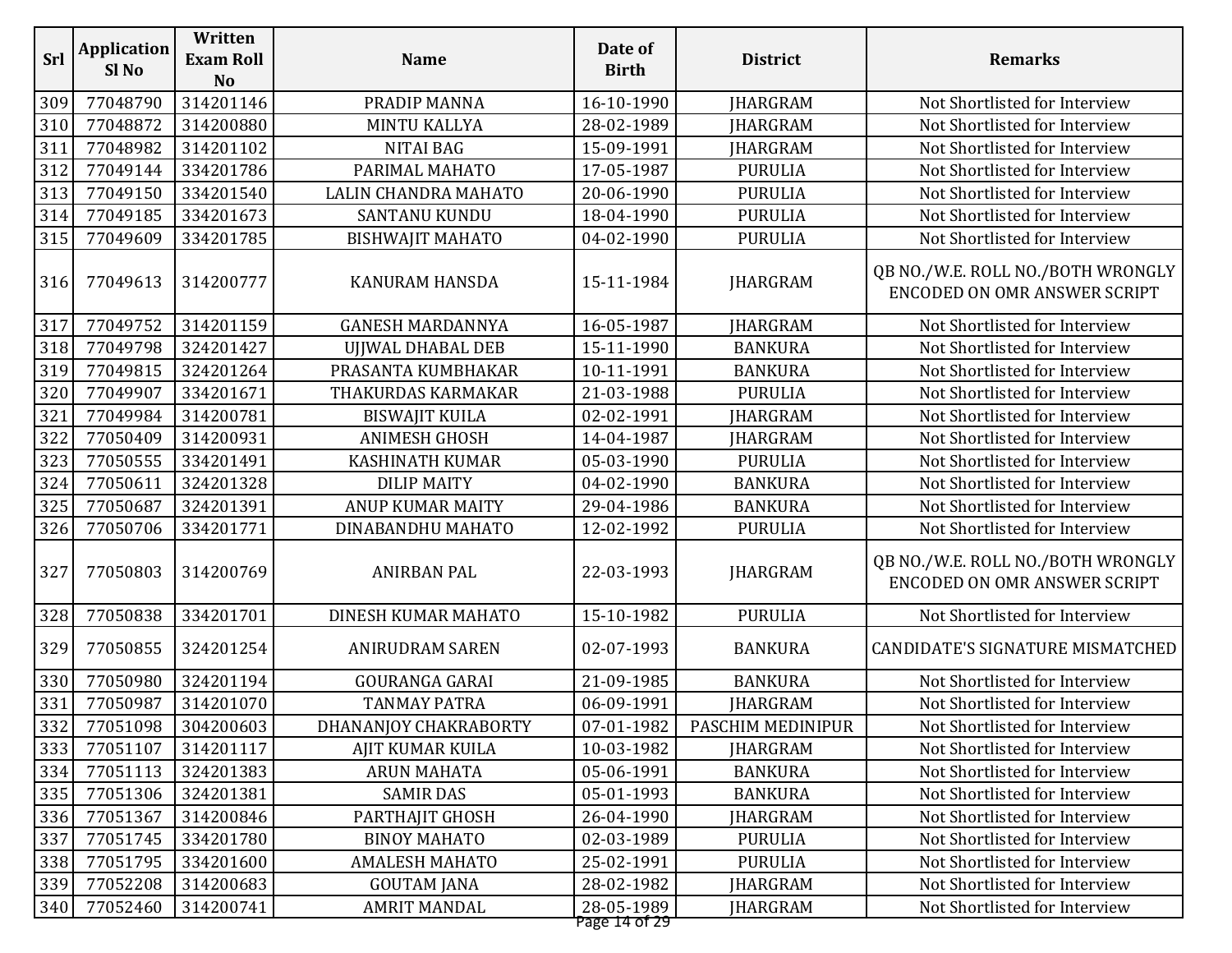| Srl | <b>Application</b><br>Sl <sub>No</sub> | Written<br><b>Exam Roll</b><br><b>No</b> | <b>Name</b>               | Date of<br><b>Birth</b>     | <b>District</b>   | <b>Remarks</b>                                                           |
|-----|----------------------------------------|------------------------------------------|---------------------------|-----------------------------|-------------------|--------------------------------------------------------------------------|
| 341 | 77052475                               | 304200621                                | ABHAY NARAYAN YADAV       | 10-07-1991                  | PASCHIM MEDINIPUR | Not Shortlisted for Interview                                            |
| 342 | 77052538                               | 314201097                                | SANJAY DANDAPAT           | 05-12-1987                  | <b>JHARGRAM</b>   | Not Shortlisted for Interview                                            |
| 343 | 77052545                               | 324201456                                | <b>AMIT MAHAPATRA</b>     | 20-01-1989                  | <b>BANKURA</b>    | Not Shortlisted for Interview                                            |
| 344 | 77052566                               | 324201341                                | <b>SOUMEN MAHATA</b>      | 04-03-1993                  | <b>BANKURA</b>    | QB NO./W.E. ROLL NO./BOTH WRONGLY<br>ENCODED ON OMR ANSWER SCRIPT        |
| 345 | 77052618                               | 244200259                                | <b>BIKASH MONDAL</b>      | 18-03-1975                  | <b>NADIA</b>      | Not Shortlisted for Interview                                            |
| 346 | 77052622                               | 314201006                                | NANDALAL MURMU            | 08-05-1991                  | <b>JHARGRAM</b>   | QB NO./W.E. ROLL NO./BOTH WRONGLY<br><b>ENCODED ON OMR ANSWER SCRIPT</b> |
| 347 | 77052684                               | 324201279                                | MALAY DAS CHAKRABORTY     | 10-01-1991                  | <b>BANKURA</b>    | Not Shortlisted for Interview                                            |
| 348 | 77052716                               | 334201576                                | SANJIB KUMAR GARAI        | 27-03-1985                  | <b>PURULIA</b>    | Not Shortlisted for Interview                                            |
| 349 | 77052976                               | 334201799                                | <b>GORA CHAND MAHATO</b>  | 05-03-1990                  | <b>PURULIA</b>    | Not Shortlisted for Interview                                            |
| 350 | 77053182                               | 314200693                                | <b>SUNIL HEMBRAM</b>      | 06-06-1990                  | <b>JHARGRAM</b>   | QB NO./W.E. ROLL NO./BOTH WRONGLY<br><b>ENCODED ON OMR ANSWER SCRIPT</b> |
| 351 | 77053262                               | 324201275                                | ARABINDA MANDAL           | 03-01-1992                  | <b>BANKURA</b>    | Not Shortlisted for Interview                                            |
| 352 | 77053343                               | 154200072                                | <b>DHIREN PRADHAN</b>     | 14-08-1983                  | DARJEELING        | Absent                                                                   |
| 353 | 77053399                               | 314200914                                | <b>MANGAL MAHATA</b>      | 01-03-1992                  | <b>JHARGRAM</b>   | Not Shortlisted for Interview                                            |
| 354 | 77053435                               | 314201056                                | <b>CHANCHAL JANA</b>      | 01-12-1987                  | <b>JHARGRAM</b>   | Not Shortlisted for Interview                                            |
| 355 | 77053449                               | 304200506                                | PRAKASH GHOSH             | 01-05-1992                  | PASCHIM MEDINIPUR | Not Shortlisted for Interview                                            |
| 356 | 77053750                               | 334201513                                | MIHIR CHANDRA MAHATO      | 02-03-1991                  | <b>PURULIA</b>    | Not Shortlisted for Interview                                            |
| 357 | 77053762                               | 324201351                                | <b>SAMIR KUMAR NAYAK</b>  | 11-12-1981                  | <b>BANKURA</b>    | Not Shortlisted for Interview                                            |
| 358 | 77053871                               | 184200109                                | <b>SOUMITRA ROY</b>       | 08-01-1989                  | <b>MALDAH</b>     | Not Shortlisted for Interview                                            |
| 359 | 77053915                               | 324201239                                | BHAKATA PRALAD MAHATA     | 10-01-1989                  | <b>BANKURA</b>    | Not Shortlisted for Interview                                            |
| 360 | 77054089                               | 304200599                                | <b>RAJNISH KUMAR</b>      | 18-06-1988                  | PASCHIM MEDINIPUR | Not Shortlisted for Interview                                            |
| 361 | 77054243                               | 334201569                                | PASUPATI MAHATA           | 16-08-1990                  | <b>PURULIA</b>    | Not Shortlisted for Interview                                            |
| 362 | 77054288                               | 334201483                                | SANJAY MAHATA             | 06-10-1989                  | <b>PURULIA</b>    | Not Shortlisted for Interview                                            |
| 363 | 77054916                               | 324201213                                | ANJAN KUMAR MAHAPATRA     | 12-07-1985                  | <b>BANKURA</b>    | Not Shortlisted for Interview                                            |
| 364 | 77055089                               | 294200391                                | <b>ATANU SAMANTA</b>      | 21-08-1993                  | PURBA MEDINIPUR   | Not Shortlisted for Interview                                            |
| 365 | 77055188                               | 334201791                                | <b>BIMAL KUMAR MAHATO</b> | 12-10-1990                  | <b>PURULIA</b>    | Not Shortlisted for Interview                                            |
| 366 | 77055409                               | 334201571                                | <b>LALTU BHADRA</b>       | 03-01-1986                  | <b>PURULIA</b>    | Not Shortlisted for Interview                                            |
| 367 | 77055442                               | 304200468                                | KHAGENDRA NATH MAHATA     | 12-04-1988                  | PASCHIM MEDINIPUR | Not Shortlisted for Interview                                            |
| 368 | 77055448                               | 314201133                                | PRANAB MAHATA             | 10-05-1991                  | <b>JHARGRAM</b>   | Not Shortlisted for Interview                                            |
| 369 | 77055471                               | 334201590                                | SAMIR KUMAR DAS MAHANTA   | 19-09-1982                  | <b>PURULIA</b>    | Not Shortlisted for Interview                                            |
| 370 | 77055535                               | 314200819                                | <b>GOUTAM SAU</b>         | 11-04-1984                  | <b>IHARGRAM</b>   | Not Shortlisted for Interview                                            |
| 371 | 77055591                               | 324201215                                | ATINDRA SINHA MAHAPATRA   | 10-05-1988<br>Page 15 of 29 | <b>BANKURA</b>    | Not Shortlisted for Interview                                            |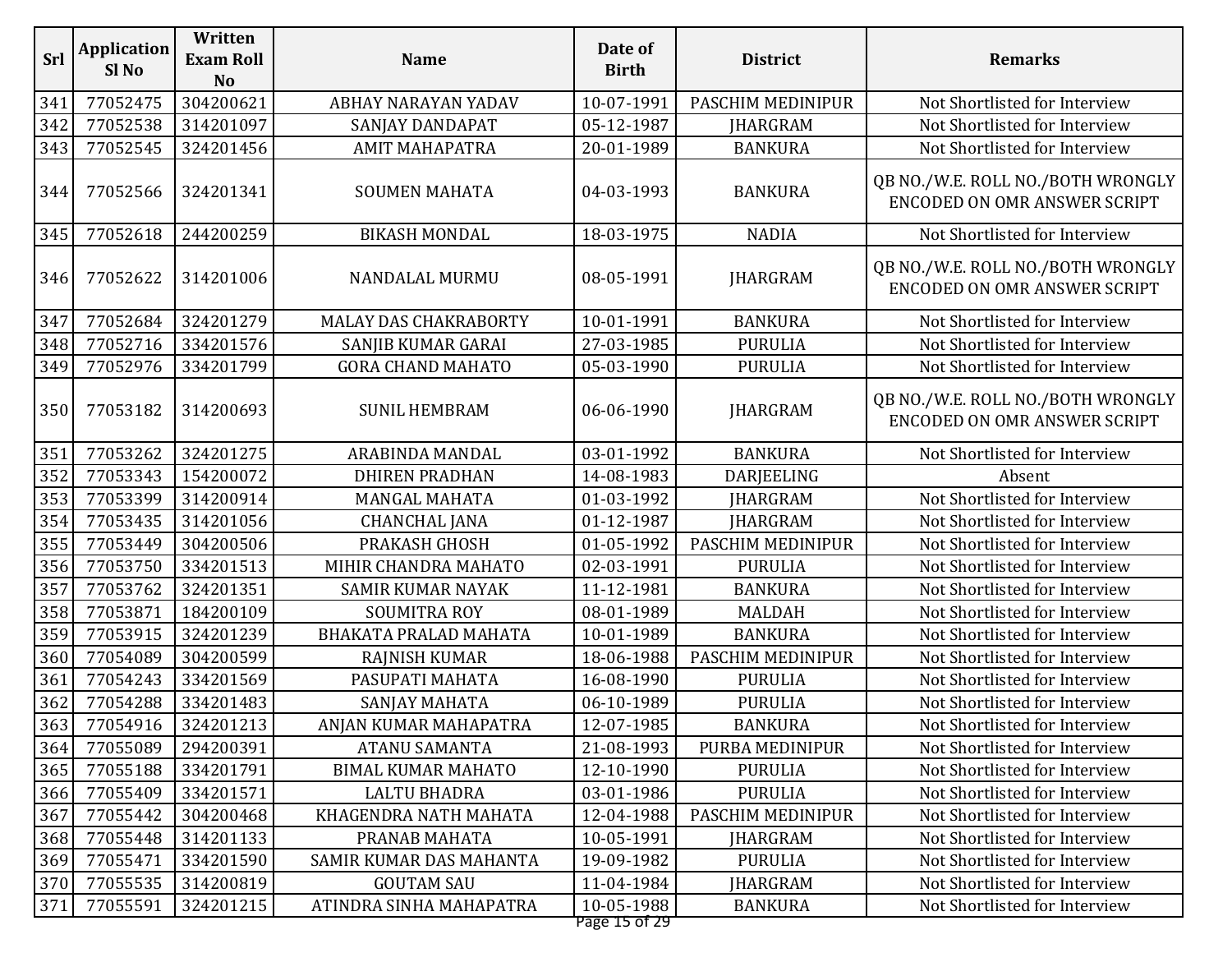| <b>Srl</b> | <b>Application</b><br>Sl <sub>No</sub> | Written<br><b>Exam Roll</b><br><b>No</b> | <b>Name</b>                | Date of<br><b>Birth</b> | <b>District</b>         | <b>Remarks</b>                                                           |
|------------|----------------------------------------|------------------------------------------|----------------------------|-------------------------|-------------------------|--------------------------------------------------------------------------|
| 372        | 77055620                               | 314200725                                | <b>TAPAS MAHATA</b>        | 05-11-1991              | <b>JHARGRAM</b>         | Not Shortlisted for Interview                                            |
| 373        | 77055633                               | 304200465                                | <b>ANUP KUMAR DEY</b>      | 22-03-1987              | PASCHIM MEDINIPUR       | Not Shortlisted for Interview                                            |
| 374        | 77055660                               | 324201296                                | <b>GOUTAM KUMAR MAHATA</b> | 05-04-1989              | <b>BANKURA</b>          | Not Shortlisted for Interview                                            |
| 375        | 77055938                               | 304200403                                | PABAN MAHATA               | 09-05-1983              | PASCHIM MEDINIPUR       | Not Shortlisted for Interview                                            |
| 376        | 77055976                               | 314200946                                | <b>AJOY NANDI</b>          | 21-11-1990              | <b>JHARGRAM</b>         | QB NO./W.E. ROLL NO./BOTH WRONGLY<br>ENCODED ON OMR ANSWER SCRIPT        |
| 377        | 77055979                               | 304200559                                | PRANAY GHOSH               | 08-08-1991              | PASCHIM MEDINIPUR       | Not Shortlisted for Interview                                            |
| 378        | 77056137                               | 174200102                                | <b>MINTU SHARMA</b>        | 12-03-1989              | <b>DAKSHIN DINAJPUR</b> | QB NO./W.E. ROLL NO./BOTH WRONGLY<br><b>ENCODED ON OMR ANSWER SCRIPT</b> |
| 379        | 77056221                               | 304200444                                | PRABIR KR MAHATA           | 08-08-1984              | PASCHIM MEDINIPUR       | QB NO./W.E. ROLL NO./BOTH WRONGLY<br><b>ENCODED ON OMR ANSWER SCRIPT</b> |
| 380        | 77056229                               | 314201113                                | <b>LAKSHMAN BASKEY</b>     | 26-05-1992              | <b>JHARGRAM</b>         | QB NO./W.E. ROLL NO./BOTH WRONGLY<br><b>ENCODED ON OMR ANSWER SCRIPT</b> |
| 381        | 77056283                               | 314200868                                | <b>JAGADISH PRATIHAR</b>   | 10-05-1993              | <b>JHARGRAM</b>         | QB NO./W.E. ROLL NO./BOTH WRONGLY<br><b>ENCODED ON OMR ANSWER SCRIPT</b> |
| 382        | 77056399                               | 204200201                                | RABIUL ALAM                | 04-04-1981              | <b>BIRBHUM</b>          | Not Shortlisted for Interview                                            |
| 383        | 77056407                               | 304200518                                | <b>BASANTA MAHATA</b>      | 13-03-1990              | PASCHIM MEDINIPUR       | Not Shortlisted for Interview                                            |
| 384        | 77056443                               | 314200816                                | <b>SIBU MAHATA</b>         | 05-03-1988              | <b>JHARGRAM</b>         | Not Shortlisted for Interview                                            |
| 385        | 77056530                               | 314200807                                | <b>SOUMEN MANDAL</b>       | 06-02-1990              | <b>JHARGRAM</b>         | Not Shortlisted for Interview                                            |
| 386        | 77056982                               | 324201190                                | PAPUN KUMAR BHUI           | 20-12-1988              | <b>BANKURA</b>          | Not Shortlisted for Interview                                            |
| 387        | 77057160                               | 314201142                                | <b>ASIT PRATIHAR</b>       | 07-08-1993              | <b>JHARGRAM</b>         | Not Shortlisted for Interview                                            |
| 388        | 77057199                               | 184200108                                | <b>SK HUMAYUN</b>          | 30-01-1980              | <b>MALDAH</b>           | QB NO./W.E. ROLL NO./BOTH WRONGLY<br><b>ENCODED ON OMR ANSWER SCRIPT</b> |
| 389        | 77058026                               | 204200193                                | <b>SOUMEN SAHA</b>         | 02-03-1993              | <b>BIRBHUM</b>          | QB NO./W.E. ROLL NO./BOTH WRONGLY<br>ENCODED ON OMR ANSWER SCRIPT        |
| 390        | 77058129                               | 334201616                                | SANTIMAY KUMBHAKAR         | 01-04-1992              | <b>PURULIA</b>          | Not Shortlisted for Interview                                            |
| 391        | 77058150                               | 334201749                                | <b>MADHAB GORAI</b>        | 15-02-1993              | <b>PURULIA</b>          | QB NO./W.E. ROLL NO./BOTH WRONGLY<br><b>ENCODED ON OMR ANSWER SCRIPT</b> |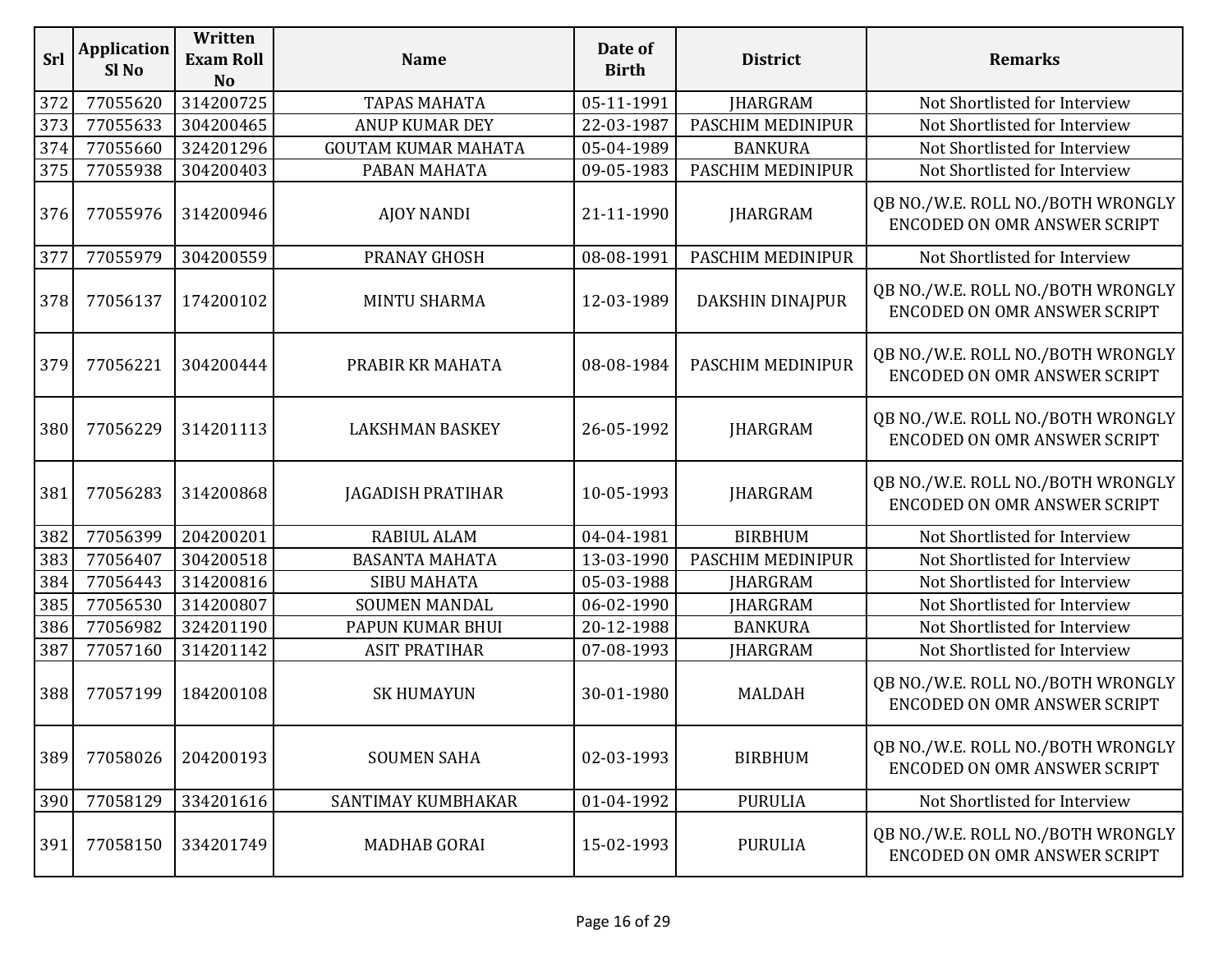| Srl | <b>Application</b><br>Sl <sub>No</sub> | Written<br><b>Exam Roll</b><br><b>No</b> | <b>Name</b>               | Date of<br><b>Birth</b> | <b>District</b>          | <b>Remarks</b>                                                           |
|-----|----------------------------------------|------------------------------------------|---------------------------|-------------------------|--------------------------|--------------------------------------------------------------------------|
| 392 | 77058231                               | 314201127                                | <b>BINANDA PAUL</b>       | 05-07-1993              | <b>JHARGRAM</b>          | QB NO./W.E. ROLL NO./BOTH WRONGLY<br>ENCODED ON OMR ANSWER SCRIPT        |
| 393 | 77058264                               | 334201686                                | DIPAK MAHATO              | 02-04-1989              | <b>PURULIA</b>           | Not Shortlisted for Interview                                            |
| 394 | 77058296                               | 304200520                                | <b>BISWANATH MAHATA</b>   | 15-08-1989              | PASCHIM MEDINIPUR        | Not Shortlisted for Interview                                            |
| 395 | 77058323                               | 334201544                                | <b>ASHOKE MAHATO</b>      | 11-07-1993              | <b>PURULIA</b>           | Not Shortlisted for Interview                                            |
| 396 | 77058363                               | 314201118                                | AMIT KUMAR KULARI         | 02-01-1986              | <b>JHARGRAM</b>          | Not Shortlisted for Interview                                            |
| 397 | 77058490                               | 254200341                                | <b>SUBRATA DAS</b>        | 10-12-1972              | <b>NORTH 24 PARGANAS</b> | QB NO./W.E. ROLL NO./BOTH WRONGLY<br>ENCODED ON OMR ANSWER SCRIPT        |
| 398 | 77058502                               | 304200480                                | <b>BIJOY ROY</b>          | 03-04-1993              | PASCHIM MEDINIPUR        | QB NO./W.E. ROLL NO./BOTH WRONGLY<br><b>ENCODED ON OMR ANSWER SCRIPT</b> |
| 399 | 77058505                               | 334201752                                | DURGACHARAN MAHATO        | 01-04-1993              | <b>PURULIA</b>           | Not Shortlisted for Interview                                            |
| 400 | 77058537                               | 314200802                                | <b>ASESH MAHATA</b>       | 05-04-1993              | <b>JHARGRAM</b>          | Not Shortlisted for Interview                                            |
| 401 | 77058577                               | 314200860                                | <b>RAHIM KARAN</b>        | 13-03-1991              | <b>JHARGRAM</b>          | Not Shortlisted for Interview                                            |
| 402 | 77058722                               | 324201418                                | <b>UTTAM MAHATA</b>       | 25-01-1991              | <b>BANKURA</b>           | Not Shortlisted for Interview                                            |
| 403 | 77058766                               | 164200087                                | <b>MUDASIR ALAM</b>       | 07-09-1996              | <b>UTTAR DINAJPUR</b>    | QB NO./W.E. ROLL NO./BOTH WRONGLY<br>ENCODED ON OMR ANSWER SCRIPT        |
| 404 | 77059003                               | 204200199                                | <b>SUMIT KUMAR PAL</b>    | 04-04-1990              | <b>BIRBHUM</b>           | Not Shortlisted for Interview                                            |
| 405 | 77059187                               | 264200365                                | <b>MONOJ PAUL</b>         | 19-01-1981              | <b>SOUTH 24 PARGANAS</b> | QB NO./W.E. ROLL NO./BOTH WRONGLY<br>ENCODED ON OMR ANSWER SCRIPT        |
| 406 | 77059228                               | 334201770                                | <b>JYOTILAL MAHATO</b>    | 15-03-1993              | <b>PURULIA</b>           | Not Shortlisted for Interview                                            |
| 407 | 77059239                               | 314201045                                | KRISHNA PROSAD BERA       | 13-09-1990              | <b>IHARGRAM</b>          | Not Shortlisted for Interview                                            |
| 408 | 77059259                               | 314200659                                | <b>RAKESH DUBEY</b>       | 09-02-1988              | <b>JHARGRAM</b>          | Not Shortlisted for Interview                                            |
| 409 | 77059345                               | 314201125                                | SANJOY MAHATA             | 15-04-1984              | <b>JHARGRAM</b>          | Not Shortlisted for Interview                                            |
| 410 | 77059370                               | 314201030                                | <b>JANARDAN GHOSH</b>     | 25-11-1986              | <b>JHARGRAM</b>          | Not Shortlisted for Interview                                            |
| 411 | 77059400                               | 334201664                                | SADHAN KUMAR MAHATA       | 19-05-1984              | <b>PURULIA</b>           | Not Shortlisted for Interview                                            |
| 412 | 77059419                               | 314200766                                | <b>BIBEKANANDA MAHATA</b> | 12-11-1984              | JHARGRAM                 | Not Shortlisted for Interview                                            |
| 413 | 77059565                               | 324201267                                | <b>SWAPAN KUMAR LOHAR</b> | 04-05-1989              | <b>BANKURA</b>           | QB NO./W.E. ROLL NO./BOTH WRONGLY<br><b>ENCODED ON OMR ANSWER SCRIPT</b> |
| 414 | 77059572                               | 314200754                                | DEB KUMAR BERA            | 28-11-1984              | <b>JHARGRAM</b>          | Not Shortlisted for Interview                                            |
| 415 | 77059613                               | 314200758                                | <b>JOGEN MAHATA</b>       | 18-10-1992              | <b>JHARGRAM</b>          | Not Shortlisted for Interview                                            |
| 416 | 77059634                               | 254200342                                | <b>ALAUDDIN MONDAL</b>    | 02-04-1983              | <b>NORTH 24 PARGANAS</b> | Not Shortlisted for Interview                                            |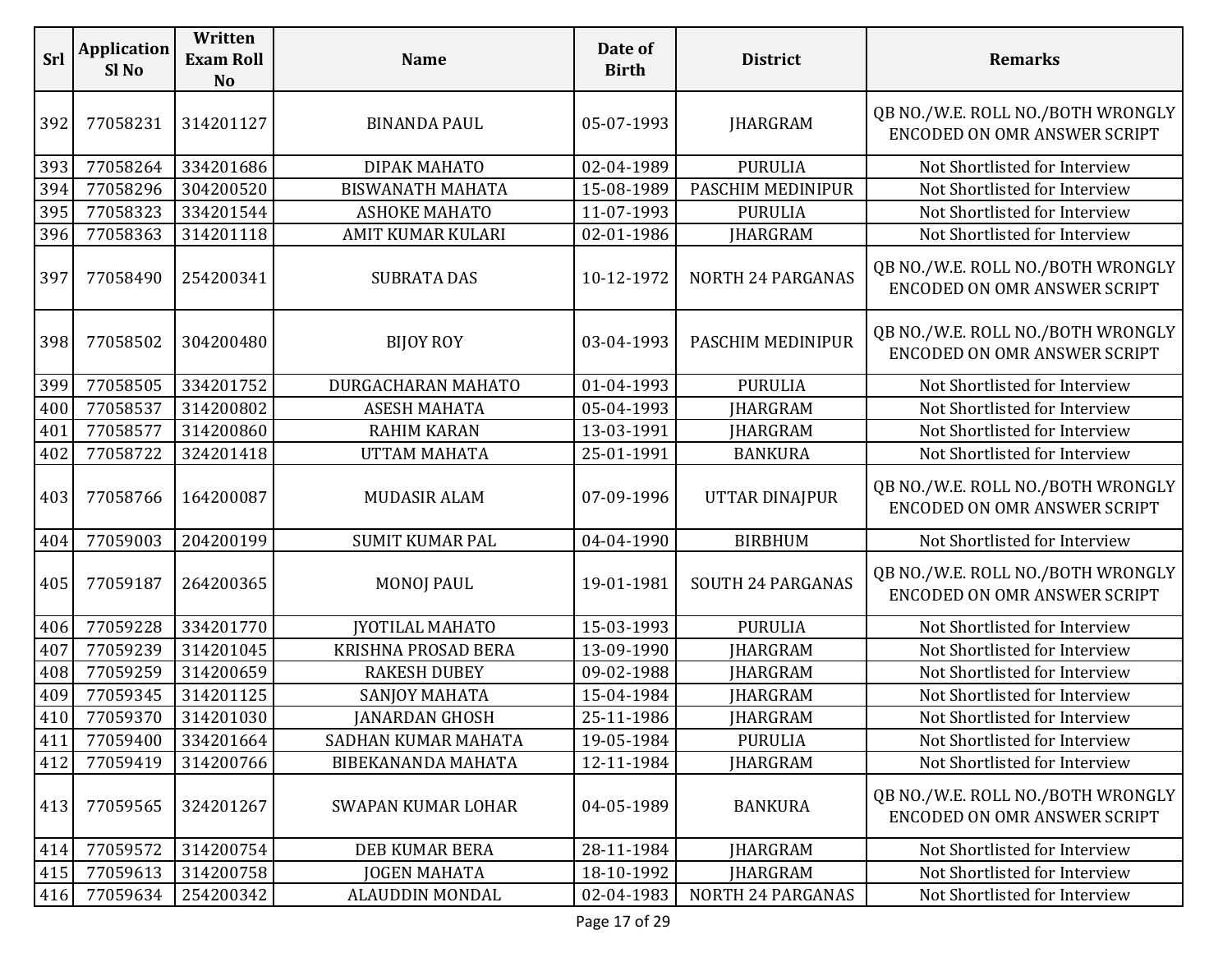| Srl | <b>Application</b><br>Sl No | Written<br><b>Exam Roll</b><br><b>No</b> | <b>Name</b>               | Date of<br><b>Birth</b> | <b>District</b>   | <b>Remarks</b>                                                    |
|-----|-----------------------------|------------------------------------------|---------------------------|-------------------------|-------------------|-------------------------------------------------------------------|
| 417 | 77059643                    | 204200192                                | <b>EMDADUL HAQUE</b>      | 02-01-1989              | <b>BIRBHUM</b>    | Not Shortlisted for Interview                                     |
| 418 | 77059712                    | 324201326                                | ANANTA SINGHA MAHAPATRA   | 04-07-1991              | <b>BANKURA</b>    | QB NO./W.E. ROLL NO./BOTH WRONGLY<br>ENCODED ON OMR ANSWER SCRIPT |
| 419 | 77059749                    | 314200817                                | DIPAK KUMAR GIRI          | 15-05-1991              | <b>JHARGRAM</b>   | Not Shortlisted for Interview                                     |
| 420 | 77059775                    | 314200832                                | <b>TARASANKAR GIRI</b>    | 23-03-1993              | <b>JHARGRAM</b>   | Not Shortlisted for Interview                                     |
| 421 | 77059838                    | 304200565                                | NITYANANDA MONDAL         | 10-01-1992              | PASCHIM MEDINIPUR | Not Shortlisted for Interview                                     |
| 422 | 77059943                    | 294200390                                | <b>SK ABINUR ISLAM</b>    | 20-07-1994              | PURBA MEDINIPUR   | Not Shortlisted for Interview                                     |
| 423 | 77060758                    | 304200504                                | <b>SUDHIR HANDEL</b>      | 08-02-1992              | PASCHIM MEDINIPUR | Not Shortlisted for Interview                                     |
| 424 | 77060781                    | 334201783                                | PRAMATHA KUIRY            | 04-06-1987              | <b>PURULIA</b>    | Not Shortlisted for Interview                                     |
| 425 | 77060956                    | 324201455                                | <b>CHAND MANDAL</b>       | 01-05-1990              | <b>BANKURA</b>    | Not Shortlisted for Interview                                     |
| 426 | 77061019                    | 254200331                                | SAIFUDDIN MONDAL          | 17-03-1988              | NORTH 24 PARGANAS | Not Shortlisted for Interview                                     |
| 427 | 77061084                    | 314201092                                | <b>CHIRANJIT GHOSH</b>    | 06-07-1992              | <b>IHARGRAM</b>   | Not Shortlisted for Interview                                     |
| 428 | 77061236                    | 314200759                                | <b>GOUTAM KARAN</b>       | 18-05-1984              | <b>JHARGRAM</b>   | Not Shortlisted for Interview                                     |
| 429 | 77061406                    | 314201169                                | <b>UTTAM DANDAPAT</b>     | 08-03-1987              | <b>JHARGRAM</b>   | Not Shortlisted for Interview                                     |
| 430 | 77061578                    | 314200719                                | PRATAP MAHATA             | 10-04-1991              | <b>JHARGRAM</b>   | Not Shortlisted for Interview                                     |
| 431 | 77061661                    | 334201644                                | <b>ABHIRAM MAHATO</b>     | 17-05-1984              | <b>PURULIA</b>    | QB NO./W.E. ROLL NO./BOTH WRONGLY<br>ENCODED ON OMR ANSWER SCRIPT |
| 432 | 77061714                    | 334201661                                | <b>FATICK CH KUMAR</b>    | 18-04-1987              | <b>PURULIA</b>    | Not Shortlisted for Interview                                     |
| 433 | 77061724                    | 334201518                                | <b>ASHOK KUMAR MAHATO</b> | 01-09-1991              | <b>PURULIA</b>    | Not Shortlisted for Interview                                     |
| 434 | 77061804                    | 314200704                                | PHANIBHUSAN GIRI          | 14-04-1993              | JHARGRAM          | Not Shortlisted for Interview                                     |
| 435 | 77061812                    | 314200892                                | <b>RAMEN MANDAL</b>       | 12-10-1990              | <b>JHARGRAM</b>   | Absent                                                            |
| 436 | 77061827                    | 314201134                                | <b>BABLU MAHATA</b>       | 01-04-1989              | <b>JHARGRAM</b>   | Not Shortlisted for Interview                                     |
| 437 | 77061886                    | 334201477                                | <b>GOURANGA MAHATA</b>    | 28-10-1992              | <b>PURULIA</b>    | Not Shortlisted for Interview                                     |
| 438 | 77062061                    | 314201063                                | DHANANJOY MAHATA          | 16-05-1992              | <b>JHARGRAM</b>   | QB NO./W.E. ROLL NO./BOTH WRONGLY<br>ENCODED ON OMR ANSWER SCRIPT |
|     | 439 77062117 314201043      |                                          | <b>AKSHAYA MAHATA</b>     | 18-03-1986              | <b>JHARGRAM</b>   | Not Shortlisted for Interview                                     |
| 440 | 77062223                    | 324201441                                | RAJIB PAL                 | 14-04-1988              | <b>BANKURA</b>    | Not Shortlisted for Interview                                     |
| 441 | 77062357                    | 314200747                                | MANAS KUMAR MAHAPATRA     | 16-02-1991              | <b>IHARGRAM</b>   | Not Shortlisted for Interview                                     |
| 442 | 77062411                    | 314200670                                | SIDDHESWAR KARAN          | 23-01-1991              | <b>IHARGRAM</b>   | Not Shortlisted for Interview                                     |
| 443 | 77062413                    | 334201548                                | <b>MANOJ MAHATO</b>       | 03-10-1989              | <b>PURULIA</b>    | Not Shortlisted for Interview                                     |
| 444 | 77063269                    | 314201151                                | <b>BISWAJIT MAHATA</b>    | 02-02-1989              | <b>JHARGRAM</b>   | Not Shortlisted for Interview                                     |
| 445 | 77063547                    | 304200608                                | <b>RAJU MAHATA</b>        | 09-01-1990              | PASCHIM MEDINIPUR | Absent                                                            |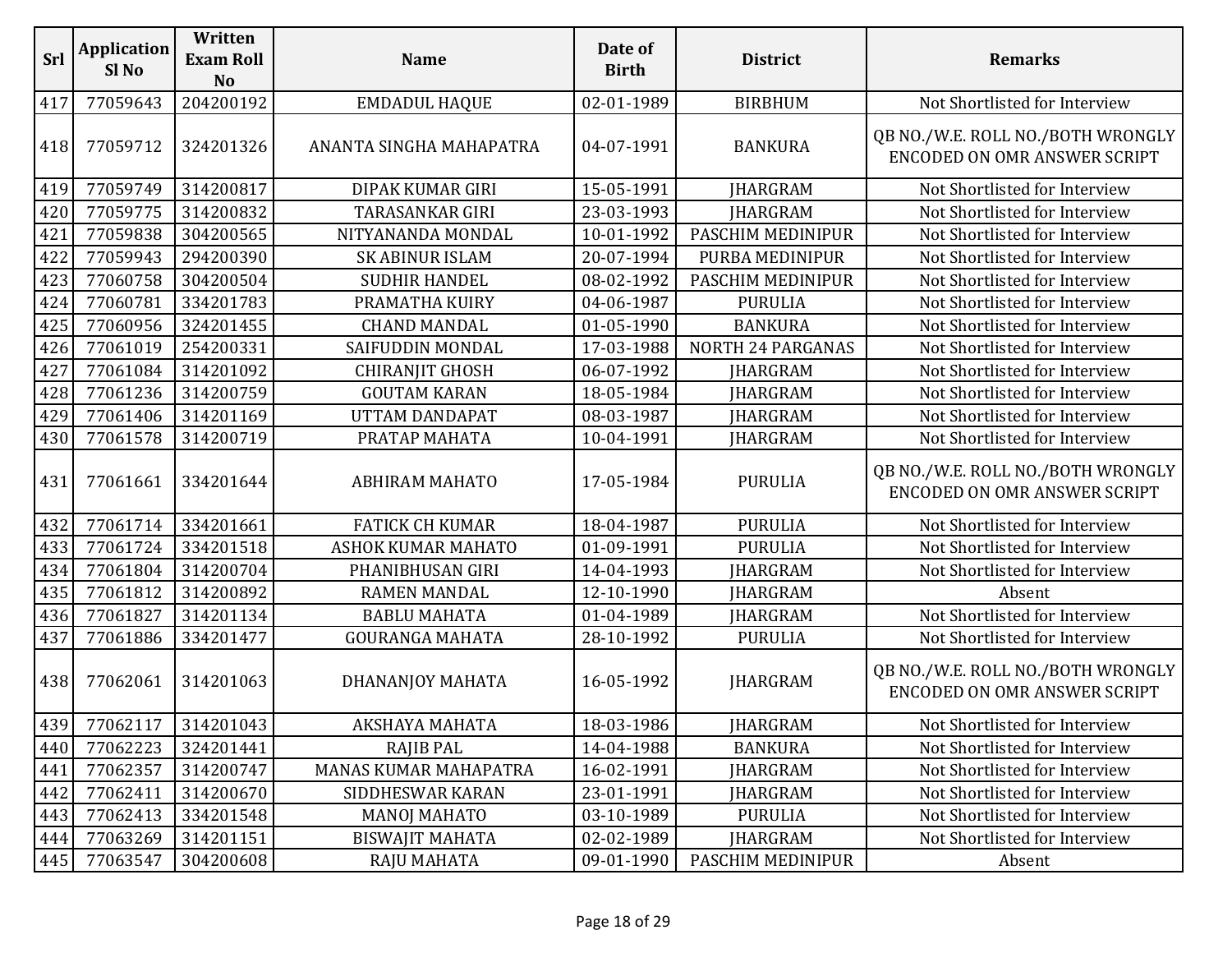| Srl | <b>Application</b><br>Sl No | Written<br><b>Exam Roll</b><br><b>No</b> | <b>Name</b>               | Date of<br><b>Birth</b> | <b>District</b>   | <b>Remarks</b>                                                           |
|-----|-----------------------------|------------------------------------------|---------------------------|-------------------------|-------------------|--------------------------------------------------------------------------|
| 446 | 77063782                    | 184200124                                | <b>MANOJ MANDAL</b>       | 06-05-1983              | <b>MALDAH</b>     | QB NO./W.E. ROLL NO./BOTH WRONGLY<br><b>ENCODED ON OMR ANSWER SCRIPT</b> |
| 447 | 77064084                    | 194200147                                | YUNUS CHOUDHURY           | 04-02-1971              | MURSHIDABAD       | Not Shortlisted for Interview                                            |
| 448 | 77064100                    | 324201210                                | <b>JOY MONDAL</b>         | 28-05-1986              | <b>BANKURA</b>    | Not Shortlisted for Interview                                            |
| 449 | 77064281                    | 314201051                                | SANJIT BAG                | 02-02-1992              | <b>JHARGRAM</b>   | Not Shortlisted for Interview                                            |
| 450 | 77064482                    | 334201654                                | <b>ASHIS KUMAR MAHATO</b> | 02-01-1990              | <b>PURULIA</b>    | Not Shortlisted for Interview                                            |
| 451 | 77064558                    | 314200684                                | <b>SUVASH MAHAPATRA</b>   | 11-04-1987              | <b>JHARGRAM</b>   | Not Shortlisted for Interview                                            |
| 452 | 77064594                    | 314201111                                | <b>BIKASH DAS</b>         | 16-08-1988              | <b>JHARGRAM</b>   | Not Shortlisted for Interview                                            |
| 453 | 77064665                    | 314200814                                | <b>SUJIT KUILA</b>        | 23-07-1987              | <b>JHARGRAM</b>   | QB NO./W.E. ROLL NO./BOTH WRONGLY<br><b>ENCODED ON OMR ANSWER SCRIPT</b> |
| 454 | 77064878                    | 324201301                                | <b>SAMIR MAHATA</b>       | 06-04-1992              | <b>BANKURA</b>    | Not Shortlisted for Interview                                            |
| 455 | 77064894                    | 334201656                                | MAHANANDA MAHATA          | 22-11-1991              | <b>PURULIA</b>    | Not Shortlisted for Interview                                            |
| 456 | 77064948                    | 334201801                                | SUBODH MAHATO             | 02-02-1988              | <b>PURULIA</b>    | Not Shortlisted for Interview                                            |
| 457 | 77064956                    | 314200689                                | <b>ANUP PATRA</b>         | 05-01-1990              | <b>JHARGRAM</b>   | Not Shortlisted for Interview                                            |
| 458 | 77065017                    | 324201365                                | PINTU BANERJEE            | 06-12-1992              | <b>BANKURA</b>    | Not Shortlisted for Interview                                            |
| 459 | 77065257                    | 314200688                                | <b>ANJAN MAITY</b>        | 14-03-1988              | <b>JHARGRAM</b>   | Not Shortlisted for Interview                                            |
| 460 | 77065489                    | 314200999                                | HASIBUDDIN ALI            | 06-11-1987              | <b>JHARGRAM</b>   | Not Shortlisted for Interview                                            |
| 461 | 77066227                    | 314200756                                | <b>TAPAS SANTRA</b>       | 05-10-1981              | <b>JHARGRAM</b>   | Not Shortlisted for Interview                                            |
| 462 | 77066289                    | 204200160                                | BIKASH CHANDRA MONDAL     | 06-01-1982              | <b>BIRBHUM</b>    | QB NO./W.E. ROLL NO./BOTH WRONGLY<br><b>ENCODED ON OMR ANSWER SCRIPT</b> |
| 463 | 77066376                    | 314200663                                | <b>SANKAR MAHATA</b>      | 05-06-1988              | <b>JHARGRAM</b>   | QB NO./W.E. ROLL NO./BOTH WRONGLY<br><b>ENCODED ON OMR ANSWER SCRIPT</b> |
| 464 | 77066404                    | 324201369                                | PARTHA KARMAKAR           | 05-12-1985              | <b>BANKURA</b>    | Not Shortlisted for Interview                                            |
| 465 | 77066414                    | 304200530                                | <b>BUBAI SINGHA</b>       | 04-03-1992              | PASCHIM MEDINIPUR | Not Shortlisted for Interview                                            |
| 466 |                             | 77066591 324201205                       | RAJIB KAR                 | 05-01-1991              | <b>BANKURA</b>    | Not Shortlisted for Interview                                            |
| 467 | 77066628                    | 314200912                                | <b>CHANCHAL MAHATA</b>    | 21-05-1985              | <b>JHARGRAM</b>   | Not Shortlisted for Interview                                            |
| 468 | 77067103                    | 334201597                                | YUDHISTHIR MAHATO         | 07-01-1982              | <b>PURULIA</b>    | Not Shortlisted for Interview                                            |
| 469 | 77067109                    | 314200793                                | <b>BHABESH MAHATA</b>     | 01-01-1992              | JHARGRAM          | Not Shortlisted for Interview                                            |
| 470 | 77067169                    | 204200191                                | RAJ KUMAR MANDAL          | 03-01-1985              | <b>BIRBHUM</b>    | Not Shortlisted for Interview                                            |
| 471 | 77067479                    | 334201683                                | RANJIT MAHATA             | 06-07-1989              | <b>PURULIA</b>    | QB NO./W.E. ROLL NO./BOTH WRONGLY<br>ENCODED ON OMR ANSWER SCRIPT        |
| 472 | 77067558                    | 314200974                                | RAJKAMAL MAHATA           | 12-03-1982              | <b>JHARGRAM</b>   | Not Shortlisted for Interview                                            |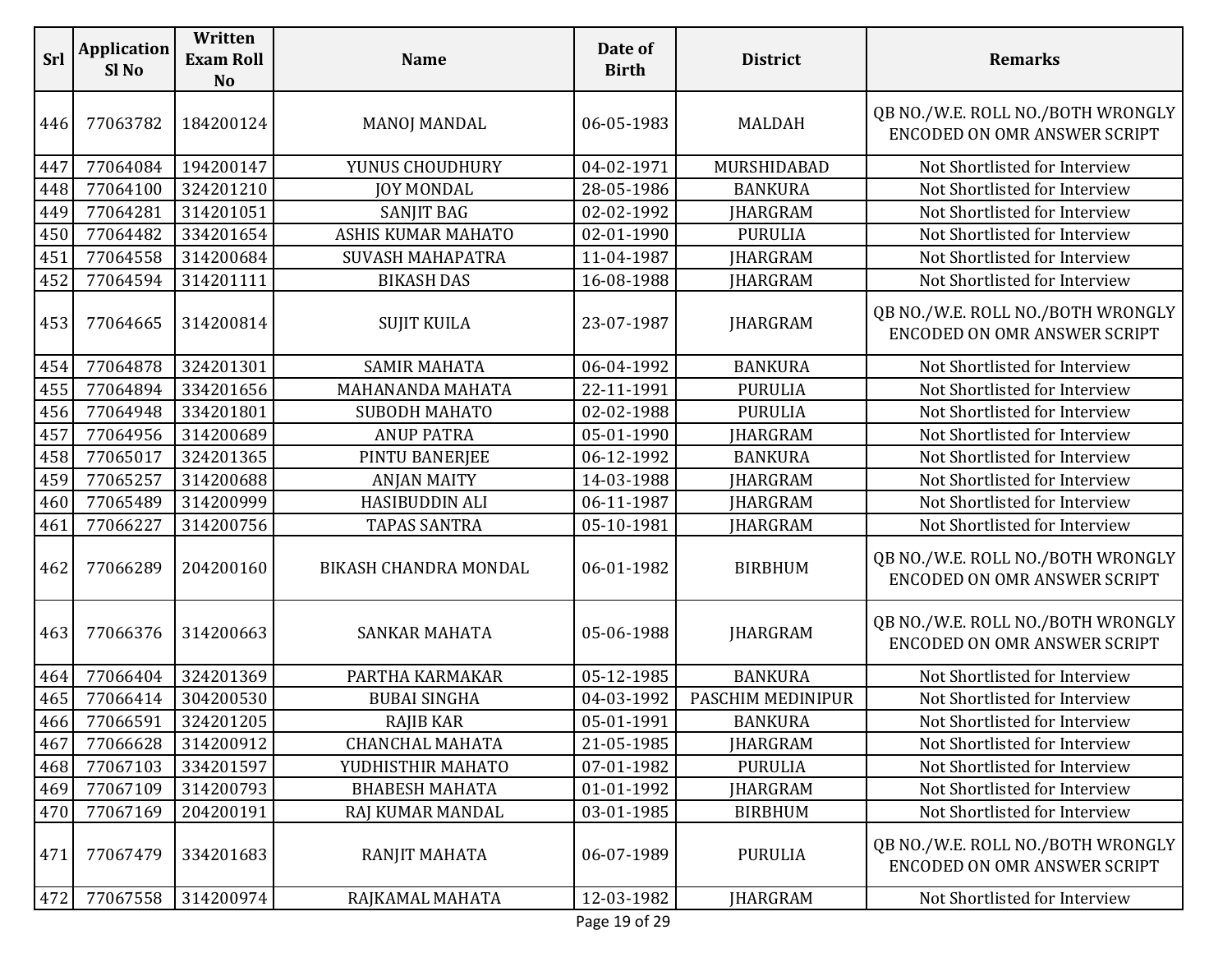| 324201229<br>473<br>77067561<br>RAJIB CHAKRABORTY<br>04-02-1987<br><b>BANKURA</b><br>334201766<br>474<br>77067630<br>DILIP KUMAR MAHATO<br>06-12-1992<br><b>PURULIA</b><br>334201646<br>475<br>77067720<br>14-10-1985<br>UTTAM KUMAR MAHATO<br><b>PURULIA</b><br>77067799<br>334201711<br>17-05-1988<br>476<br>PRABIR GORAI<br><b>PURULIA</b><br>477<br>334201693<br>11-11-1981<br>77067976<br><b>HARADHAN KUMAR</b><br><b>PURULIA</b><br>478<br>77067991<br>314201060<br><b>JHARGRAM</b><br><b>RAKESH MAITY</b><br>04-03-1988<br>324201223<br>479<br>77068046<br>04-05-1990<br><b>BANKURA</b><br>UJJWAL KARMAKAR<br>334201538<br>480<br>77068225<br>23-07-1991<br><b>PURULIA</b><br><b>MARKANDA KUMAR</b><br>481<br>77068249<br>304200435<br>18-01-1989<br>PASCHIM MEDINIPUR<br><b>TAPAN PRADHAN</b><br>324201251<br>482<br>77068287<br>04-09-1990<br><b>BISWAJIT MAHAPATRA</b><br><b>BANKURA</b><br>77068294<br>314200744<br>20-10-1976<br><b>JHARGRAM</b><br>483<br>RAJIB MAHAPATRA<br>77068303<br>314200646<br>30-04-1992<br>484<br>HIMANGSHU MAHATA<br><b>JHARGRAM</b><br>485<br>334201637<br>77068369<br>CHITTARANJAN KANGSABANIK<br>06-02-1989<br><b>PURULIA</b><br>486<br>77068460<br>314200674<br>24-12-1992<br>RAHIM MAHATA<br><b>JHARGRAM</b><br>487<br>77068702<br>314200730<br>04-02-1992<br><b>JHARGRAM</b><br>SATYAJIT MAHAPATRA<br>488<br>77069365<br>304200510<br>07-04-1993<br>PARITOSH MAHATA<br>PASCHIM MEDINIPUR<br>489<br>314200853<br>03-01-1992<br>77069388<br>HARISH CHANDRA MAHATA<br><b>JHARGRAM</b><br>490<br>77069448<br>314200980<br><b>SITESH BAG</b><br>15-02-1985<br><b>JHARGRAM</b><br>204200149<br>27-07-1985<br>491<br>77069451<br>PRASANTA LET<br><b>BIRBHUM</b><br>324201364<br>492<br>77069516<br><b>SWARUP MAHATA</b><br>04-04-1990<br><b>BANKURA</b><br>493<br>77069689<br>314200653<br>12-12-1989<br><b>BASANTA KUMAR DUTTA</b><br><b>JHARGRAM</b><br>324201318<br>494<br>77069713<br><b>AVIJIT DEY</b><br>04-02-1986<br><b>BANKURA</b><br>495<br>77069752<br>154200065<br><b>GAGAN GURUNG</b><br>22-11-1977<br>DARJEELING<br>496<br>77069821<br>314200883<br><b>SAMIRAN MAHATO</b><br>25-03-1980<br><b>JHARGRAM</b><br>304200526<br>497<br>77069875<br><b>ASIT MAHATA</b><br>02-04-1991<br>PASCHIM MEDINIPUR<br>498<br>334201484<br>LAKHINDAR SING SARDAR<br><b>PURULIA</b><br>77070179<br>14-04-1993 | Srl | <b>Application</b><br>Sl <sub>No</sub> | Written<br><b>Exam Roll</b><br><b>No</b> | <b>Name</b> | Date of<br><b>Birth</b> | <b>District</b> | <b>Remarks</b>                                                           |
|--------------------------------------------------------------------------------------------------------------------------------------------------------------------------------------------------------------------------------------------------------------------------------------------------------------------------------------------------------------------------------------------------------------------------------------------------------------------------------------------------------------------------------------------------------------------------------------------------------------------------------------------------------------------------------------------------------------------------------------------------------------------------------------------------------------------------------------------------------------------------------------------------------------------------------------------------------------------------------------------------------------------------------------------------------------------------------------------------------------------------------------------------------------------------------------------------------------------------------------------------------------------------------------------------------------------------------------------------------------------------------------------------------------------------------------------------------------------------------------------------------------------------------------------------------------------------------------------------------------------------------------------------------------------------------------------------------------------------------------------------------------------------------------------------------------------------------------------------------------------------------------------------------------------------------------------------------------------------------------------------------------------------------------------------------------------------------------------------------------------------------------------------------------------------------------------------------------------------------------------------------------------------------------------------------------------------------------------------|-----|----------------------------------------|------------------------------------------|-------------|-------------------------|-----------------|--------------------------------------------------------------------------|
|                                                                                                                                                                                                                                                                                                                                                                                                                                                                                                                                                                                                                                                                                                                                                                                                                                                                                                                                                                                                                                                                                                                                                                                                                                                                                                                                                                                                                                                                                                                                                                                                                                                                                                                                                                                                                                                                                                                                                                                                                                                                                                                                                                                                                                                                                                                                                  |     |                                        |                                          |             |                         |                 | Not Shortlisted for Interview                                            |
|                                                                                                                                                                                                                                                                                                                                                                                                                                                                                                                                                                                                                                                                                                                                                                                                                                                                                                                                                                                                                                                                                                                                                                                                                                                                                                                                                                                                                                                                                                                                                                                                                                                                                                                                                                                                                                                                                                                                                                                                                                                                                                                                                                                                                                                                                                                                                  |     |                                        |                                          |             |                         |                 | Not Shortlisted for Interview                                            |
|                                                                                                                                                                                                                                                                                                                                                                                                                                                                                                                                                                                                                                                                                                                                                                                                                                                                                                                                                                                                                                                                                                                                                                                                                                                                                                                                                                                                                                                                                                                                                                                                                                                                                                                                                                                                                                                                                                                                                                                                                                                                                                                                                                                                                                                                                                                                                  |     |                                        |                                          |             |                         |                 | Not Shortlisted for Interview                                            |
|                                                                                                                                                                                                                                                                                                                                                                                                                                                                                                                                                                                                                                                                                                                                                                                                                                                                                                                                                                                                                                                                                                                                                                                                                                                                                                                                                                                                                                                                                                                                                                                                                                                                                                                                                                                                                                                                                                                                                                                                                                                                                                                                                                                                                                                                                                                                                  |     |                                        |                                          |             |                         |                 | Not Shortlisted for Interview                                            |
|                                                                                                                                                                                                                                                                                                                                                                                                                                                                                                                                                                                                                                                                                                                                                                                                                                                                                                                                                                                                                                                                                                                                                                                                                                                                                                                                                                                                                                                                                                                                                                                                                                                                                                                                                                                                                                                                                                                                                                                                                                                                                                                                                                                                                                                                                                                                                  |     |                                        |                                          |             |                         |                 | Not Shortlisted for Interview                                            |
|                                                                                                                                                                                                                                                                                                                                                                                                                                                                                                                                                                                                                                                                                                                                                                                                                                                                                                                                                                                                                                                                                                                                                                                                                                                                                                                                                                                                                                                                                                                                                                                                                                                                                                                                                                                                                                                                                                                                                                                                                                                                                                                                                                                                                                                                                                                                                  |     |                                        |                                          |             |                         |                 | QB NO./W.E. ROLL NO./BOTH WRONGLY<br>ENCODED ON OMR ANSWER SCRIPT        |
|                                                                                                                                                                                                                                                                                                                                                                                                                                                                                                                                                                                                                                                                                                                                                                                                                                                                                                                                                                                                                                                                                                                                                                                                                                                                                                                                                                                                                                                                                                                                                                                                                                                                                                                                                                                                                                                                                                                                                                                                                                                                                                                                                                                                                                                                                                                                                  |     |                                        |                                          |             |                         |                 | Not Shortlisted for Interview                                            |
|                                                                                                                                                                                                                                                                                                                                                                                                                                                                                                                                                                                                                                                                                                                                                                                                                                                                                                                                                                                                                                                                                                                                                                                                                                                                                                                                                                                                                                                                                                                                                                                                                                                                                                                                                                                                                                                                                                                                                                                                                                                                                                                                                                                                                                                                                                                                                  |     |                                        |                                          |             |                         |                 | Not Shortlisted for Interview                                            |
|                                                                                                                                                                                                                                                                                                                                                                                                                                                                                                                                                                                                                                                                                                                                                                                                                                                                                                                                                                                                                                                                                                                                                                                                                                                                                                                                                                                                                                                                                                                                                                                                                                                                                                                                                                                                                                                                                                                                                                                                                                                                                                                                                                                                                                                                                                                                                  |     |                                        |                                          |             |                         |                 | Not Shortlisted for Interview                                            |
|                                                                                                                                                                                                                                                                                                                                                                                                                                                                                                                                                                                                                                                                                                                                                                                                                                                                                                                                                                                                                                                                                                                                                                                                                                                                                                                                                                                                                                                                                                                                                                                                                                                                                                                                                                                                                                                                                                                                                                                                                                                                                                                                                                                                                                                                                                                                                  |     |                                        |                                          |             |                         |                 | Not Shortlisted for Interview                                            |
|                                                                                                                                                                                                                                                                                                                                                                                                                                                                                                                                                                                                                                                                                                                                                                                                                                                                                                                                                                                                                                                                                                                                                                                                                                                                                                                                                                                                                                                                                                                                                                                                                                                                                                                                                                                                                                                                                                                                                                                                                                                                                                                                                                                                                                                                                                                                                  |     |                                        |                                          |             |                         |                 | QB NO./W.E. ROLL NO./BOTH WRONGLY<br>ENCODED ON OMR ANSWER SCRIPT        |
|                                                                                                                                                                                                                                                                                                                                                                                                                                                                                                                                                                                                                                                                                                                                                                                                                                                                                                                                                                                                                                                                                                                                                                                                                                                                                                                                                                                                                                                                                                                                                                                                                                                                                                                                                                                                                                                                                                                                                                                                                                                                                                                                                                                                                                                                                                                                                  |     |                                        |                                          |             |                         |                 | Not Shortlisted for Interview                                            |
|                                                                                                                                                                                                                                                                                                                                                                                                                                                                                                                                                                                                                                                                                                                                                                                                                                                                                                                                                                                                                                                                                                                                                                                                                                                                                                                                                                                                                                                                                                                                                                                                                                                                                                                                                                                                                                                                                                                                                                                                                                                                                                                                                                                                                                                                                                                                                  |     |                                        |                                          |             |                         |                 | Not Shortlisted for Interview                                            |
|                                                                                                                                                                                                                                                                                                                                                                                                                                                                                                                                                                                                                                                                                                                                                                                                                                                                                                                                                                                                                                                                                                                                                                                                                                                                                                                                                                                                                                                                                                                                                                                                                                                                                                                                                                                                                                                                                                                                                                                                                                                                                                                                                                                                                                                                                                                                                  |     |                                        |                                          |             |                         |                 | Not Shortlisted for Interview                                            |
|                                                                                                                                                                                                                                                                                                                                                                                                                                                                                                                                                                                                                                                                                                                                                                                                                                                                                                                                                                                                                                                                                                                                                                                                                                                                                                                                                                                                                                                                                                                                                                                                                                                                                                                                                                                                                                                                                                                                                                                                                                                                                                                                                                                                                                                                                                                                                  |     |                                        |                                          |             |                         |                 | Not Shortlisted for Interview                                            |
|                                                                                                                                                                                                                                                                                                                                                                                                                                                                                                                                                                                                                                                                                                                                                                                                                                                                                                                                                                                                                                                                                                                                                                                                                                                                                                                                                                                                                                                                                                                                                                                                                                                                                                                                                                                                                                                                                                                                                                                                                                                                                                                                                                                                                                                                                                                                                  |     |                                        |                                          |             |                         |                 | Not Shortlisted for Interview                                            |
|                                                                                                                                                                                                                                                                                                                                                                                                                                                                                                                                                                                                                                                                                                                                                                                                                                                                                                                                                                                                                                                                                                                                                                                                                                                                                                                                                                                                                                                                                                                                                                                                                                                                                                                                                                                                                                                                                                                                                                                                                                                                                                                                                                                                                                                                                                                                                  |     |                                        |                                          |             |                         |                 | Not Shortlisted for Interview                                            |
|                                                                                                                                                                                                                                                                                                                                                                                                                                                                                                                                                                                                                                                                                                                                                                                                                                                                                                                                                                                                                                                                                                                                                                                                                                                                                                                                                                                                                                                                                                                                                                                                                                                                                                                                                                                                                                                                                                                                                                                                                                                                                                                                                                                                                                                                                                                                                  |     |                                        |                                          |             |                         |                 | Not Shortlisted for Interview                                            |
|                                                                                                                                                                                                                                                                                                                                                                                                                                                                                                                                                                                                                                                                                                                                                                                                                                                                                                                                                                                                                                                                                                                                                                                                                                                                                                                                                                                                                                                                                                                                                                                                                                                                                                                                                                                                                                                                                                                                                                                                                                                                                                                                                                                                                                                                                                                                                  |     |                                        |                                          |             |                         |                 | QB NO./W.E. ROLL NO./BOTH WRONGLY<br><b>ENCODED ON OMR ANSWER SCRIPT</b> |
|                                                                                                                                                                                                                                                                                                                                                                                                                                                                                                                                                                                                                                                                                                                                                                                                                                                                                                                                                                                                                                                                                                                                                                                                                                                                                                                                                                                                                                                                                                                                                                                                                                                                                                                                                                                                                                                                                                                                                                                                                                                                                                                                                                                                                                                                                                                                                  |     |                                        |                                          |             |                         |                 | Not Shortlisted for Interview                                            |
|                                                                                                                                                                                                                                                                                                                                                                                                                                                                                                                                                                                                                                                                                                                                                                                                                                                                                                                                                                                                                                                                                                                                                                                                                                                                                                                                                                                                                                                                                                                                                                                                                                                                                                                                                                                                                                                                                                                                                                                                                                                                                                                                                                                                                                                                                                                                                  |     |                                        |                                          |             |                         |                 | Not Shortlisted for Interview                                            |
|                                                                                                                                                                                                                                                                                                                                                                                                                                                                                                                                                                                                                                                                                                                                                                                                                                                                                                                                                                                                                                                                                                                                                                                                                                                                                                                                                                                                                                                                                                                                                                                                                                                                                                                                                                                                                                                                                                                                                                                                                                                                                                                                                                                                                                                                                                                                                  |     |                                        |                                          |             |                         |                 | Not Shortlisted for Interview                                            |
|                                                                                                                                                                                                                                                                                                                                                                                                                                                                                                                                                                                                                                                                                                                                                                                                                                                                                                                                                                                                                                                                                                                                                                                                                                                                                                                                                                                                                                                                                                                                                                                                                                                                                                                                                                                                                                                                                                                                                                                                                                                                                                                                                                                                                                                                                                                                                  |     |                                        |                                          |             |                         |                 | Not Shortlisted for Interview                                            |
|                                                                                                                                                                                                                                                                                                                                                                                                                                                                                                                                                                                                                                                                                                                                                                                                                                                                                                                                                                                                                                                                                                                                                                                                                                                                                                                                                                                                                                                                                                                                                                                                                                                                                                                                                                                                                                                                                                                                                                                                                                                                                                                                                                                                                                                                                                                                                  |     |                                        |                                          |             |                         |                 | Not Shortlisted for Interview                                            |
|                                                                                                                                                                                                                                                                                                                                                                                                                                                                                                                                                                                                                                                                                                                                                                                                                                                                                                                                                                                                                                                                                                                                                                                                                                                                                                                                                                                                                                                                                                                                                                                                                                                                                                                                                                                                                                                                                                                                                                                                                                                                                                                                                                                                                                                                                                                                                  |     |                                        |                                          |             |                         |                 | Not Shortlisted for Interview                                            |
|                                                                                                                                                                                                                                                                                                                                                                                                                                                                                                                                                                                                                                                                                                                                                                                                                                                                                                                                                                                                                                                                                                                                                                                                                                                                                                                                                                                                                                                                                                                                                                                                                                                                                                                                                                                                                                                                                                                                                                                                                                                                                                                                                                                                                                                                                                                                                  |     |                                        |                                          |             |                         |                 | CANDIDATE'S SIGNATURE MISMATCHED                                         |
| 314200953<br>26-01-1985<br>499<br>77070513<br><b>MIHIR MAHATA</b><br><b>JHARGRAM</b>                                                                                                                                                                                                                                                                                                                                                                                                                                                                                                                                                                                                                                                                                                                                                                                                                                                                                                                                                                                                                                                                                                                                                                                                                                                                                                                                                                                                                                                                                                                                                                                                                                                                                                                                                                                                                                                                                                                                                                                                                                                                                                                                                                                                                                                             |     |                                        |                                          |             |                         |                 | Not Shortlisted for Interview                                            |
| 500<br>77070540<br>304200543<br>PASCHIM MEDINIPUR<br>PRASENJIT GHOSAL<br>02-01-1991                                                                                                                                                                                                                                                                                                                                                                                                                                                                                                                                                                                                                                                                                                                                                                                                                                                                                                                                                                                                                                                                                                                                                                                                                                                                                                                                                                                                                                                                                                                                                                                                                                                                                                                                                                                                                                                                                                                                                                                                                                                                                                                                                                                                                                                              |     |                                        |                                          |             |                         |                 | Not Shortlisted for Interview                                            |
| 501<br>03-12-1984<br>77070826<br>334201512<br>PRADIP BANERJEE<br><b>PURULIA</b>                                                                                                                                                                                                                                                                                                                                                                                                                                                                                                                                                                                                                                                                                                                                                                                                                                                                                                                                                                                                                                                                                                                                                                                                                                                                                                                                                                                                                                                                                                                                                                                                                                                                                                                                                                                                                                                                                                                                                                                                                                                                                                                                                                                                                                                                  |     |                                        |                                          |             |                         |                 | Not Shortlisted for Interview                                            |
| 502<br>304200449<br>PRADIP MAHATA<br>20-08-1993<br>PASCHIM MEDINIPUR<br>77070879<br>Page 20 of 29                                                                                                                                                                                                                                                                                                                                                                                                                                                                                                                                                                                                                                                                                                                                                                                                                                                                                                                                                                                                                                                                                                                                                                                                                                                                                                                                                                                                                                                                                                                                                                                                                                                                                                                                                                                                                                                                                                                                                                                                                                                                                                                                                                                                                                                |     |                                        |                                          |             |                         |                 | Not Shortlisted for Interview                                            |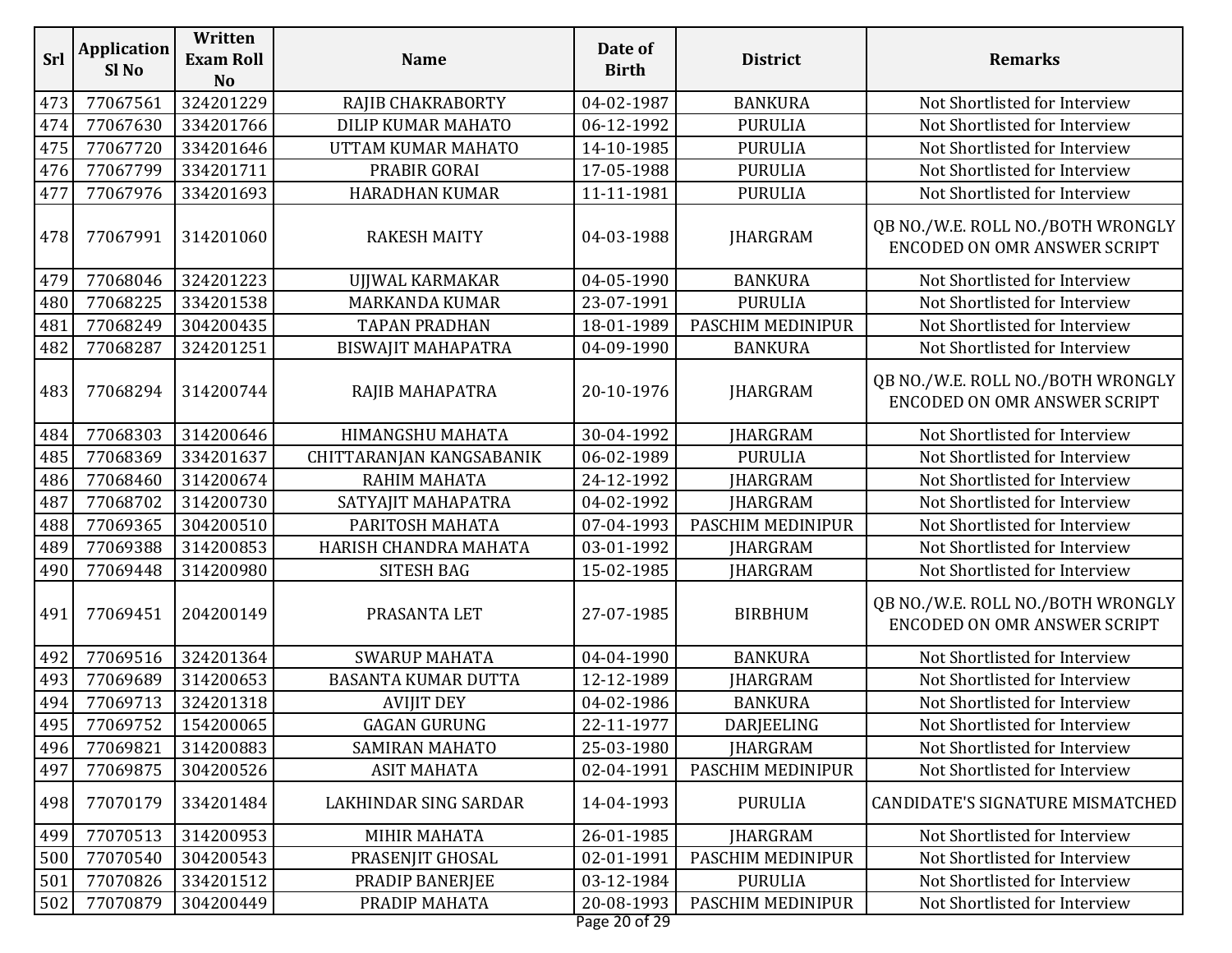| Srl | <b>Application</b><br>Sl No | Written<br><b>Exam Roll</b><br><b>No</b> | <b>Name</b>                 | Date of<br><b>Birth</b> | <b>District</b>       | <b>Remarks</b>                                                           |
|-----|-----------------------------|------------------------------------------|-----------------------------|-------------------------|-----------------------|--------------------------------------------------------------------------|
| 503 | 77070934                    | 164200076                                | HATASU KUMAR SINGHA         | 07-02-1990              | <b>UTTAR DINAJPUR</b> | QB NO./W.E. ROLL NO./BOTH WRONGLY<br>ENCODED ON OMR ANSWER SCRIPT        |
| 504 | 77071057                    | 314200695                                | <b>GOURANGA MANNA</b>       | 11-10-1984              | <b>JHARGRAM</b>       | Not Shortlisted for Interview                                            |
| 505 | 77071072                    | 304200560                                | <b>DEBBINDU GHOSH</b>       | 05-06-1991              | PASCHIM MEDINIPUR     | Not Shortlisted for Interview                                            |
| 506 | 77071454                    | 314200785                                | <b>SAHEBRAM MURMU</b>       | 20-04-1991              | <b>JHARGRAM</b>       | QB NO./W.E. ROLL NO./BOTH WRONGLY<br>ENCODED ON OMR ANSWER SCRIPT        |
| 507 | 77071527                    | 314201064                                | <b>BAPAN GHOSH</b>          | 02-04-1992              | <b>JHARGRAM</b>       | QB NO./W.E. ROLL NO./BOTH WRONGLY<br>ENCODED ON OMR ANSWER SCRIPT        |
| 508 | 77071538                    | 314201078                                | <b>BHABATOSH BHUI</b>       | 03-11-1989              | <b>JHARGRAM</b>       | Not Shortlisted for Interview                                            |
| 509 | 77071772                    | 314200664                                | <b>SWARUP PATIAL</b>        | 14-04-1987              | <b>JHARGRAM</b>       | QB NO./W.E. ROLL NO./BOTH WRONGLY<br>ENCODED ON OMR ANSWER SCRIPT        |
| 510 | 77071800                    | 324201373                                | <b>GOURANGA MAHANTY</b>     | 16-12-1981              | <b>BANKURA</b>        | Not Shortlisted for Interview                                            |
| 511 | 77071812                    | 314200911                                | RUP KUMAR GIRI              | 04-05-1990              | <b>JHARGRAM</b>       | Not Shortlisted for Interview                                            |
| 512 | 77071895                    | 304200609                                | SANJIT KUMAR MAHATA         | 13-04-1986              | PASCHIM MEDINIPUR     | Not Shortlisted for Interview                                            |
| 513 | 77071978                    | 314201136                                | <b>RABI MAHATA</b>          | 04-09-1986              | <b>JHARGRAM</b>       | QB NO./W.E. ROLL NO./BOTH WRONGLY<br>ENCODED ON OMR ANSWER SCRIPT        |
| 514 | 77072089                    | 334201521                                | PARES CHANDRA MAHATO        | 06-01-1981              | <b>PURULIA</b>        | Not Shortlisted for Interview                                            |
| 515 | 77072192                    | 324201354                                | <b>KANCHAN PATRA</b>        | 02-05-1984              | <b>BANKURA</b>        | Not Shortlisted for Interview                                            |
| 516 | 77072465                    | 334201790                                | RAMKRISHNA MAHATO           | 15-11-1985              | <b>PURULIA</b>        | Not Shortlisted for Interview                                            |
| 517 | 77072777                    | 194200138                                | <b>JOYDEV GHOSH</b>         | 10-02-1986              | MURSHIDABAD           | Not Shortlisted for Interview                                            |
| 518 | 77072824                    | 214200220                                | <b>BISWAJIT MONDAL</b>      | 29-01-1980              | <b>BURDWAN EAST</b>   | Not Shortlisted for Interview                                            |
| 519 | 77072910                    | 334201533                                | ASIT KUMAR MAHATA           | 11-08-1989              | <b>PURULIA</b>        | Not Shortlisted for Interview                                            |
|     | 520 77072914                | 324201323                                | HIRU SINGHA                 | 03-03-1988              | <b>BANKURA</b>        | QB NO./W.E. ROLL NO./BOTH WRONGLY<br>ENCODED ON OMR ANSWER SCRIPT        |
| 521 | 77072962                    | 314200651                                | <b>BIBHISAN GOPE</b>        | 03-01-1990              | <b>JHARGRAM</b>       | Not Shortlisted for Interview                                            |
| 522 | 77073053                    | 314201096                                | <b>MANAS SETUA</b>          | 23-05-1984              | <b>IHARGRAM</b>       | Not Shortlisted for Interview                                            |
| 523 | 77073078                    | 314200764                                | <b>ASIT MAHATA</b>          | 10-03-1990              | <b>IHARGRAM</b>       | Not Shortlisted for Interview                                            |
| 524 | 77073154                    | 204200151                                | <b>NAJMUL HODA</b>          | 05-04-1991              | <b>BIRBHUM</b>        | QB NO./W.E. ROLL NO./BOTH WRONGLY<br><b>ENCODED ON OMR ANSWER SCRIPT</b> |
| 525 | 77073183                    | 334201642                                | <b>JITENDRA NATH MAHATO</b> | 01-03-1989              | <b>PURULIA</b>        | Not Shortlisted for Interview                                            |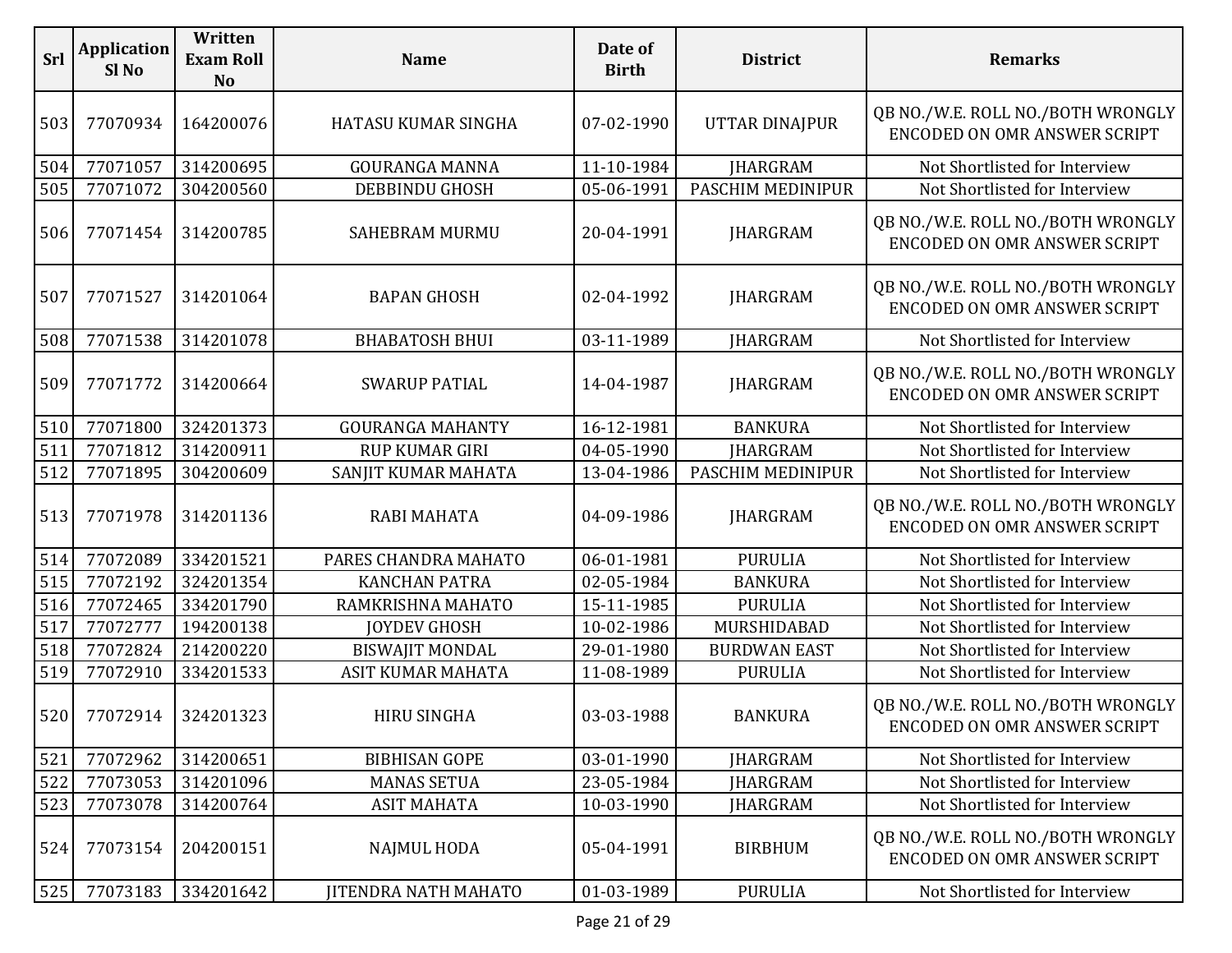| Srl | <b>Application</b><br>Sl <sub>No</sub> | Written<br><b>Exam Roll</b><br>N <sub>o</sub> | <b>Name</b>            | Date of<br><b>Birth</b> | <b>District</b>   | <b>Remarks</b>                                                           |
|-----|----------------------------------------|-----------------------------------------------|------------------------|-------------------------|-------------------|--------------------------------------------------------------------------|
| 526 | 77073186                               | 304200561                                     | ANUP KUMAR MANDAL      | 25-04-1985              | PASCHIM MEDINIPUR | Not Shortlisted for Interview                                            |
| 527 | 77073280                               | 204200173                                     | <b>MD SAFIULLAH</b>    | 05-02-1994              | <b>BIRBHUM</b>    | QB NO./W.E. ROLL NO./BOTH WRONGLY<br><b>ENCODED ON OMR ANSWER SCRIPT</b> |
| 528 | 77073428                               | 204200163                                     | <b>ANSAR ALAM</b>      | 03-10-1984              | <b>BIRBHUM</b>    | Not Shortlisted for Interview                                            |
| 529 | 77073444                               | 314200902                                     | RAJA KUILA             | 04-04-1991              | <b>IHARGRAM</b>   | Not Shortlisted for Interview                                            |
| 530 | 77073492                               | 244200269                                     | <b>SONAI DEY</b>       | 05-11-1976              | <b>NADIA</b>      | Not Shortlisted for Interview                                            |
| 531 | 77073498                               | 324201207                                     | DINABANDHU MAHATA      | 12-03-1989              | <b>BANKURA</b>    | QB NO./W.E. ROLL NO./BOTH WRONGLY<br><b>ENCODED ON OMR ANSWER SCRIPT</b> |
| 532 | 77073513                               | 334201462                                     | <b>BIKASH PRAMANIK</b> | 17-02-1991              | <b>PURULIA</b>    | QB NO./W.E. ROLL NO./BOTH WRONGLY<br><b>ENCODED ON OMR ANSWER SCRIPT</b> |
| 533 | 77073519                               | 324201396                                     | PRASANTA BERA          | 02-11-1990              | <b>BANKURA</b>    | Not Shortlisted for Interview                                            |
| 534 | 77073565                               | 314200656                                     | <b>LAXMAN MANDI</b>    | 30-04-1984              | <b>JHARGRAM</b>   | QB NO./W.E. ROLL NO./BOTH WRONGLY<br><b>ENCODED ON OMR ANSWER SCRIPT</b> |
| 535 | 77073721                               | 304200432                                     | <b>BHAJAHARI SING</b>  | 07-06-1991              | PASCHIM MEDINIPUR | Not Shortlisted for Interview                                            |
| 536 | 77073818                               | 314200789                                     | NITYANANDA TARAI       | 04-04-1988              | <b>JHARGRAM</b>   | QB NO./W.E. ROLL NO./BOTH WRONGLY<br><b>ENCODED ON OMR ANSWER SCRIPT</b> |
| 537 | 77073926                               | 334201759                                     | HEMANTA KUMAR MAHATA   | 04-02-1993              | <b>PURULIA</b>    | Not Shortlisted for Interview                                            |
| 538 | 77074220                               | 314200665                                     | UTPAL SENAPATI         | 30-06-1988              | <b>JHARGRAM</b>   | Not Shortlisted for Interview                                            |
| 539 | 77074262                               | 314200660                                     | <b>GOKUL HATUI</b>     | 30-03-1985              | <b>JHARGRAM</b>   | Not Shortlisted for Interview                                            |
| 540 | 77074263                               | 334201727                                     | NARESH CH MAHATA       | 03-07-1982              | <b>PURULIA</b>    | QB NO./W.E. ROLL NO./BOTH WRONGLY<br><b>ENCODED ON OMR ANSWER SCRIPT</b> |
| 541 | 77074324                               | 204200195                                     | <b>SK LAL MAHAMMAD</b> | 02-01-1990              | <b>BIRBHUM</b>    | QB NO./W.E. ROLL NO./BOTH WRONGLY<br>ENCODED ON OMR ANSWER SCRIPT        |
| 542 | 77074385                               | 314201087                                     | <b>BISWANATH BATUL</b> | 18-02-1991              | <b>JHARGRAM</b>   | QB NO./W.E. ROLL NO./BOTH WRONGLY<br>ENCODED ON OMR ANSWER SCRIPT        |
| 543 | 77074444                               | 334201499                                     | MATHAN CHANDRA MAHATO  | 05-10-1984              | <b>PURULIA</b>    | Not Shortlisted for Interview                                            |
| 544 | 77074575                               | 334201792                                     | SUDESH KUMAR MAHATA    | 23-01-1987              | <b>PURULIA</b>    | Not Shortlisted for Interview                                            |
| 545 | 77074579                               | 314200864                                     | <b>AMIT HATUI</b>      | 07-12-1992              | <b>IHARGRAM</b>   | Not Shortlisted for Interview                                            |
| 546 | 77074713                               | 314200799                                     | UTTAM KUMAR MAHATA     | 02-04-1992              | <b>JHARGRAM</b>   | Not Shortlisted for Interview                                            |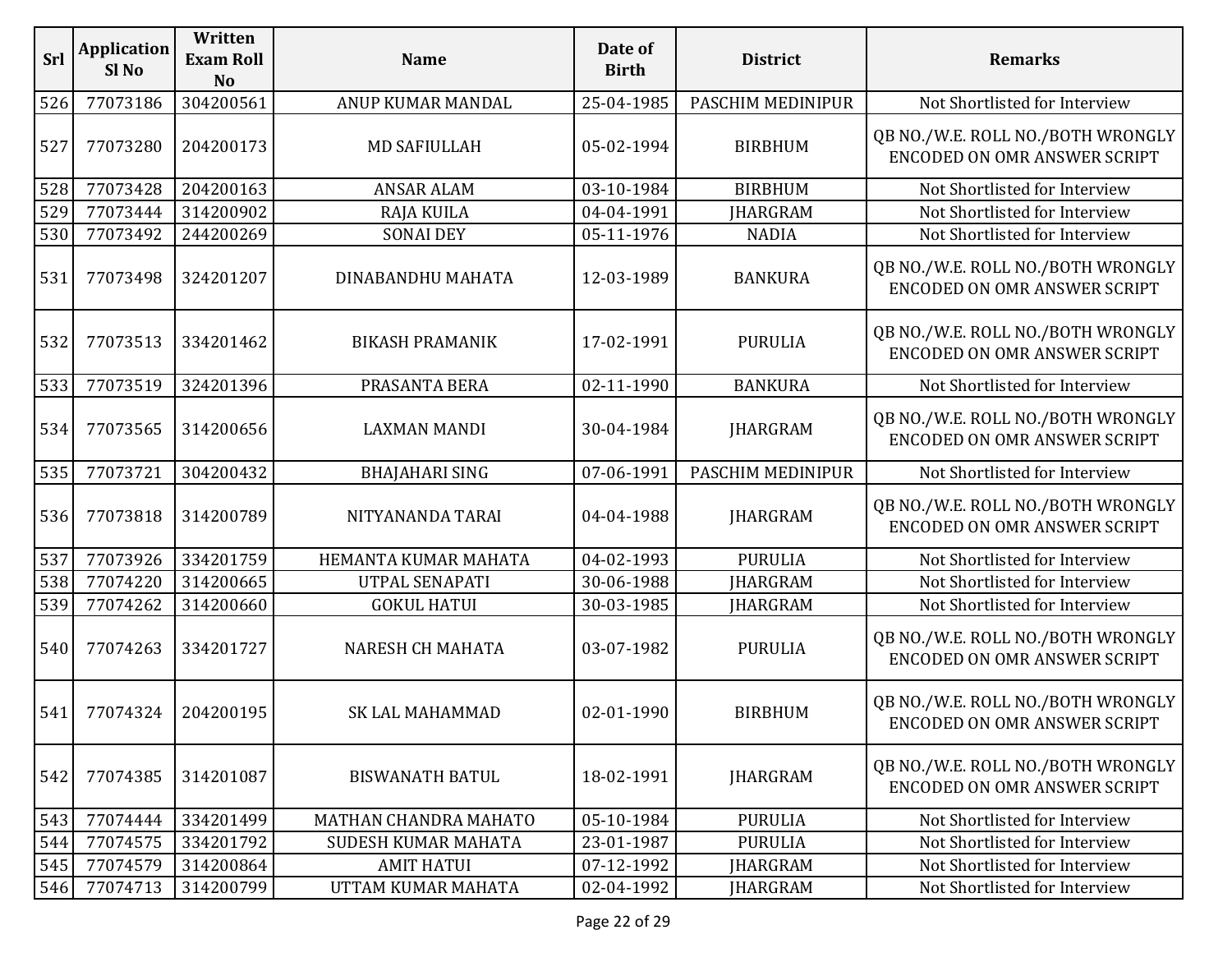| Srl | <b>Application</b><br>Sl <sub>No</sub> | Written<br><b>Exam Roll</b><br>N <sub>o</sub> | <b>Name</b>                 | Date of<br><b>Birth</b> | <b>District</b>     | <b>Remarks</b>                                                           |
|-----|----------------------------------------|-----------------------------------------------|-----------------------------|-------------------------|---------------------|--------------------------------------------------------------------------|
| 547 | 77074757                               | 314201161                                     | KHOKAN MAHATA               | 10-11-1991              | <b>JHARGRAM</b>     | Not Shortlisted for Interview                                            |
| 548 | 77074834                               | 324201188                                     | SOUGATA BISWAS              | 19-07-1989              | <b>BANKURA</b>      | Not Shortlisted for Interview                                            |
| 549 | 77074930                               | 314200915                                     | <b>ASHIS NAYEK</b>          | 02-06-1989              | <b>JHARGRAM</b>     | Absent                                                                   |
| 550 | 77075221                               | 334201532                                     | <b>ANIL KISKU</b>           | 12-03-1992              | <b>PURULIA</b>      | QB NO./W.E. ROLL NO./BOTH WRONGLY<br>ENCODED ON OMR ANSWER SCRIPT        |
| 551 | 77075306                               | 304200553                                     | PALASH RANA                 | 10-04-1984              | PASCHIM MEDINIPUR   | QB NO./W.E. ROLL NO./BOTH WRONGLY<br>ENCODED ON OMR ANSWER SCRIPT        |
| 552 | 77075741                               | 304200634                                     | HAREKRISHNA SINGHA          | 27-04-1983              | PASCHIM MEDINIPUR   | Absent                                                                   |
| 553 | 77076554                               | 304200534                                     | <b>LALJI MAHATA</b>         | 03-04-1985              | PASCHIM MEDINIPUR   | QB NO./W.E. ROLL NO./BOTH WRONGLY<br>ENCODED ON OMR ANSWER SCRIPT        |
| 554 | 77076556                               | 314201029                                     | <b>AMIT KUMAR PALOI</b>     | 11-11-1991              | <b>JHARGRAM</b>     | QB NO./W.E. ROLL NO./BOTH WRONGLY<br><b>ENCODED ON OMR ANSWER SCRIPT</b> |
| 555 | 77076651                               | 314200872                                     | <b>SUKESH MAHATA</b>        | 25-02-1991              | <b>IHARGRAM</b>     | Not Shortlisted for Interview                                            |
| 556 | 77076690                               | 324201208                                     | <b>HIMANSHU MAHATA</b>      | 19-05-1990              | <b>BANKURA</b>      | Not Shortlisted for Interview                                            |
| 557 | 77076708                               | 314200787                                     | <b>RAMESH HANSDA</b>        | 14-12-1983              | <b>JHARGRAM</b>     | QB NO./W.E. ROLL NO./BOTH WRONGLY<br><b>ENCODED ON OMR ANSWER SCRIPT</b> |
| 558 | 77076731                               | 314200707                                     | <b>SUROJIT MAHATA</b>       | 15-05-1991              | <b>JHARGRAM</b>     | Not Shortlisted for Interview                                            |
| 559 | 77076852                               | 314200888                                     | <b>IITEN MUDI</b>           | 02-01-1992              | <b>JHARGRAM</b>     | Not Shortlisted for Interview                                            |
| 560 | 77076949                               | 314200762                                     | <b>SANJIT MURMU</b>         | 06-11-1991              | <b>JHARGRAM</b>     | QB NO./W.E. ROLL NO./BOTH WRONGLY<br><b>ENCODED ON OMR ANSWER SCRIPT</b> |
| 561 | 77076981                               | 314201035                                     | <b>ARJUN BERA</b>           | 03-01-1993              | <b>JHARGRAM</b>     | Not Shortlisted for Interview                                            |
| 562 | 77076985                               | 324201312                                     | <b>BISHNU CHARAN MAHATA</b> | 10-05-1993              | <b>BANKURA</b>      | Not Shortlisted for Interview                                            |
| 563 | 77077038                               | 314200811                                     | <b>SAMIR BEJ</b>            | 23-08-1989              | <b>IHARGRAM</b>     | Not Shortlisted for Interview                                            |
| 564 | 77077086                               | 324201187                                     | <b>INDRAJIT SANNIGRAHI</b>  | 03-04-1991              | <b>BANKURA</b>      | Not Shortlisted for Interview                                            |
| 565 | 77077090                               | 334201710                                     | KARTIK SING SARDAR          | 08-09-1987              | <b>PURULIA</b>      | QB NO./W.E. ROLL NO./BOTH WRONGLY<br>ENCODED ON OMR ANSWER SCRIPT        |
| 566 | 77077119                               | 314201085                                     | PRADIP KUMAR SINGHA         | 30-06-1988              | <b>JHARGRAM</b>     | Not Shortlisted for Interview                                            |
| 567 | 77077142                               | 314201137                                     | <b>SUBIR DAS</b>            | 07-02-1992              | <b>JHARGRAM</b>     | Not Shortlisted for Interview                                            |
| 568 | 77077217                               | 214200211                                     | PALASH DAS BAIRAGYA         | 08-02-1981              | <b>BURDWAN EAST</b> | Not Shortlisted for Interview                                            |
| 569 | 77077316                               | 314201040                                     | <b>SUBRATA PATRA</b>        | 26-04-1991              | <b>JHARGRAM</b>     | Not Shortlisted for Interview                                            |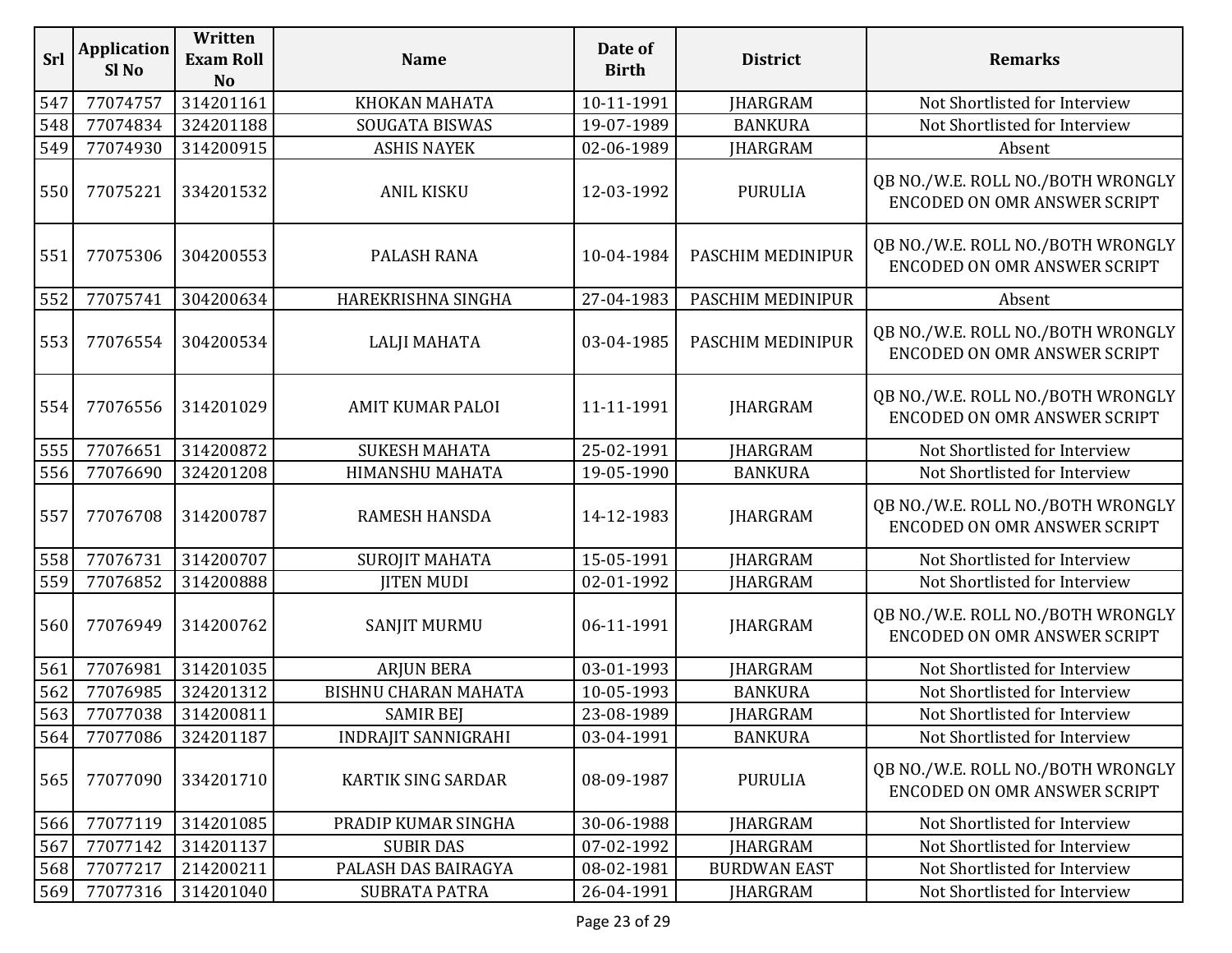| Srl | <b>Application</b><br>Sl <sub>No</sub> | Written<br><b>Exam Roll</b><br>N <sub>o</sub> | <b>Name</b>               | Date of<br><b>Birth</b> | <b>District</b>       | <b>Remarks</b>                                                           |
|-----|----------------------------------------|-----------------------------------------------|---------------------------|-------------------------|-----------------------|--------------------------------------------------------------------------|
| 570 | 77077377                               | 314200753                                     | PINTU MANDAL              | 10-08-1989              | <b>JHARGRAM</b>       | Not Shortlisted for Interview                                            |
| 571 | 77078007                               | 314201016                                     | <b>TARANI DANDAPAT</b>    | 05-03-1990              | <b>JHARGRAM</b>       | QB NO./W.E. ROLL NO./BOTH WRONGLY<br><b>ENCODED ON OMR ANSWER SCRIPT</b> |
| 572 | 77078044                               | 164200079                                     | <b>REZAK ALI</b>          | 10-03-1988              | <b>UTTAR DINAJPUR</b> | Not Shortlisted for Interview                                            |
| 573 | 77078078                               | 334201769                                     | MAHANTA MAHATO            | 27-12-1990              | <b>PURULIA</b>        | Not Shortlisted for Interview                                            |
| 574 | 77078125                               | 304200427                                     | <b>TAMAL KUNDU</b>        | 20-12-1992              | PASCHIM MEDINIPUR     | Not Shortlisted for Interview                                            |
| 575 | 77078245                               | 244200310                                     | <b>BISWAJIT HALDER</b>    | 26-10-1976              | <b>NADIA</b>          | Absent                                                                   |
| 576 | 77078324                               | 314201129                                     | <b>SUSANTA MAHATA</b>     | 27-06-1987              | <b>JHARGRAM</b>       | Not Shortlisted for Interview                                            |
| 577 | 77078326                               | 314200954                                     | <b>SURAJIT PANDA</b>      | 04-05-1989              | <b>IHARGRAM</b>       | Not Shortlisted for Interview                                            |
| 578 | 77078382                               | 314200706                                     | KRISHNENDU MAHATA         | 03-04-1982              | <b>JHARGRAM</b>       | QB NO./W.E. ROLL NO./BOTH WRONGLY<br><b>ENCODED ON OMR ANSWER SCRIPT</b> |
| 579 | 77078505                               | 314201100                                     | <b>BIJAY MAHATA</b>       | 15-08-1992              | <b>JHARGRAM</b>       | Not Shortlisted for Interview                                            |
| 580 | 77078561                               | 304200544                                     | <b>SUMANTA MAHATA</b>     | 31-03-1993              | PASCHIM MEDINIPUR     | Not Shortlisted for Interview                                            |
| 581 | 77078592                               | 214200209                                     | <b>SANOWAR MOLLA</b>      | 12-04-1993              | <b>BURDWAN EAST</b>   | Not Shortlisted for Interview                                            |
| 582 | 77078764                               | 304200600                                     | <b>SANTU DAS</b>          | 20-09-1985              | PASCHIM MEDINIPUR     | Not Shortlisted for Interview                                            |
| 583 | 77078983                               | 314200823                                     | <b>BISWAJIT NAYEK</b>     | 03-03-1990              | <b>JHARGRAM</b>       | QB NO./W.E. ROLL NO./BOTH WRONGLY<br>ENCODED ON OMR ANSWER SCRIPT        |
| 584 | 77079107                               | 314200790                                     | <b>SWAPAN MAHAKUL</b>     | 17-02-1991              | <b>JHARGRAM</b>       | Not Shortlisted for Interview                                            |
| 585 | 77079872                               | 304200418                                     | <b>KINKAR MAHATA</b>      | 18-12-1991              | PASCHIM MEDINIPUR     | Not Shortlisted for Interview                                            |
| 586 | 77079949                               | 324201332                                     | KRISHNA PADA MAHATA       | 30-12-1991              | <b>BANKURA</b>        | Not Shortlisted for Interview                                            |
| 587 | 77080167                               | 304200582                                     | <b>SUDIP MAHATA</b>       | 09-11-1991              | PASCHIM MEDINIPUR     | Not Shortlisted for Interview                                            |
| 588 | 77080251                               | 334201485                                     | <b>SISIR KUMAR MAHATO</b> | 01-03-1986              | <b>PURULIA</b>        | Not Shortlisted for Interview                                            |
| 589 | 77080425                               | 204200167                                     | PHATIK CHANDRA PATAR      | 19-01-1976              | <b>BIRBHUM</b>        | Not Shortlisted for Interview                                            |
| 590 | 77080478                               | 314200648                                     | <b>CHANDRA KANTA DAS</b>  | 25-04-1986              | <b>JHARGRAM</b>       | Not Shortlisted for Interview                                            |
| 591 | 77080483                               | 324201350                                     | <b>BIKAS HATUI</b>        | 21-02-1991              | <b>BANKURA</b>        | Not Shortlisted for Interview                                            |
| 592 | 77080688                               | 134200046                                     | <b>ANUPAM BARMAN</b>      | 03-05-1981              | <b>JALPAIGURI</b>     | QB NO./W.E. ROLL NO./BOTH WRONGLY<br>ENCODED ON OMR ANSWER SCRIPT        |
| 593 | 77080941                               | 134200056                                     | <b>SANJIB DEY</b>         | 03-01-1983              | JALPAIGURI            | QB NO./W.E. ROLL NO./BOTH WRONGLY<br><b>ENCODED ON OMR ANSWER SCRIPT</b> |
| 594 | 77080947                               | 334201567                                     | NIRMAL MAHATO             | 25-07-1993              | <b>PURULIA</b>        | Not Shortlisted for Interview                                            |
| 595 | 77081087                               | 334201678                                     | <b>SUBHAS KUIRY</b>       | 25-06-1991              | <b>PURULIA</b>        | Not Shortlisted for Interview                                            |
| 596 | 77081491                               | 314200742                                     | <b>MADHUSUDAN DAS</b>     | 08-04-1991              | <b>JHARGRAM</b>       | Not Shortlisted for Interview                                            |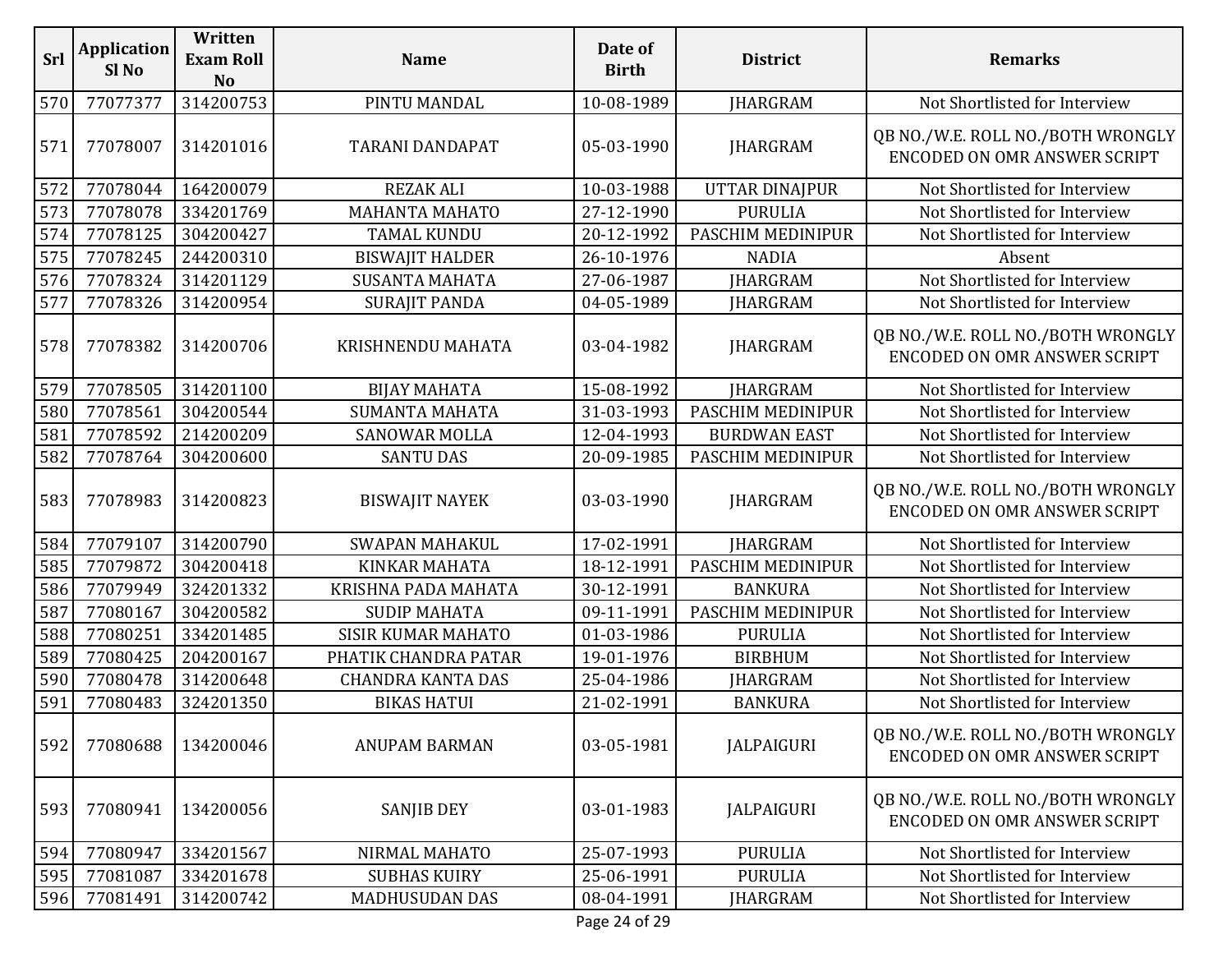| <b>Srl</b> | <b>Application</b><br>Sl <sub>No</sub> | Written<br><b>Exam Roll</b><br><b>No</b> | <b>Name</b>                 | Date of<br><b>Birth</b> | <b>District</b>   | <b>Remarks</b>                                                           |
|------------|----------------------------------------|------------------------------------------|-----------------------------|-------------------------|-------------------|--------------------------------------------------------------------------|
| 597        | 77081566                               | 334201719                                | <b>DIPAK KUMAR</b>          | 29-01-1993              | <b>PURULIA</b>    | Not Shortlisted for Interview                                            |
| 598        | 77081674                               | 244200295                                | <b>GOPAL BISWAS</b>         | 12-03-1983              | <b>NADIA</b>      | QB NO./W.E. ROLL NO./BOTH WRONGLY<br><b>ENCODED ON OMR ANSWER SCRIPT</b> |
| 599        | 77081749                               | 244200281                                | <b>AHAMOD SHAIKH</b>        | 05-11-1982              | <b>NADIA</b>      | Absent                                                                   |
| 600        | 77081827                               | 314201041                                | <b>SUKNATH BERA</b>         | 22-01-1988              | <b>JHARGRAM</b>   | Absent                                                                   |
| 601        | 77081854                               | 304200533                                | <b>DIPAK RANA</b>           | 28-05-1987              | PASCHIM MEDINIPUR | Not Shortlisted for Interview                                            |
| 602        | 77081912                               | 334201679                                | AMULYA RATAN MAHATA         | 09-02-1988              | <b>PURULIA</b>    | Not Shortlisted for Interview                                            |
| 603        | 77081960                               | 324201293                                | TAPAS KUMAR SINHA MAHAPATRA | 03-10-1987              | <b>BANKURA</b>    | Not Shortlisted for Interview                                            |
| 604        | 77081971                               | 314200771                                | <b>SUMAN MAHATA</b>         | 23-03-1992              | <b>JHARGRAM</b>   | Not Shortlisted for Interview                                            |
| 605        | 77081972                               | 314201014                                | <b>MOMIT SAHOO</b>          | 13-02-1988              | <b>JHARGRAM</b>   | Not Shortlisted for Interview                                            |
| 606        | 77082084                               | 324201193                                | <b>TAPAS HATUI</b>          | 22-02-1991              | <b>BANKURA</b>    | Not Shortlisted for Interview                                            |
| 607        | 77082153                               | 334201712                                | <b>ASTIK MAHATO</b>         | 03-04-1990              | <b>PURULIA</b>    | Not Shortlisted for Interview                                            |
| 608        | 77082158                               | 314200700                                | PRASANTA PATRA              | 21-02-1982              | <b>JHARGRAM</b>   | Not Shortlisted for Interview                                            |
| 609        | 77082175                               | 284200367                                | <b>BUDDHADEB MANNA</b>      | 07-05-1983              | <b>HOWRAH</b>     | QB NO./W.E. ROLL NO./BOTH WRONGLY<br><b>ENCODED ON OMR ANSWER SCRIPT</b> |
| 610        | 77082323                               | 314201036                                | SITARAM MAHATA              | 09-01-1984              | <b>JHARGRAM</b>   | QB NO./W.E. ROLL NO./BOTH WRONGLY<br><b>ENCODED ON OMR ANSWER SCRIPT</b> |
| 611        | 77082460                               | 334201632                                | <b>SUSANTA KUNDU</b>        | 05-04-1986              | <b>PURULIA</b>    | Not Shortlisted for Interview                                            |
| 612        | 77082466                               | 334201592                                | RAJIB KARMAKAR              | 08-04-1987              | <b>PURULIA</b>    | Not Shortlisted for Interview                                            |
| 613        | 77082634                               | 314200950                                | <b>KANCHAN BERA</b>         | 07-08-1991              | <b>JHARGRAM</b>   | QB NO./W.E. ROLL NO./BOTH WRONGLY<br><b>ENCODED ON OMR ANSWER SCRIPT</b> |
| 614        | 77083161                               | 334201467                                | <b>INDRAJIT SINGHBABU</b>   | 02-05-1990              | <b>PURULIA</b>    | Not Shortlisted for Interview                                            |
| 615        | 77083283                               | 314200881                                | <b>MADHUSUDAN GIRI</b>      | 02-05-1987              | <b>JHARGRAM</b>   | Not Shortlisted for Interview                                            |
| 616        | 77083891                               | 324201269                                | <b>BIBEKANANDA PATRA</b>    | 05-02-1992              | <b>BANKURA</b>    | Not Shortlisted for Interview                                            |
| 617        | 77083949                               | 314200680                                | RINKU SINGHA                | 03-12-1991              | <b>JHARGRAM</b>   | Not Shortlisted for Interview                                            |
| 618        | 77083959                               | 314201143                                | <b>BILU SINGHA</b>          | 10-12-1978              | <b>JHARGRAM</b>   | QB NO./W.E. ROLL NO./BOTH WRONGLY<br>ENCODED ON OMR ANSWER SCRIPT        |
| 619        | 77084019                               | 254200330                                | <b>BISWAJIT DAS</b>         | 29-04-1984              | NORTH 24 PARGANAS | Absent                                                                   |
| 620        | 77084172                               | 334201682                                | <b>MAHADEB MAHATO</b>       | 01-04-1993              | <b>PURULIA</b>    | Not Shortlisted for Interview                                            |
| 621        | 77084191                               | 314201066                                | <b>MANAS MAHATA</b>         | 02-04-1990              | <b>JHARGRAM</b>   | QB NO./W.E. ROLL NO./BOTH WRONGLY<br>ENCODED ON OMR ANSWER SCRIPT        |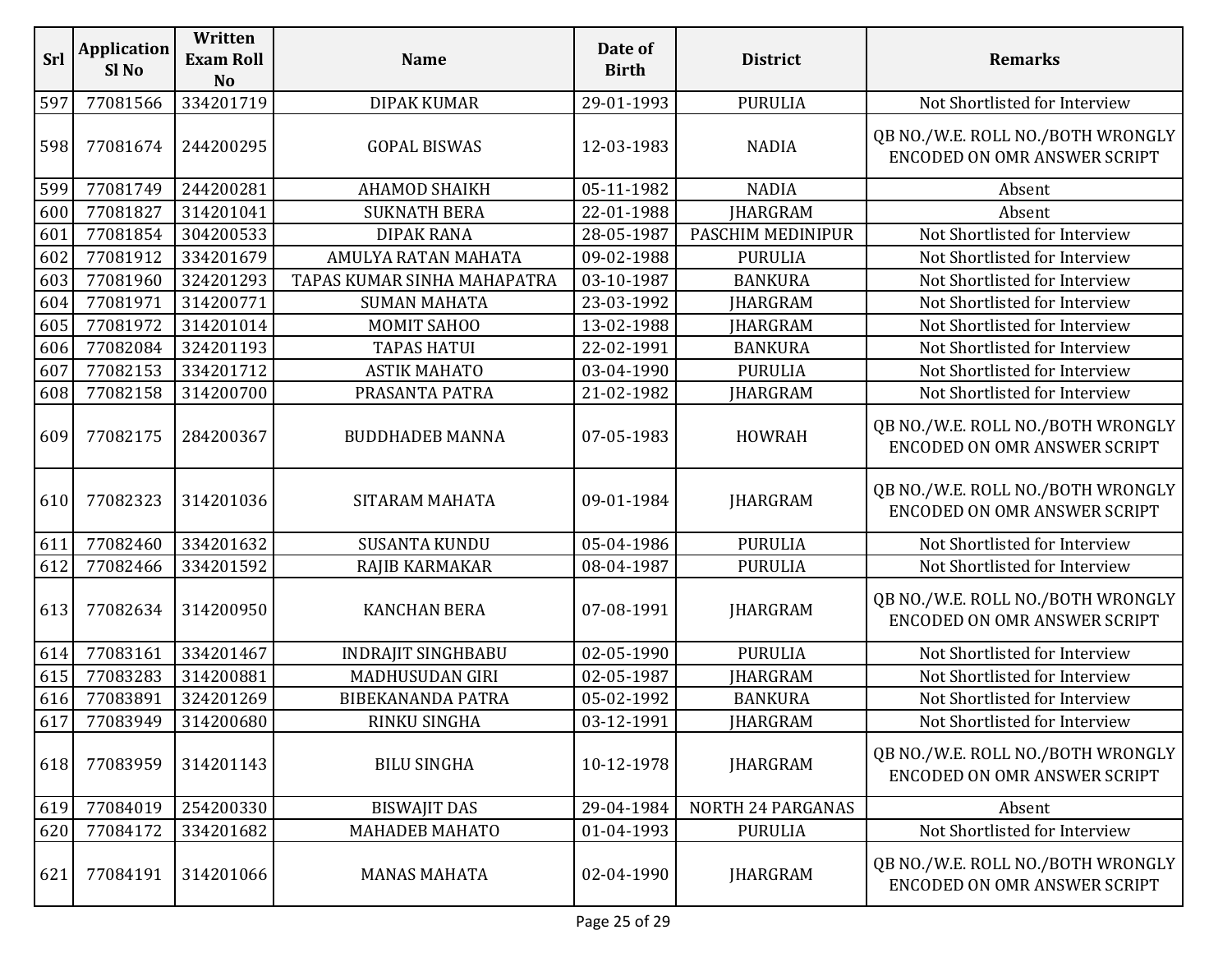| Srl | <b>Application</b><br>Sl <sub>No</sub> | Written<br><b>Exam Roll</b><br>N <sub>o</sub> | <b>Name</b>                 | Date of<br><b>Birth</b> | <b>District</b>          | <b>Remarks</b>                                                           |
|-----|----------------------------------------|-----------------------------------------------|-----------------------------|-------------------------|--------------------------|--------------------------------------------------------------------------|
| 622 | 77084428                               | 314201132                                     | PARIMAL HEMBRAM             | 15-12-1986              | <b>JHARGRAM</b>          | Absent                                                                   |
| 623 | 77084672                               | 314200649                                     | RAJESH MAHATA               | 26-03-1985              | <b>JHARGRAM</b>          | Absent                                                                   |
| 624 | 77084714                               | 334201588                                     | RABINDRANATH MAHATO         | 28-03-1991              | <b>PURULIA</b>           | Not Shortlisted for Interview                                            |
| 625 | 77084736                               | 314200965                                     | <b>ANUPAM MAHATA</b>        | 15-02-1987              | <b>JHARGRAM</b>          | QB NO./W.E. ROLL NO./BOTH WRONGLY<br><b>ENCODED ON OMR ANSWER SCRIPT</b> |
| 626 | 77084832                               | 314200942                                     | <b>MITHUN NANDI</b>         | 26-04-1992              | <b>JHARGRAM</b>          | Not Shortlisted for Interview                                            |
| 627 | 77084836                               | 314200751                                     | <b>MAHADEV KARAN</b>        | 19-03-1991              | <b>JHARGRAM</b>          | QB NO./W.E. ROLL NO./BOTH WRONGLY<br><b>ENCODED ON OMR ANSWER SCRIPT</b> |
| 628 | 77084963                               | 334201476                                     | YUDHISTIR MAHATO            | 11-03-1991              | <b>PURULIA</b>           | Not Shortlisted for Interview                                            |
| 629 | 77085047                               | 324201195                                     | <b>MANASH MAHANTI</b>       | 11-10-1990              | <b>BANKURA</b>           | Not Shortlisted for Interview                                            |
| 630 | 77086130                               | 154200068                                     | PRADIP THAPA                | 03-10-1977              | <b>DARJEELING</b>        | QB NO./W.E. ROLL NO./BOTH WRONGLY<br><b>ENCODED ON OMR ANSWER SCRIPT</b> |
| 631 | 77086183                               | 324201402                                     | <b>RAKESH MAHATA</b>        | 05-02-1989              | <b>BANKURA</b>           | Not Shortlisted for Interview                                            |
| 632 | 77086568                               | 164200074                                     | <b>SANJIT GHOSH</b>         | 26-03-1983              | <b>UTTAR DINAJPUR</b>    | Not Shortlisted for Interview                                            |
| 633 | 77086714                               | 314201086                                     | <b>CHANCHAL BAG</b>         | 12-02-1992              | <b>JHARGRAM</b>          | Not Shortlisted for Interview                                            |
| 634 | 77086770                               | 314201083                                     | <b>BISWANATH MAHATA</b>     | 01-12-1978              | <b>JHARGRAM</b>          | Not Shortlisted for Interview                                            |
| 635 | 77086822                               | 314200732                                     | PRABIR DUTTA                | 25-10-1982              | <b>IHARGRAM</b>          | Not Shortlisted for Interview                                            |
| 636 | 77087323                               | 314200770                                     | <b>BIJAY KUMAR PATRA</b>    | 10-04-1981              | <b>JHARGRAM</b>          | Not Shortlisted for Interview                                            |
| 637 | 77087344                               | 264200360                                     | <b>GOURI SANKAR DEBNATH</b> | 25-10-1970              | <b>SOUTH 24 PARGANAS</b> | QB NO./W.E. ROLL NO./BOTH WRONGLY<br><b>ENCODED ON OMR ANSWER SCRIPT</b> |
| 638 | 77087418                               | 314201109                                     | <b>BIPLAB SENAPATI</b>      | 05-09-1987              | <b>JHARGRAM</b>          | Not Shortlisted for Interview                                            |
| 639 | 77087549                               | 254200329                                     | <b>SANJIB DAS</b>           | 23-03-1983              | <b>NORTH 24 PARGANAS</b> | Absent                                                                   |
| 640 | 77088025                               | 204200178                                     | <b>MALAY KUMAR PAL</b>      | 05-03-1989              | <b>BIRBHUM</b>           | Not Shortlisted for Interview                                            |
| 641 | 77088333                               | 314200847                                     | <b>BARUN KUMAR MANDAL</b>   | 05-09-1986              | <b>JHARGRAM</b>          | Not Shortlisted for Interview                                            |
| 642 | 77088686                               | 304200503                                     | <b>NIMAI SAREN</b>          | 02-11-1979              | PASCHIM MEDINIPUR        | QB NO./W.E. ROLL NO./BOTH WRONGLY<br><b>ENCODED ON OMR ANSWER SCRIPT</b> |
| 643 | 77088947                               | 324201406                                     | <b>ARIJIT HAZRA</b>         | 05-08-1992              | <b>BANKURA</b>           | Not Shortlisted for Interview                                            |
| 644 | 77089046                               | 314200712                                     | LAXMIKANTA MAHATA           | 02-04-1982              | <b>JHARGRAM</b>          | Not Shortlisted for Interview                                            |
| 645 | 77089230                               | 314201025                                     | DURGAPRASAD TUDU            | 05-11-1986              | <b>JHARGRAM</b>          | QB NO./W.E. ROLL NO./BOTH WRONGLY<br><b>ENCODED ON OMR ANSWER SCRIPT</b> |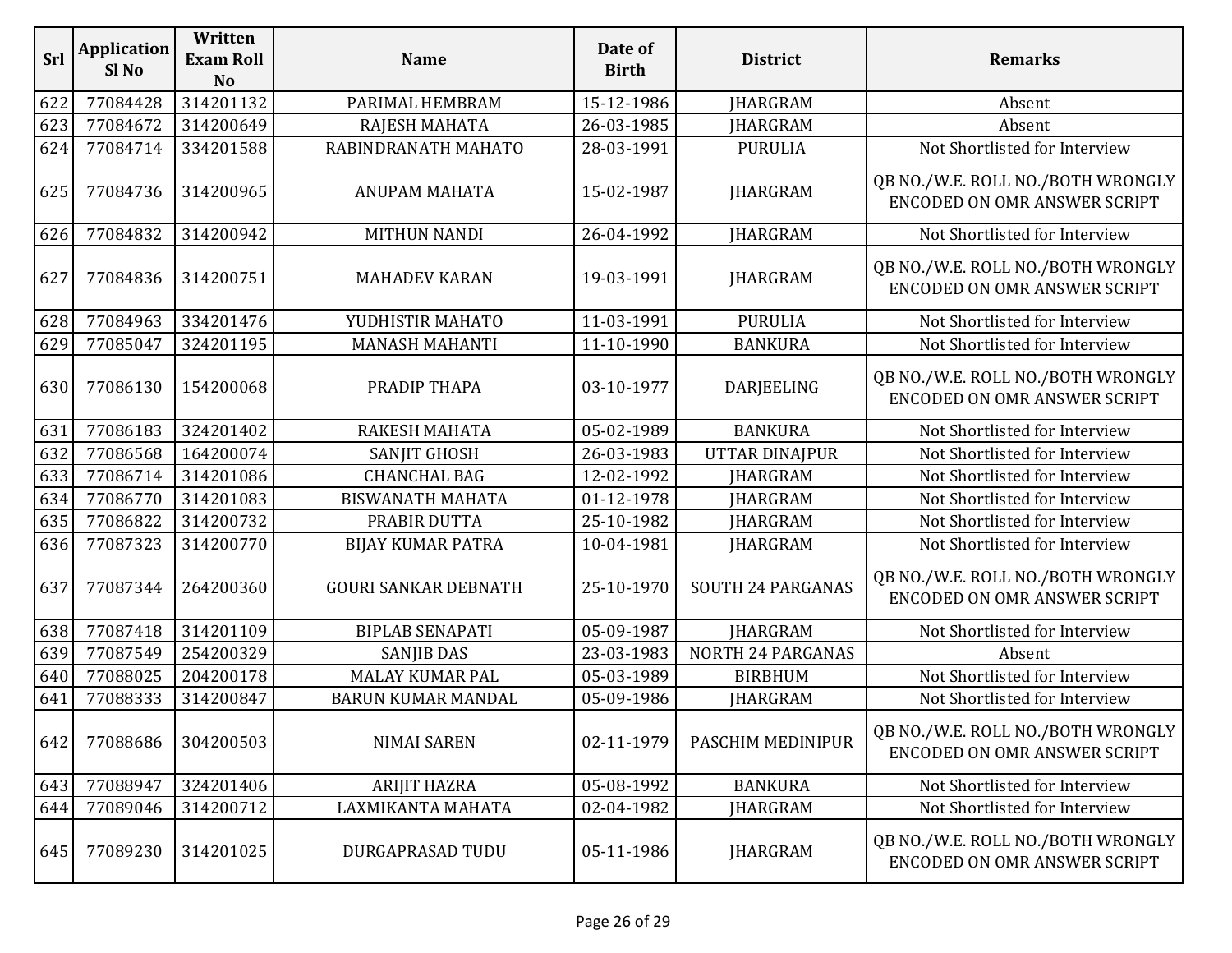| Srl | <b>Application</b><br>Sl <sub>No</sub> | Written<br><b>Exam Roll</b><br><b>No</b> | <b>Name</b>                | Date of<br><b>Birth</b> | <b>District</b>   | <b>Remarks</b>                                                           |
|-----|----------------------------------------|------------------------------------------|----------------------------|-------------------------|-------------------|--------------------------------------------------------------------------|
| 646 | 77089421                               | 324201366                                | ASHIS KUMAR MAHATA         | 16-05-1987              | <b>BANKURA</b>    | QB NO./W.E. ROLL NO./BOTH WRONGLY<br><b>ENCODED ON OMR ANSWER SCRIPT</b> |
| 647 | 77090171                               | 314201155                                | PRATIM KUMAR MANDAL        | 04-04-1988              | <b>JHARGRAM</b>   | Not Shortlisted for Interview                                            |
| 648 | 77090328                               | 324201243                                | <b>TANU DAS</b>            | 30-07-1988              | <b>BANKURA</b>    | Not Shortlisted for Interview                                            |
| 649 | 77090390                               | 314201104                                | <b>SUBAL MAHATA</b>        | 15-02-1993              | <b>JHARGRAM</b>   | Not Shortlisted for Interview                                            |
| 650 | 77090580                               | 304200577                                | SANKAR SINGHA              | 08-08-1991              | PASCHIM MEDINIPUR | Not Shortlisted for Interview                                            |
| 651 | 77090588                               | 324201260                                | <b>MITUN SENAPATI</b>      | 12-03-1991              | <b>BANKURA</b>    | QB NO./W.E. ROLL NO./BOTH WRONGLY<br><b>ENCODED ON OMR ANSWER SCRIPT</b> |
| 652 | 77090952                               | 314200815                                | PRASANTA KUMAR MAHATA      | 29-07-1987              | <b>JHARGRAM</b>   | Not Shortlisted for Interview                                            |
| 653 | 77091029                               | 314200667                                | <b>SANDIP PATRA</b>        | 17-02-1991              | <b>JHARGRAM</b>   | Not Shortlisted for Interview                                            |
| 654 | 77091034                               | 314200848                                | DEBANJAN CHAKRABORTY       | 10-09-1991              | <b>JHARGRAM</b>   | Not Shortlisted for Interview                                            |
| 655 | 77091035                               | 324201438                                | <b>SOMEN MAHATA</b>        | 15-06-1987              | <b>BANKURA</b>    | QB NO./W.E. ROLL NO./BOTH WRONGLY<br><b>ENCODED ON OMR ANSWER SCRIPT</b> |
| 656 | 77091094                               | 314201076                                | <b>BAPIN SAREN</b>         | 16-08-1986              | <b>JHARGRAM</b>   | Not Shortlisted for Interview                                            |
| 657 | 77091167                               | 164200081                                | JAHANGIR ALAM              | 02-03-1996              | UTTAR DINAJPUR    | Absent                                                                   |
| 658 | 77091302                               | 314200838                                | <b>SANDIP DAS</b>          | 12-04-1993              | <b>JHARGRAM</b>   | Not Shortlisted for Interview                                            |
| 659 | 77091317                               | 314200827                                | <b>SANATAN GIRI</b>        | 01-11-1988              | <b>JHARGRAM</b>   | Not Shortlisted for Interview                                            |
| 660 | 77091523                               | 324201294                                | <b>BIKASH BHAKAT</b>       | 20-10-1991              | <b>BANKURA</b>    | Not Shortlisted for Interview                                            |
| 661 | 77091712                               | 314200757                                | <b>HEMNATH BERA</b>        | 03-01-1991              | <b>JHARGRAM</b>   | Not Shortlisted for Interview                                            |
| 662 | 77092092                               | 314201015                                | <b>BIPLOB PRADHAN</b>      | 15-08-1988              | <b>JHARGRAM</b>   | Not Shortlisted for Interview                                            |
| 663 | 77093357                               | 304200407                                | SANJOY GARAI               | 02-09-1989              | PASCHIM MEDINIPUR | Not Shortlisted for Interview                                            |
| 664 | 77093423                               | 304200512                                | <b>UJJWAL KUNDU</b>        | 10-12-1987              | PASCHIM MEDINIPUR | Not Shortlisted for Interview                                            |
| 665 | 77093542                               | 324201216                                | <b>SUBHAS MAHATA</b>       | 01-04-1986              | <b>BANKURA</b>    | Not Shortlisted for Interview                                            |
| 666 | 77093676                               | 204200166                                | <b>MD TARICK AZIZ</b>      | 01-02-1994              | <b>BIRBHUM</b>    | QB NO./W.E. ROLL NO./BOTH WRONGLY<br><b>ENCODED ON OMR ANSWER SCRIPT</b> |
| 667 | 77093811                               | 324201278                                | PRASENJIT MAJHI            | 20-03-1988              | <b>BANKURA</b>    | Not Shortlisted for Interview                                            |
| 668 | 77093975                               | 334201795                                | <b>SUKHEN MAHATO</b>       | 02-01-1991              | <b>PURULIA</b>    | Not Shortlisted for Interview                                            |
| 669 | 77094004                               | 234200236                                | <b>AVIJIT BISWAS</b>       | 25-10-1984              | HOOGHLY           | Not Shortlisted for Interview                                            |
| 670 | 77094091                               | 314200772                                | <b>JITENDRA NATH SINGH</b> | 05-06-1991              | <b>JHARGRAM</b>   | QB NO./W.E. ROLL NO./BOTH WRONGLY<br><b>ENCODED ON OMR ANSWER SCRIPT</b> |
| 671 | 77094292                               | 304200416                                | SUMIT SINHA MAHAPATRA      | 02-05-1987              | PASCHIM MEDINIPUR | Not Shortlisted for Interview                                            |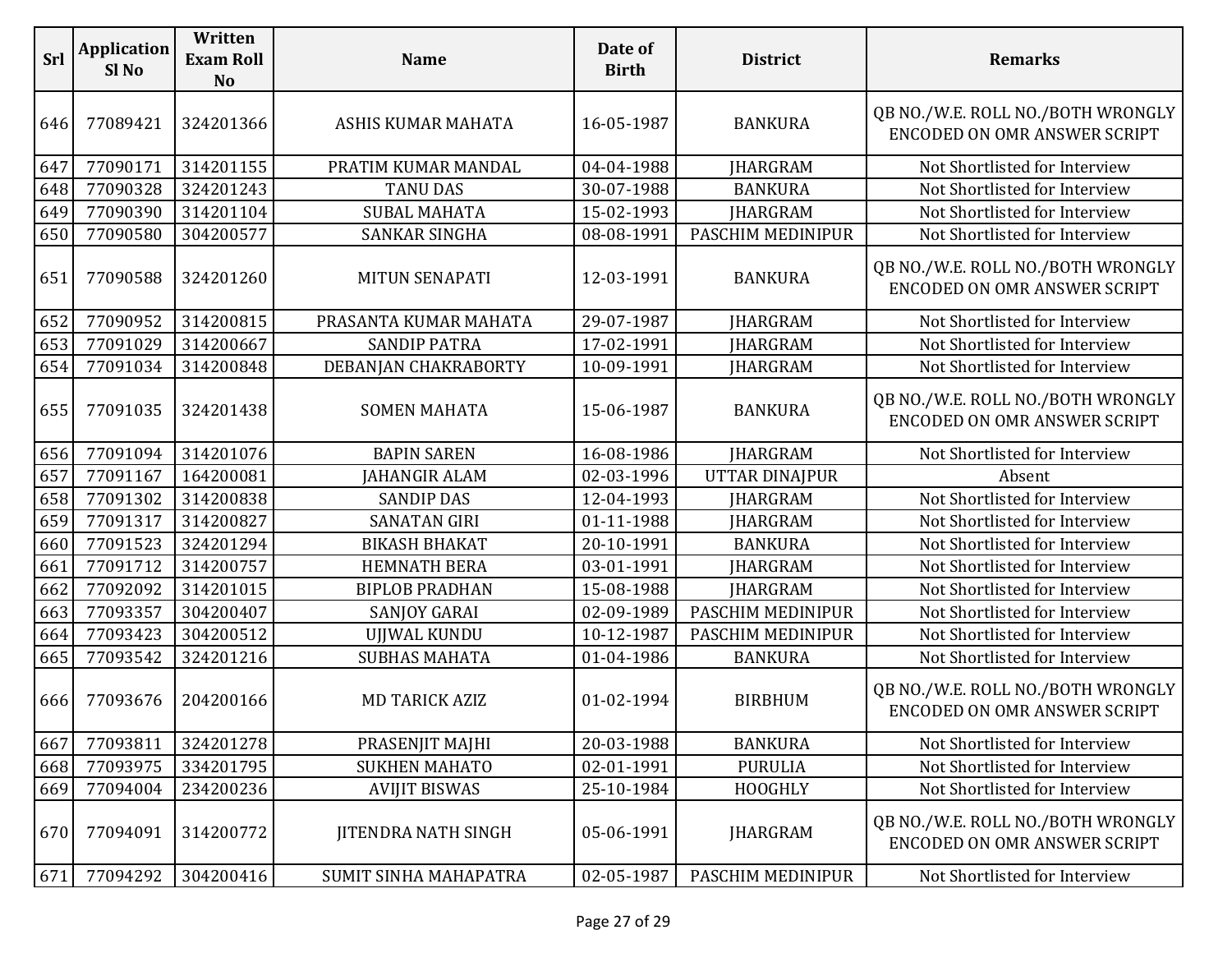| <b>Srl</b> | <b>Application</b><br>Sl <sub>No</sub> | Written<br><b>Exam Roll</b><br><b>No</b> | <b>Name</b>            | Date of<br><b>Birth</b> | <b>District</b>          | <b>Remarks</b>                                                           |
|------------|----------------------------------------|------------------------------------------|------------------------|-------------------------|--------------------------|--------------------------------------------------------------------------|
| 672        | 77094354                               | 154200066                                | <b>SARAD RAI</b>       | 17-08-1982              | DARJEELING               | QB NO./W.E. ROLL NO./BOTH WRONGLY<br><b>ENCODED ON OMR ANSWER SCRIPT</b> |
| 673        | 77094472                               | 314200709                                | PRASANTA MAHATA        | 17-02-1981              | <b>JHARGRAM</b>          | Not Shortlisted for Interview                                            |
| 674        | 77094688                               | 254200326                                | <b>MD SAMIM KAIZER</b> | 06-03-1986              | <b>NORTH 24 PARGANAS</b> | Absent                                                                   |
| 675        | 77094709                               | 244200256                                | MIR ASMATALI           | 23-06-1981              | <b>NADIA</b>             | Not Shortlisted for Interview                                            |
| 676        | 77095326                               | 334201570                                | <b>BIRINCHI MAHATO</b> | 08-04-1983              | <b>PURULIA</b>           | QB NO./W.E. ROLL NO./BOTH WRONGLY<br><b>ENCODED ON OMR ANSWER SCRIPT</b> |
| 677        | 77095560                               | 324201446                                | <b>SOUMEN PAL</b>      | 01-04-1989              | <b>BANKURA</b>           | Not Shortlisted for Interview                                            |
| 678        | 77095662                               | 154200073                                | PRAVESH TAMANG         | 14-07-1985              | DARJEELING               | QB NO./W.E. ROLL NO./BOTH WRONGLY<br>ENCODED ON OMR ANSWER SCRIPT        |
| 679        | 77095826                               | 334201772                                | RANJIT MAHATO          | 02-01-1986              | <b>PURULIA</b>           | Not Shortlisted for Interview                                            |
| 680        | 77096206                               | 314201009                                | SHYAMALENDU MAHATA     | 26-10-1989              | <b>JHARGRAM</b>          | Not Shortlisted for Interview                                            |
| 681        | 77096260                               | 244200319                                | <b>SOUMEN HALDER</b>   | 15-05-1981              | <b>NADIA</b>             | QB NO./W.E. ROLL NO./BOTH WRONGLY<br><b>ENCODED ON OMR ANSWER SCRIPT</b> |
| 682        | 77096463                               | 244200304                                | KAJAL MANDAL           | 15-01-1985              | <b>NADIA</b>             | Absent                                                                   |
| 683        | 77096519                               | 314200652                                | <b>LAXMAN DANDAPAT</b> | 01-12-1982              | <b>JHARGRAM</b>          | QB NO./W.E. ROLL NO./BOTH WRONGLY<br>ENCODED ON OMR ANSWER SCRIPT        |
| 684        | 77096596                               | 334201782                                | <b>BALARAM MAHATO</b>  | 12-04-1992              | <b>PURULIA</b>           | Not Shortlisted for Interview                                            |
| 685        | 77096788                               | 304200572                                | <b>SUBHA BERA</b>      | 12-04-1993              | PASCHIM MEDINIPUR        | QB NO./W.E. ROLL NO./BOTH WRONGLY<br>ENCODED ON OMR ANSWER SCRIPT        |
| 686        | 77096871                               | 334201651                                | KRISHNAPADA KUMAR      | 22-06-1988              | <b>PURULIA</b>           | Not Shortlisted for Interview                                            |
| 687        | 77096922                               | 324201403                                | SRIKANTA SINGHA        | 01-05-1984              | <b>BANKURA</b>           | QB NO./W.E. ROLL NO./BOTH WRONGLY<br>ENCODED ON OMR ANSWER SCRIPT        |
| 688        | 77096934                               | 204200170                                | RAJSEKHAR BANERJEE     | 05-01-1981              | <b>BIRBHUM</b>           | Not Shortlisted for Interview                                            |
| 689        | 77096974                               | 334201496                                | LAXMI KANTA BASKEY     | 02-04-1984              | <b>PURULIA</b>           | QB NO./W.E. ROLL NO./BOTH WRONGLY<br><b>ENCODED ON OMR ANSWER SCRIPT</b> |
| 690        | 77097029                               | 334201776                                | DEBASISH LAYEK         | 28-02-1994              | <b>PURULIA</b>           | Not Shortlisted for Interview                                            |
| 691        | 77097133                               | 204200156                                | <b>HIRANMAY GHOSH</b>  | 11-10-1982              | <b>BIRBHUM</b>           | QB NO./W.E. ROLL NO./BOTH WRONGLY<br>ENCODED ON OMR ANSWER SCRIPT        |
|            |                                        |                                          |                        |                         |                          |                                                                          |